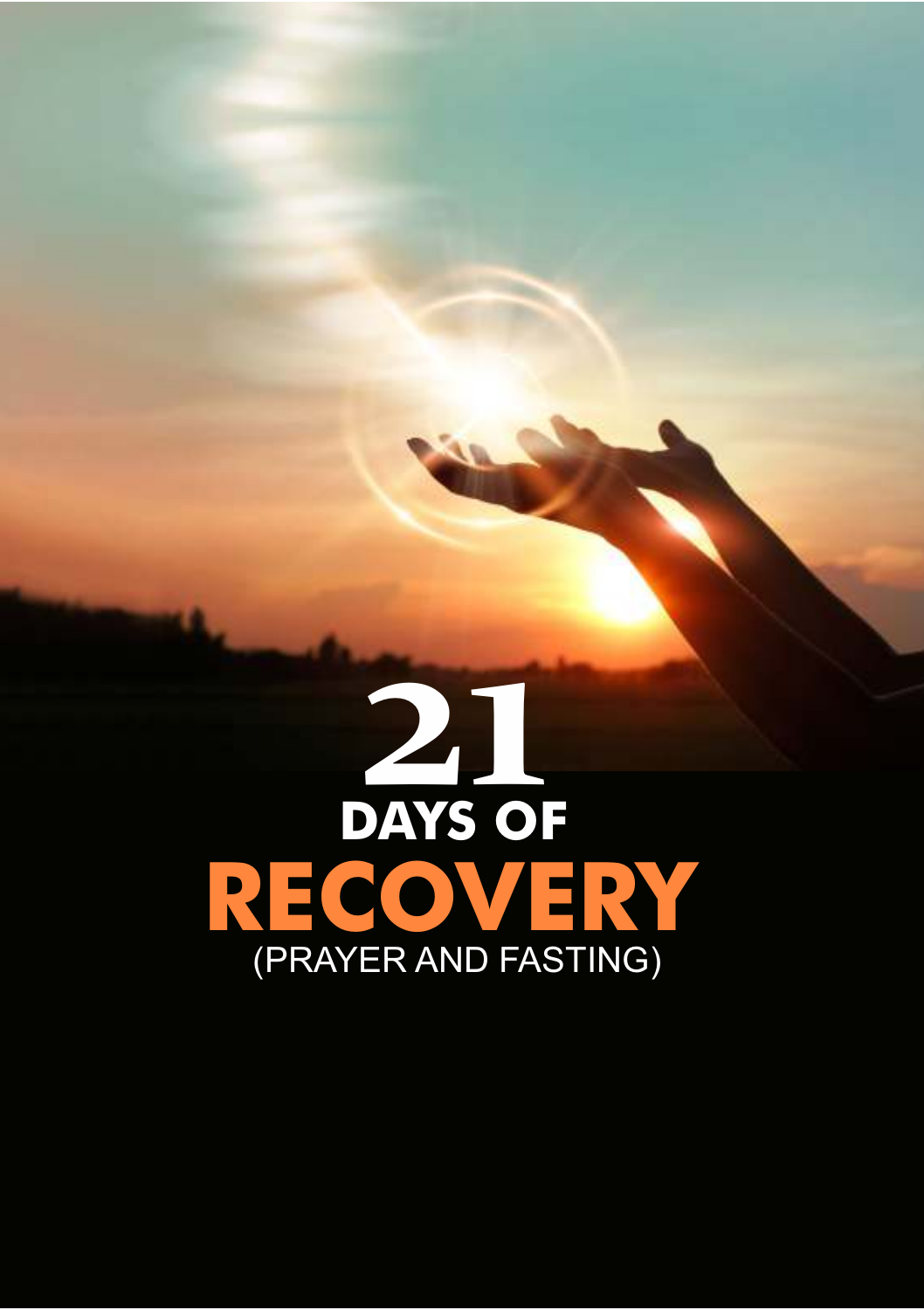

# **HILLTOP LOCATIONS**

Hilltop International Christian Centre Hilltop Drive Off Mini Wachara Road By Waterlines /Elekahia Link Road Port Harcourt, Rivers State Nigeria. E-mail: icc97@yahoo.com Tel: 08038100832, 08188249627

#### Services:

Sunday: 1st Service 7.30am (Business Service) 2nd Service 9:00am (Miracle Service) 3rd Service: 10.50am (Celebration Service) Wednesday, 6.00pm (Leadership Service)

Hilltop International Christian Centre 44, Agungi Road, Off Agungi Bus Stop, Lekki, Lagos.

Hilltop International Christian Centre The Event Centre, Calypso Park, 12, Sakono Street, Opp. AP Plaza Off Ademola Adetokunbo Crescent, Wuse 2, Abuja.

Hilltop Sri Lanka 69, Old Kcttawa Rd, Mirihana, Nugegoda. Colombo, Sri Lanka.

Hilltop USA 4210 Spring Stuebner Rd, Spring, The Wood Lands, TX 77380, USA Phone: +12812054421

Hilltop International Christian Centre Ari's Plaza, Km1 Isaac Boro Expressway Opp. SAGA Office Etegwe, Yenagoa, Bayelsa State

Hilltop International Christian Centre Off young Christian Bus stop (Near wilbros junction) Airport road, Bonny Island, Rivers State

Hilltop Community Church Foubiri, Aleibiri Bayelsa State.

Hilltop International Christian Centre Minibeleu - Akassa, Beyelsa State

Hilltop International Christian Centre 29 Amadi Wordi Street, Beside Rumuapara Secondary School East-West Road, Nkpolu, Rumigbo Port Harcourt Rivers State.

Hilltop International Christian Centre 36 Umuzhi Street, Ahoada, Rivers State

Hilltop International Christian Centre 187 Woji Street, GRA II, Port Harcourt, Rivers State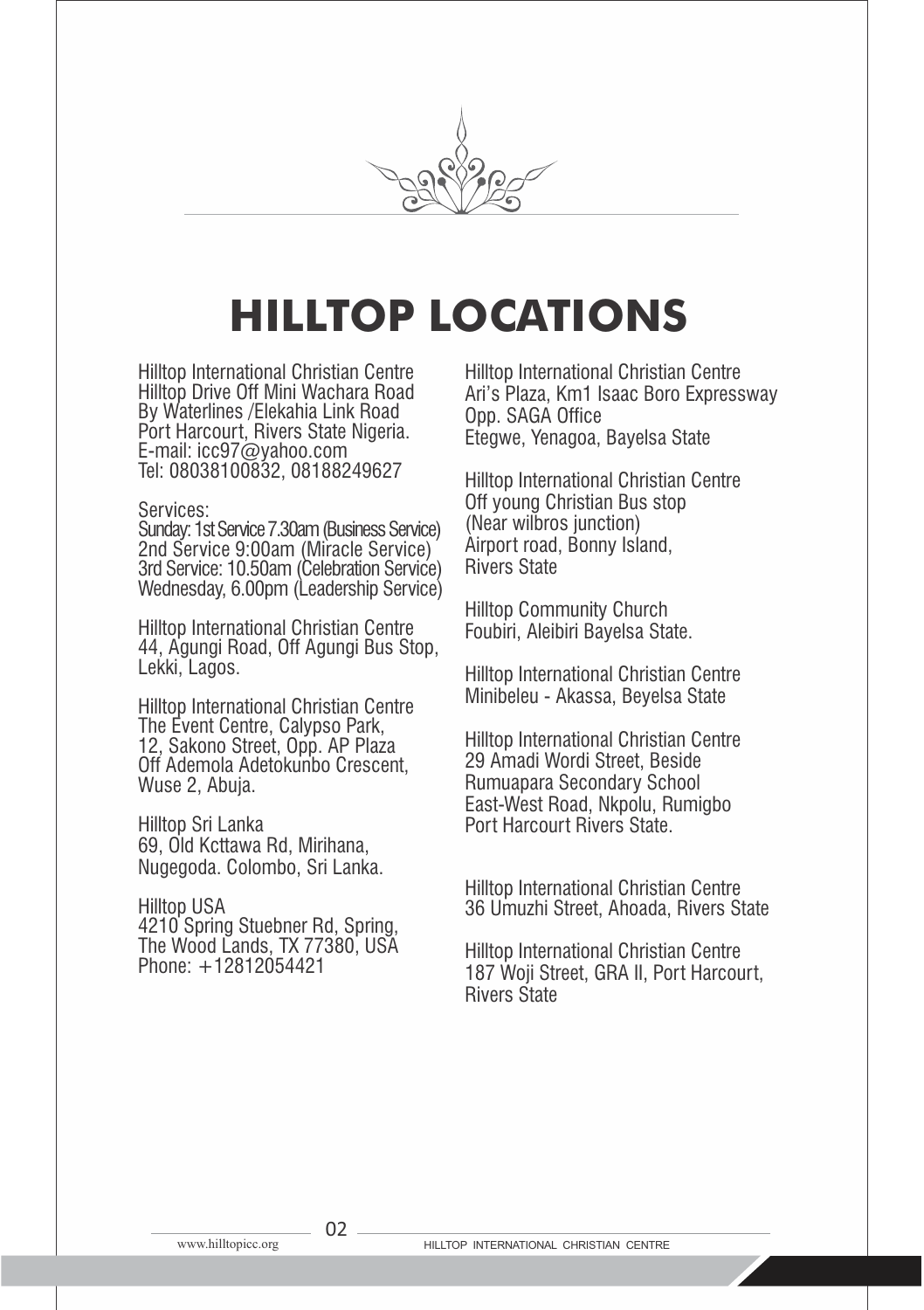## MORNING PRAYERS

# RECOVER ALL

- 1. Father, I pray that You will open my spiritual eyes and restore the eyes of my heart so that I can seek the kingdom without ignorance, in Jesus name Luke 18:41.
- 2. Father, restore my health and grant me good health in my body system. Lord, in Jesus name. 2 Kings 20: 1-10.
- 3. Father, in the name of Jesus, I overcome every form of bitterness and envy that lives in me. restore and fill me with the oil of gladness. Job 19:18.
- 4. Father, restore to me the strength of my youth so that I will be able to stand and accomplish every of my desire. Job 33:25.
- 5. Father, Lord, I recover my glory from every kingdom of darkness. let my glory begin to burst forth from where it has been hidden in Jesus name. Isaiah 11:11.
- 6. Father, deliver me from every bondage of the devil, grant my spirit freedom from the grip of darkness and cover my nakedness in Jesus name. Hosea 2:9.
- 7. Father, save me from being anxious and depressed and let the indwelling of Your presence grants me life and stability in the spirit in Jesus name Isaiah 38:16.
- 8. Father, help me recover every property the devil has stolen, help me restore the love of every loved one who has turned their back on me and help me recover every possession that have been ripped off from me, in Jesus name I Samuel 30: 8.
- 9. Father, save me from every force of death and sin, restore life to my dying spirit, and let my soul receive freedom from distress. In Jesus name. Mark 5:23.
- 10. Father, let there be a miracle to solve all financial crisis even now in Jesus' name. Amen. Philippians 4:19

 $-03$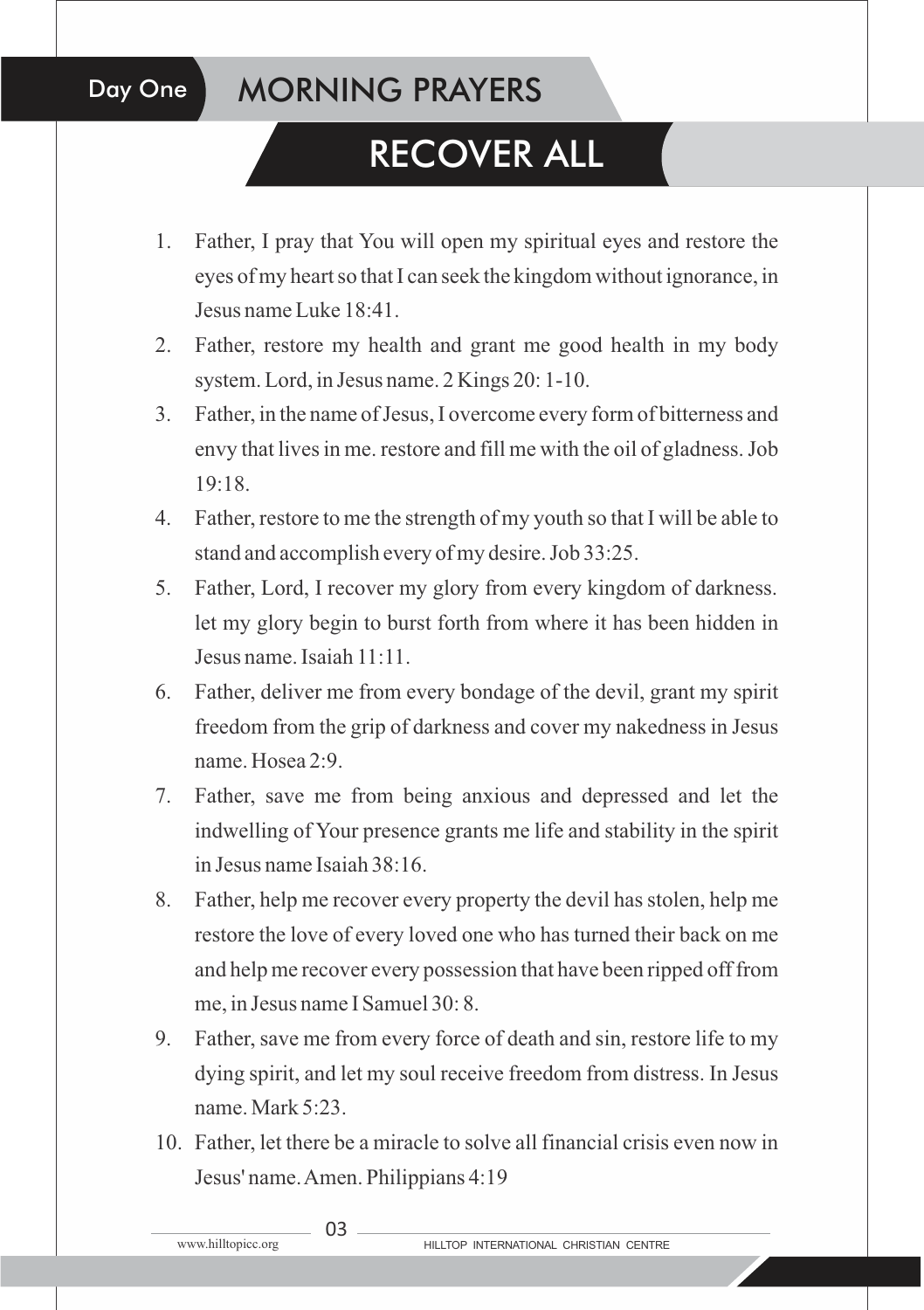## MORNING PRAYERS

# RECOVER ALL

- 11. Lord, let there be a sevenfold restoration of everything that the enemy has denied me, in Jesus name. Prov. 6: 31
- 12. Father, stretch your hand of grace again and recover me and my entire household, in Jesus name. Isa 11:11
- 13. Father, in the name of Jesus we declare total recovery from every snare of the devil this year, in Jesus name. 2nd Ti 2:26
- 14. Father, let every son of Belial inciting division and disunity against my recovery and restoration be exposed and be silenced forever, in Jesus name. 2nd Sam 20:1
- 15. Lord, let every evil influence against my recovery be terminated in Jesus name. 1st Sam 30:1
- 16. Lord, by divine instruction, this month, I pursue, I overtake and I recover all without fail, in Jesus name 1st Sam 30:8
- 17. Father, let the grace to enjoy huge financial and material benefits with the available resources and investments rest upon me now, in Jesus name. 1st Sam 30:9-10
- 18. Lord, let me be sensitive of well doing that guarantees total recovery, in Jesus name. 1st Sam 30:11
- 19. Lord, on this mountain, I receive information and make tangible discoveries that will lead to my recovery, in Jesus name.1st Sam 30:13-16
- 20. Father, I thank you for total recovery, nothing lacking, nothing broken and nothing missing, in Jesus name.1st Sam 30:19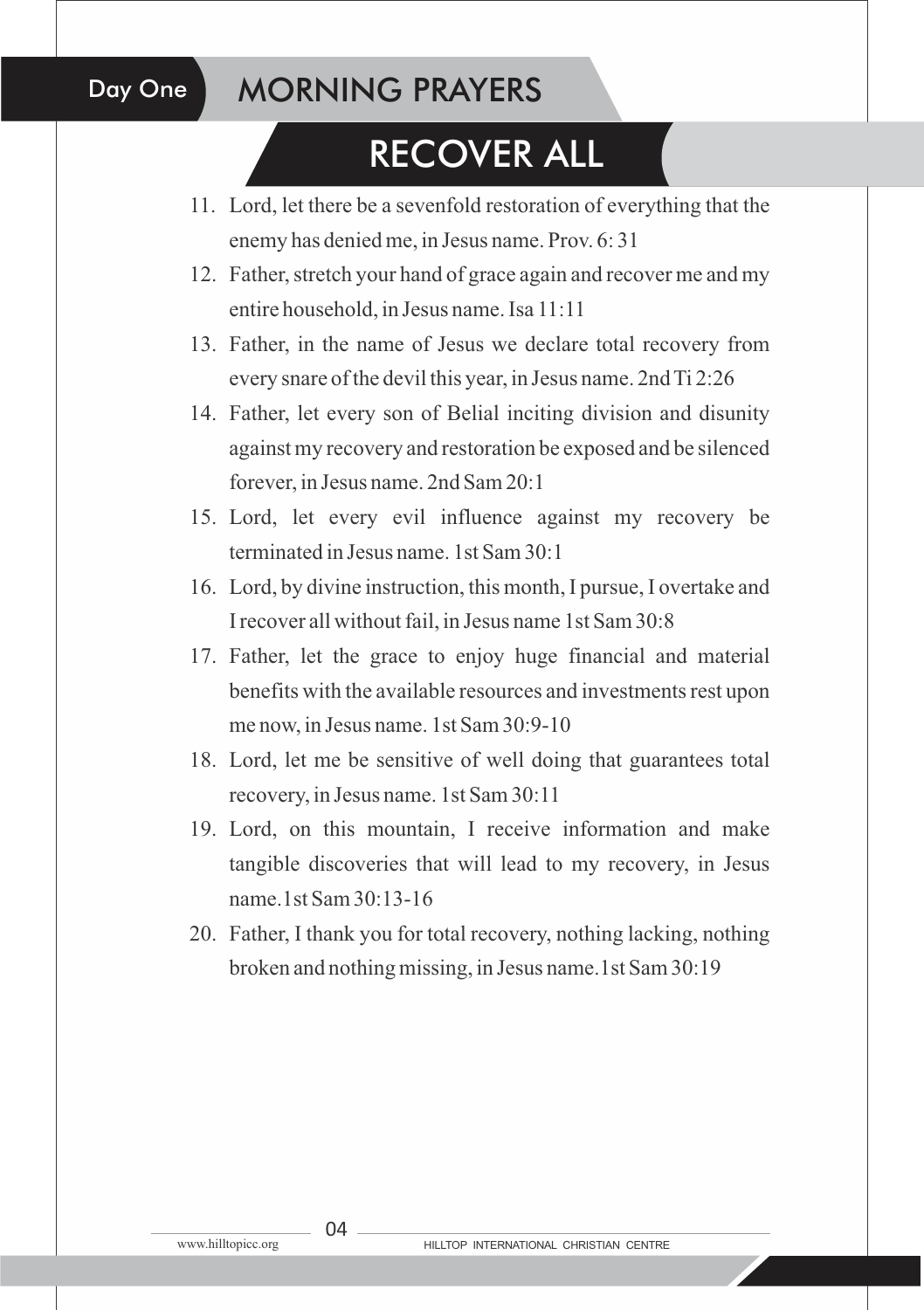EVENING PRAYERS

# DIVINE RECOVERY

- 1. Father, in the name of Jesus, thank you for the programme of recovery you have for every member the HILLTOP Family. Ps  $33 \cdot 11$
- 2. My father and my God let every wasted time and season of our lives be recovered in the name of Jesus Christ Eccl 3:1, Eph  $5.16$
- 3. My father and my fighter let the destinies of our children be recovered from the evil one in the name of Jesus Ps 112: 2.
- 4. Father, by the power of the Holy Ghost let every lost vision and dreams of your people be recovered now in the name of Jesus Hab 2: 2 – 3, Joel 2: 28.
- 5. My father and my maker let every crisis ridden marriage and home be recovered now in the name of Jesus Ps 68:6.
- 6. My father and my God let every lost glory and honor of my life be recovered now in the name of Jesus Ps 8:5.
- 7. Father, let every lost opportunity by your people in the Hilltop Family be recovered by your mighty intervention in the name of Jesus Christ Rev 3:8.
- 8. My father, my maker, let every lost favor in anyone's life in the Hilltop Family be recovered with divine acceleration Lk 2:52.
- 9. My father and my God let every lost job, employment or contract in Hilltop Family be recovered now by the power of your spirit in the name of Jesus Lk 1: 37.
- 10. Father, in the name of Jesus, let everything that leadership has ever lost to the devil and human enemies be supernaturally recovered now Joel 2:25.
- 11. Father, in the name of Jesus, let every lost and stolen visions and dreams of leadership to be recovered by the power of the Holy Ghost Job 42:10.
- 12. Father, let every lost ground to devil and men by the leadership be recovered supernaturally in the mighty name of Jesus Josh 1:3.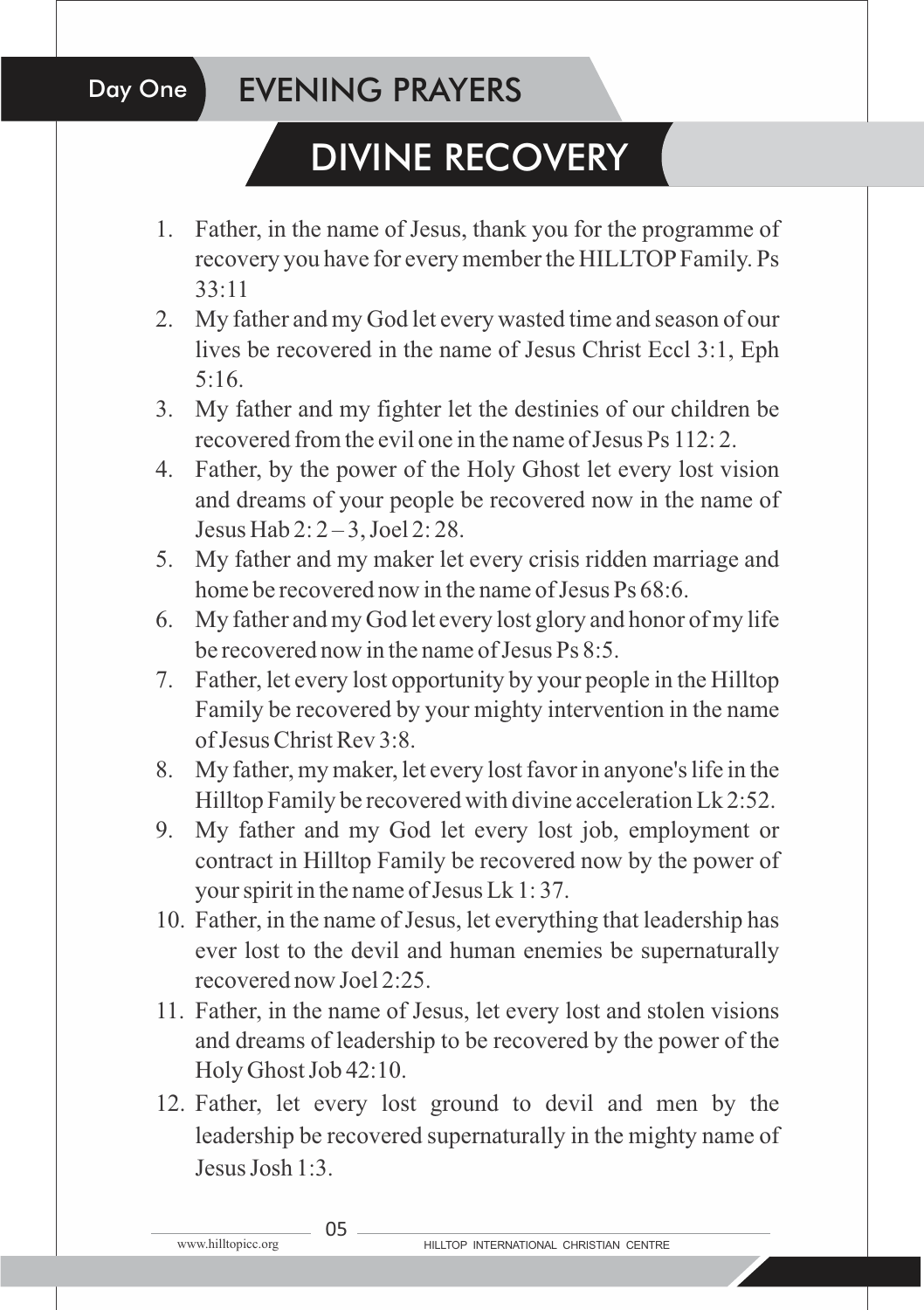## EVENING PRAYERS

# DIVINE RECOVERY

- 13. Father, let the divine glory of your servants Rev Chris and Dr Stephanie Oarhe be supernaturally recovered and accelerated in the name of Jesus Christ Rom 11:29.
- 14. Father, let everything the devil and man ever stole from this ministry be divinely recovered in the name of Jesus Jn 10:10.
- 15. Father, in the name of Jesus Christ, and by the power of the Holy Spirit, let the originality of this ministry be recovered, let this ministry take her original place in the land Gen 17:5.
- 16. Father, by your divine power, let the greatness of this ministry be recovered Gen 12:2.
- 17. Father, let the zeal of every staff and every worker be recovered in the name of Jesus Jn 2: 17.
- 18. Father, let the purity of every staff and every church worker be recovered in the name of Jesus 1 Pet. 1: 16.
- 19. Father, let the dignity of every staff, and every worker be recovered in the name of Jesus Jn 12: 26.
- 20. Father, let the health of every sick staff or worker be recovered in the name of Jesus 3Jn 2.
- 21. Father, let anything and everything lost to the devil by any staff or worker be supernaturally recovered in the name of Jesus 1 Sam  $30 \cdot 18$ .
- 22. Father, let the wasted years of any staff or worker be divinely recovered in the name of Jesus Joel 2:25.
- 23. Father, in the name of Jesus, let the destiny of Nigeria be recovered from shame and reproach Isa 61:7.
- 24. Father, in the name of Jesus, let the greatness of Nigeria by destiny be recovered Ps 39:13.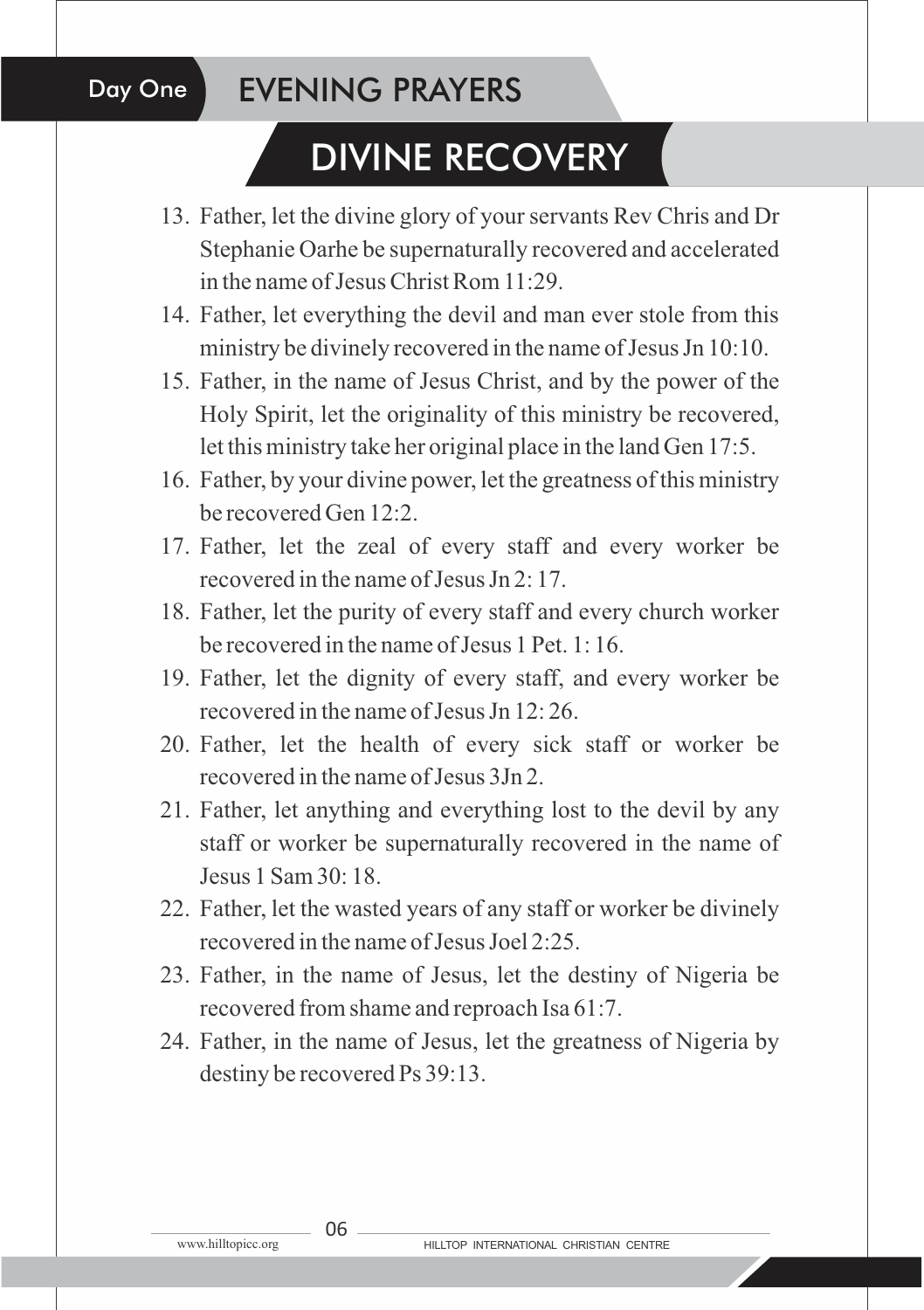## MORNING PRAYERS

# VICTORY OVER PANDEMIC

- 1. Father, we thank you sparing our lives and the healing of all those infected and affected by the pandemic, in the name of Jesus. Ps 103:3
- 2. Lord, thank you for total recovery and restitution for all losses suffered this season, in Jesus name. 1 Sam 30:8
- 3. Father, thank you for surrounding us with your unconditional love and mercy throughout this season and beyond, in Jesus name. Ps 103:4
- 4. Father, thank you for giving us divine satisfactions that causes renewal of mind and body, in Jesus name. Ps 103:5
- 5. Father, thank you for divine satisfactions that guarantees vitality and longevity, in Jesus name. Ps 103:5
- 6. Father, grant us the "answer of joy" in our hearts and let these days of frustrations be remembered no more, in Jesus name. Eccl 5:20
- 7. Lord, our everlasting light and glory end this season of pandemic, in Jesus name. Isa 60:19-20
- 8. Father, in the name of Jesus, lift up my head and bring me out of every confinement, in Jesus name. Jeer 52:31
- 9. "Sun of righteousness "come upon the nations of the earth with healings and wholeness
- 10. Father, let Babylon (the spirit of confusion, bondage) be taken away from us, let "bel" (chief deity of Babylon) be confounded and Merodach (rebellion) be broken in pieces with her images, in Jesus name. Jer 50:2
- 11. Father, every power or lifestyle that will want to hinder me, in other not to recognize and take advantage of opportunities this season be terminated, in Jesus name. Jer  $17.5 - 6$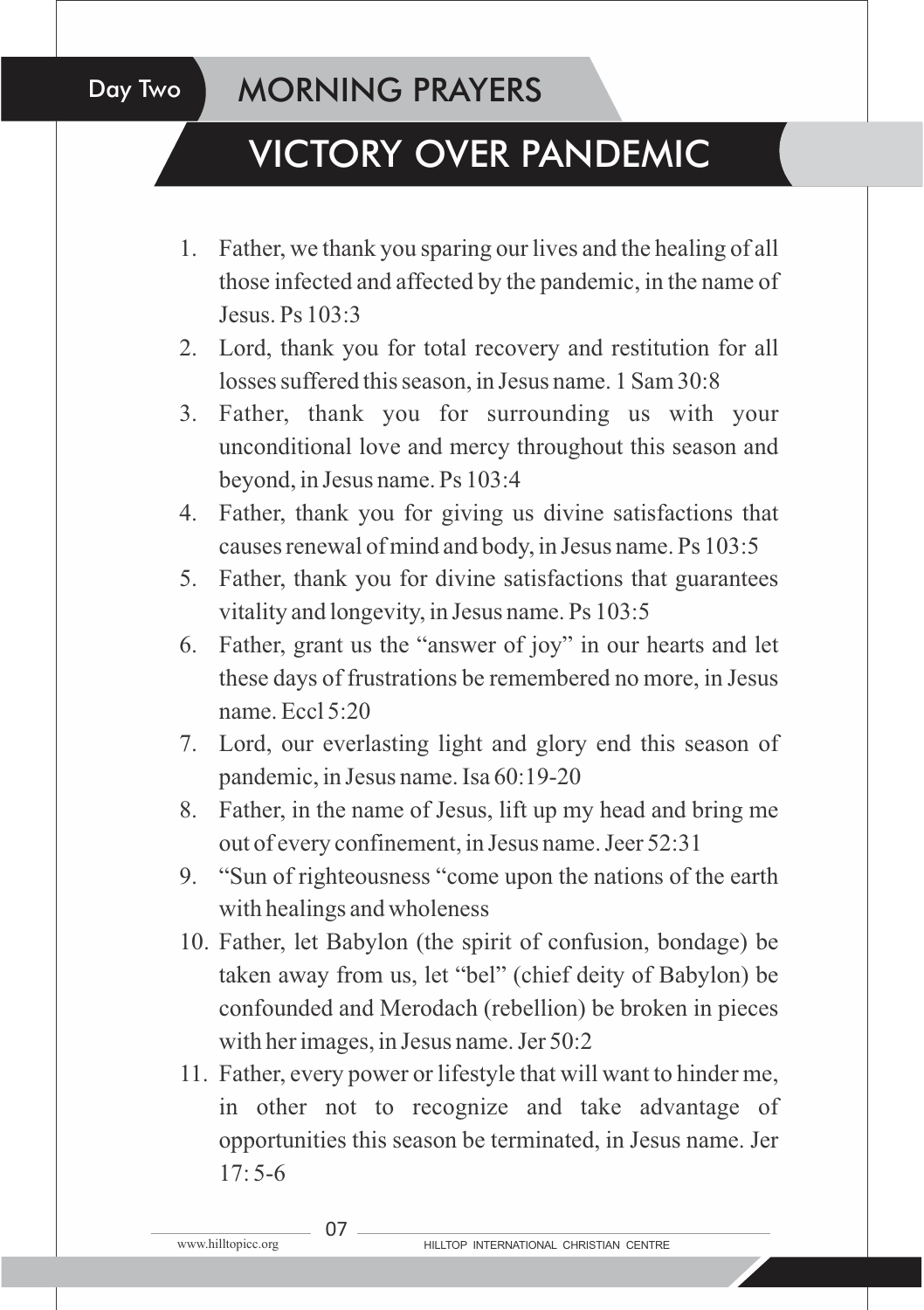## MORNING PRAYERS

# VICTORY OVER PANDEMIC

- 12. Father, in the name of Jesus, by your peace secure our homes and territories, in Jesus name. Ps 122:7
- 13. Father, we thank you for always causing the hilltop to triumph gloriously in every season, in Jesus name. Ex 15:21; 2cor 2:14
- 14. Lord, as we continue to celebrate as a people and as a church, let great and mighty things begin to manifest in our mist, in Jesus name, Joel 2:21
- 15. Father, in the name of Jesus, let celebration be the order of this ministry
- 16. Father, grant us all round satisfactions that will provoke lasting celebrations, in Jesus name. Jer 31:12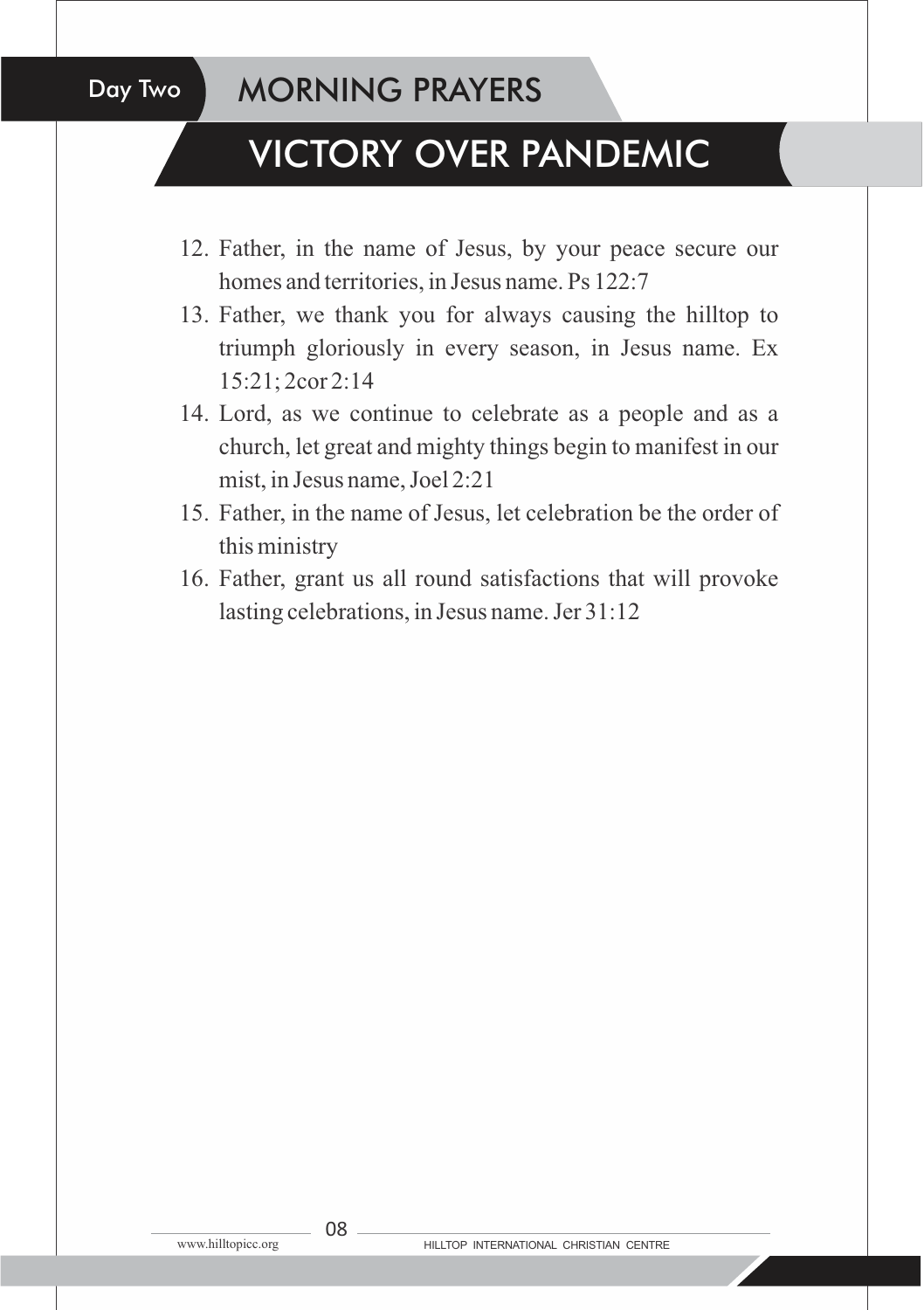## EVENING PRAYERS

# THE PANDEMIC

- 1. Father, thank you for giving us undeniable victory over the novel corona virus, in the name of Jesus Ps 105: 1
- 2. Father, by your outstretched arm, caused me and my household to triumph in this pandemic season, in the name of Jesus Christ. Job 5:22
- 3. Father, in the name of Jesus, while men are cast down this season, let there be a lifting up for me. Job 22:29
- 4. Father in the name of Jesus, let my divine exemption, be clear for men to see. Ps. 91:10
- 5. Father, let the yoke of the hardship of this season, be broken in my life, and the life of my family, in Jesus name. Isa. 10:27
- 6. Father in the name of Jesus Christ of Nazareth, let every satanic projection of covid-19, against me or any member of my family, be consumed with fire. Heb. 12:29
- 7. Father, let everything the devil has stolen from any member of this church as a result of the pandemic be recovered now in the name of Jesus 1Sam 30:18.
- 8. Father give every member of the Hilltop family a post pandemic testimony of triumphs and victories in the name of Jesus Lk 21:13.
- 9. Father restore to every member of this church all that the locust, the cankerworms, the caterpillar, and the palmer worms have eaten in the course of this pandemic season in the name of Jesus Joel 2:25.
- 10. Father restore health now to every one member that is diseased or infirmed in our midst as a result of the pandemic in the name of Jesus Jer 30:17.
- 11. Father let the dead business of anyone amongst us as a result of the pandemic jerk back to life in the name of Jesus Christ Ezek 37:10
- 12. Father let the financial dignity of your people be recovered in this post pandemic era of our lives in Jesus name Hag 2:9.
- 13. Father let every derailed destiny in the course of the pandemic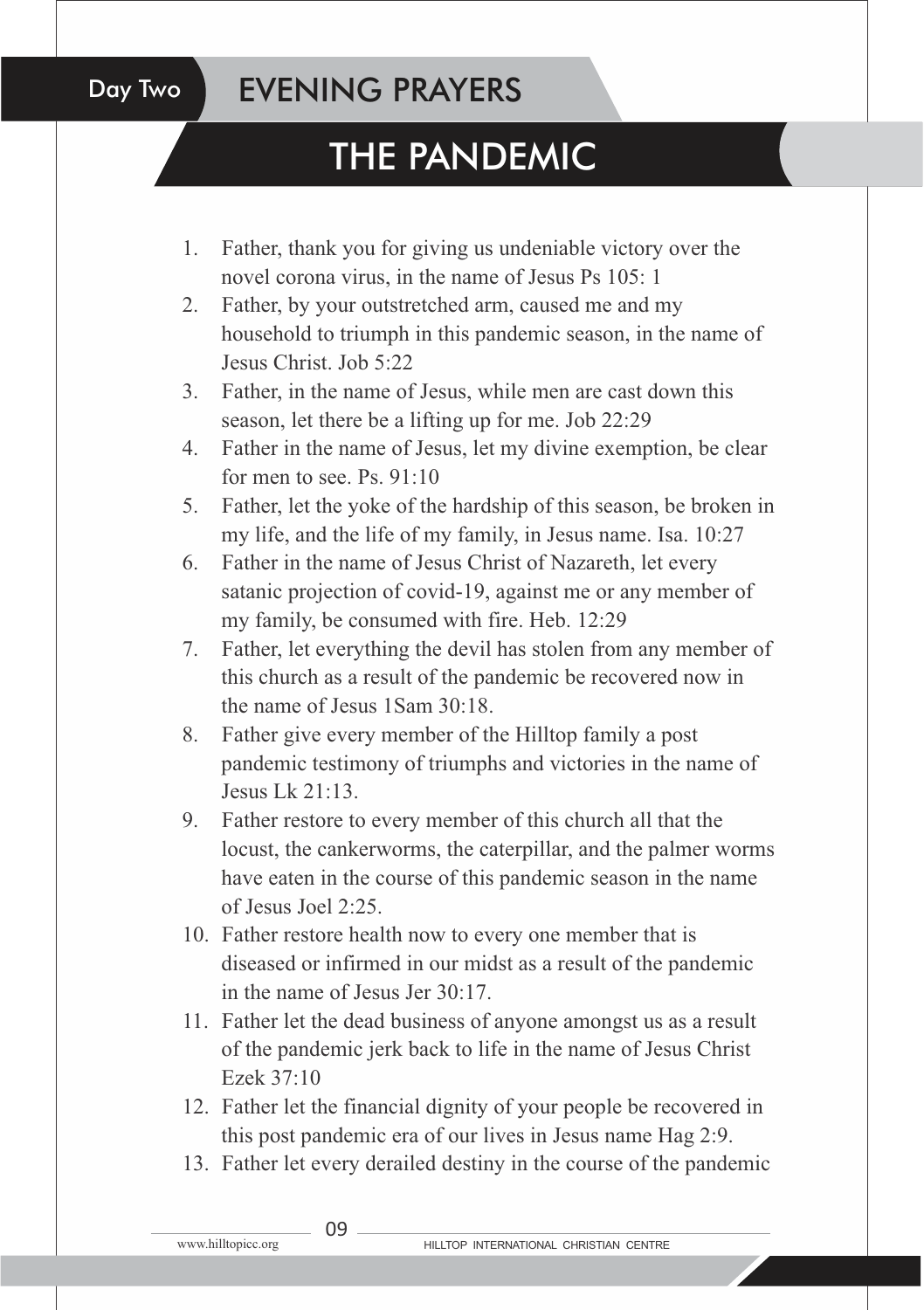## EVENING PRAYERS

# THE PANDEMIC

be recovered in the name of Jesus Jer 29:11.

- 14. Father, in the name of Jesus, thank you for the covenant of exemption we enjoyed as a church and as individual in the course of the pandemic outbreak Ps 91:10.
- 15. Father, let the pandemic outbreak experience work out for our good eventually in the name of Jesus Rom 8:28.
- 16. Father, let the pandemic season turn to us for a testimony in the name of Jesus Lk  $21:13$ .
- 17. Father, let every negative effect of the pandemic season be non-existent in our camp as a church family and as individuals in the name of Jesus Christ Ps  $91 \cdot 3$ .
- 18. Father, in the name of Jesus, let the torment of the fear of the pandemic dissolve into the thin air from the heart of every member of the Hilltop Family 1 Jn 4:18.
- 19. Father, let the job of any member of this church that was lost to the pandemic be supernaturally recovered in the name of Jesus Ps 23:1.
- 20. Father, in the name of Jesus, let the peace of marriages and families that was affected by the pandemic be restored totally In  $14.27$
- 21. Father, let the finances of churches and ministries that was affected by the pandemic be recovered in the name of Jesus Hag 2:9.
- 22. Father, let everyone in the Hilltop family that is indebted as a result of the pandemic be supernaturally paid in the name of Jesus Jn 8:36.
- 23. Father let this pandemic season turn for me for a testimony in the name of Jesus Lk 21: 13.
- 24. Father let help come to me from everywhere in this pandemic season in the name of Jesus Christ Ps 46: 1.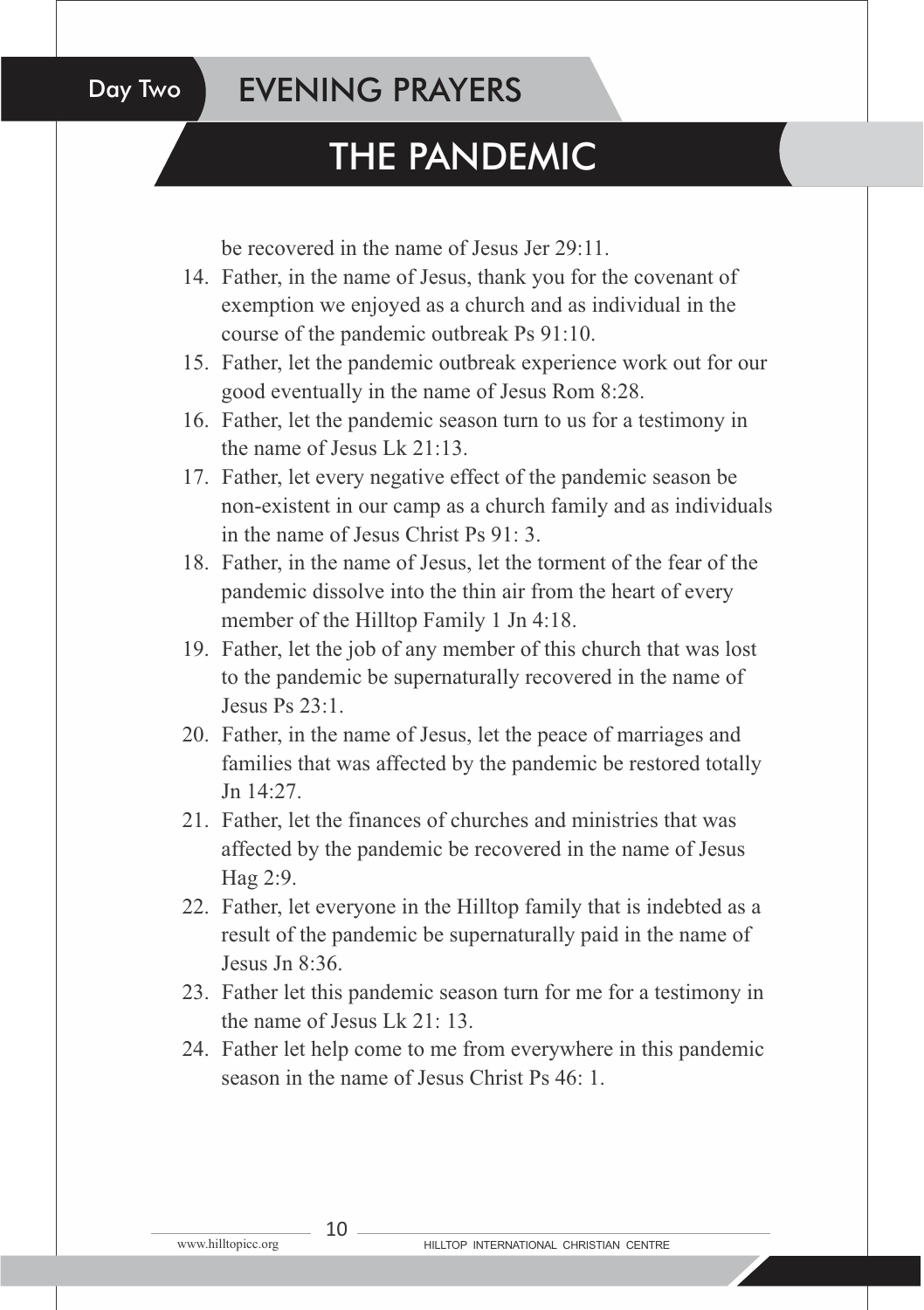## MORNING PRAYERS

Day Three

# LORD RESTORE MY SOUL

#### **(Psalms 23:3; 7:1; 35:15; Job 33:10; Eze 13:20-21)**

- 1. Father, thank you for forgiving us for all sins and iniquities. Ps  $103.3$
- 2. I forgive everyone who ever hurt me/persecuted me and I ask you Lord to help me to forgive them. Now Lord, I bless them all in Jesus' name. Gen 45:4
- 3. I also forgive myself for everything I've done in the past. It is under the blood of Jesus, washed clean for a fresh start with Jesus, never to be remembered again. Gen 45:5
- 4. Lord, thank you for restoring my soul and leading me into paths of righteousness. Ps 23:3
- 5. Right now, I break all ungodly soul ties with everyone and command my fragmented soul to be retrieved and restored by the blood of Jesus.
- 6. Every cage caging the souls of men be destroyed and let the souls of men be released in Jesus name
- 7. All demonic soul-hunters we bind you and cancel your assignments, in Jesus name.
- 8. In the name of the Lord Jesus Christ, I break all bondages over my conscious and unconscious mind.
- 9. I send out God's angels to gather all portions of my mind that have been affected by witchcraft, Communism, Masonry, any occult or witchcraft practices, false religions, demonic music, drugs and by any other means, to be restored to me now. (Ps  $23.3$
- 10. In the name of the Lord Jesus, I ask for angels to unearth and break all earthen vessels, cut bonds, bands and bindings that have been put upon my soul, willingly or without my knowledge.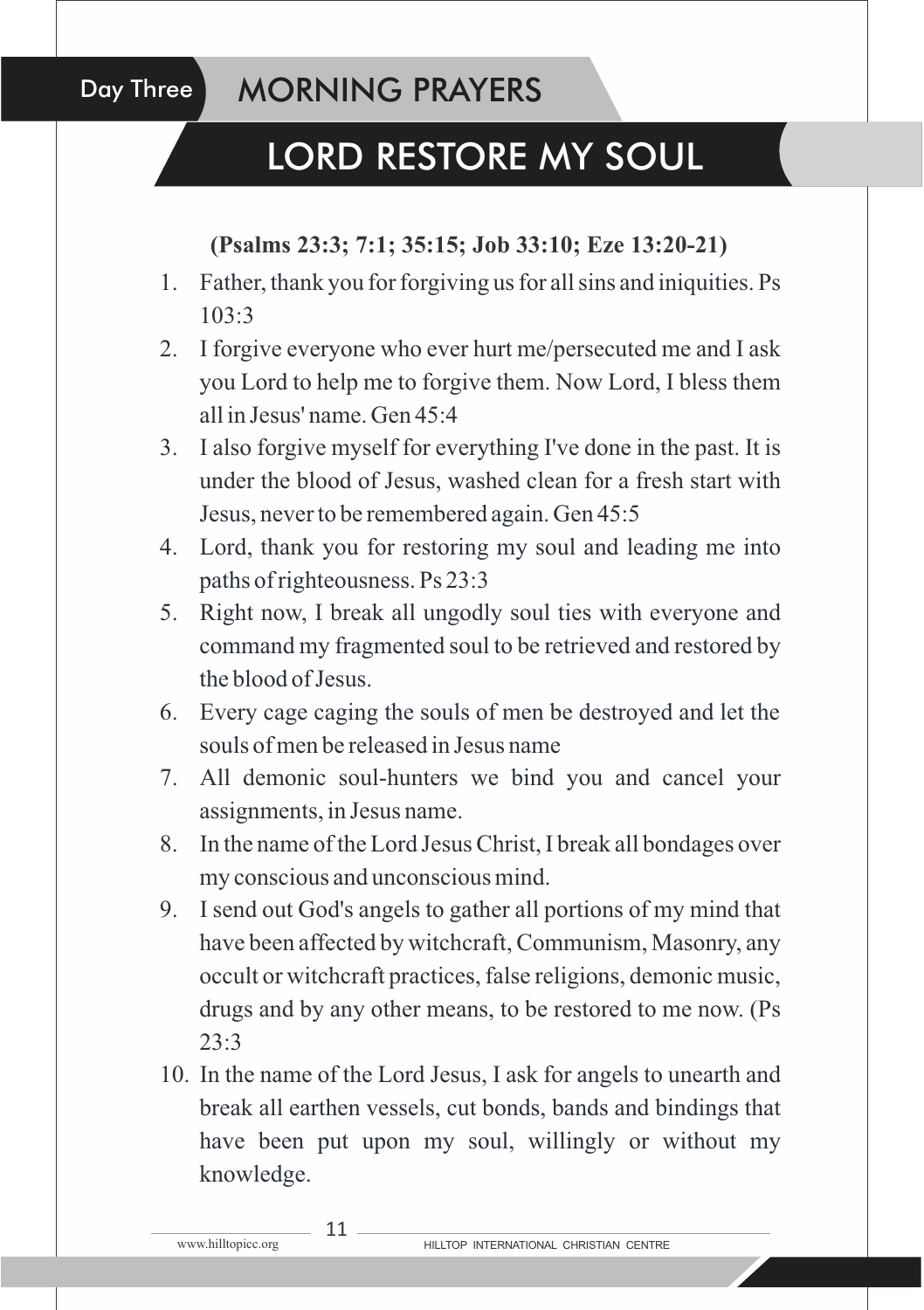#### Day Three MORNING PRAYERS

# LORD RESTORE MY SOUL

- 11. "Father, I ask You in the Name of Jesus Christ to send out angels to gather up the fragments of my soul and restore them to their rightful place in me (Psalm 7:2, 23:3).
- 12. Restore all the pieces of my fragmented mind, will, emotions, appetite, intellect, heart, and personality. Bring them all into proper and original positions where they belong. In Jesus' Name. Ps 51:12
- 13. Every symptom that I had from a fragmented soul be healed as my fragmented soul is restored, in Jesus name!!
- 14. In the Name of Jesus Christ, I command Satan and all of his demons to loose my mind completely.
- 15. Father send Your angels to break, cut and sever all fetters, bands, chains, ties and bonds of whatever sort the enemy has managed to place on my mind by word or deed. In Jesus name. Ps 91:11-12
- 16. Lord, grant me the grace to take your yoke upon me and to lean on you and let my soul find rest in you, in Jesus name. Matt 11:29
- 17. Lord, loose into me and my family the spirits of the Lord: Wisdom, Counsel, Might, Knowledge, Fear of the Lord, Power, Love, Sound Mind, Grace, Peace and the Spirit of the Lord. Isa 11:2
- 18. My soul shall always be joyful in the lord and rejoice in his salvation/redemptive work. Ps 35:9
- 19. My soul will always make her boast by magnifying and glorifying the Lord at all time. Ps34:2; Lk 1:46
- 20. Thank You, Father, for granting me (my spirit, soul & body) kingdom asylum and diplomatic immunity from every satanic imprisonment and entrapment, in Jesus name. Ps 91:7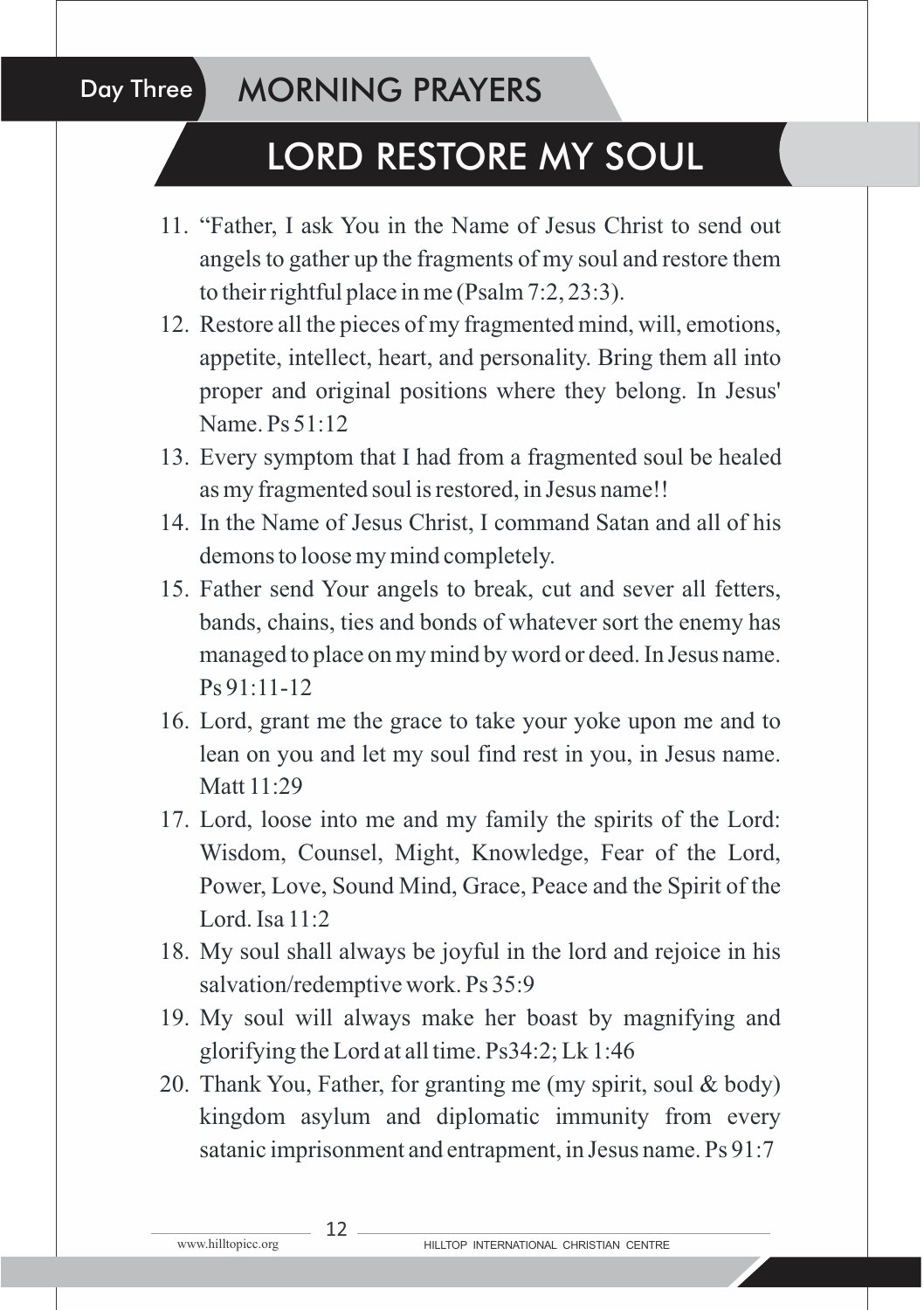#### Day Three EVENING PRAYERS

# DIVINE RESTORATION

- 1. Father, thank you for your unfailing plan of restoration that will announce every member of this church in the name of Jesus. Jer 29:11
- 2. Father, let the joy of every member of this church be totally restored and rejuvenated in the name of Jesus Ps 5:12.
- 3. Father, let the peace of God that passes all human understanding be restored in the heart and lives of every member of the Hilltop Family in the name of Jesus Phil 4: 7.
- 4. Father by your mighty power restore every destiny that has been hijacked and kidnapped in the name of Jesus Rom 8:30.
- 5. My father and my fighter let the assets and the capital of your people that the enemy has stolen be divinely restored in the name of Jesus Prov 6:30-31.
- 6. Father by your mercy let every stolen joy of anyone in our midst be divinely restored in the name of Jesus Phil 4:4.
- 7. Father let anyone in any form of prison be delivered and restored in the name of Jesus Isa 42:44.
- 8. Father in the name of Jesus let the land, houses, money, and properties that have been lost to our members be mysteriously restored Neh 5:11.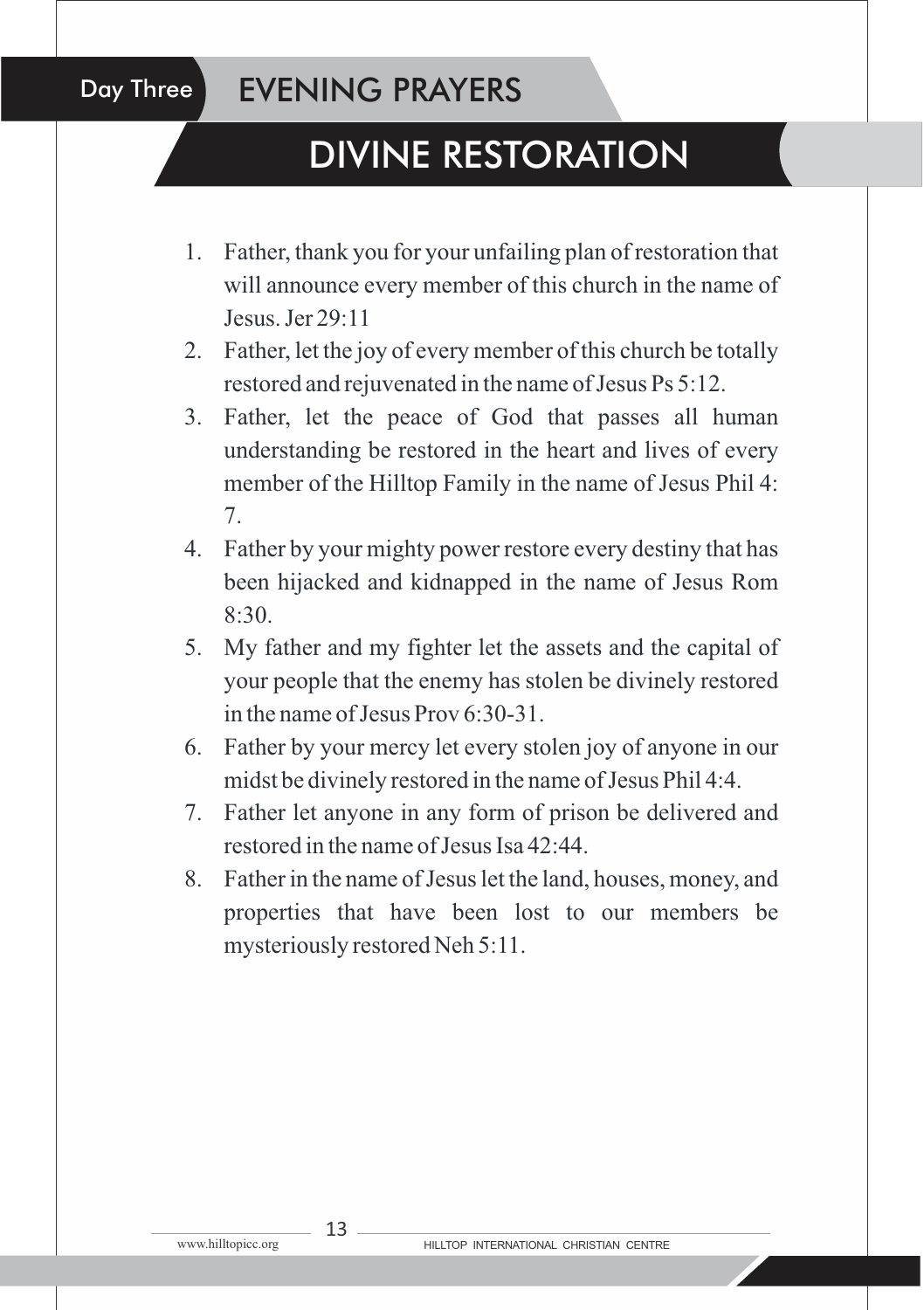### Day Four

# DIVINE FAVOR

- 1. Father, by the covenant of redemption I am privileged to obtain favor in Your sight, in Jesus name Proverbs 12:2.
- 2. Lord, favor me with Your angelic presence and let me be a carrier of grace unmerited this season and beyond, in Jesus name.
- 3. Lord, let the mysteries of the kingdom be reveal to me in Jesus name. Luke 1:28.
- 4. Father, give me the grace to obey you so that I can be blessed from generation to generation in Jesus name, josh  $14.14$
- 5. Father, help me to take the necessary step that will lead me to enjoy unlimited favor for myself and Family in Jesus name Gen  $12:1-3$ .
- 6. Lord visit me with your favor and give answers to my weary soul, do not allow me to be left out of Your unlimited favor. Gen 18:3
- 7. Lord help me to find favor in your sight and let my life attracts blessing, grace, and wisdom, in Jesus name. Gen  $18.3$
- 8. Lord, let the work of my hands be established and be blessed by your strength, in Jesus name. psalm 90:17
- 9. Father, Cast Your eye of favor upon everything I lay my hands on and enlarge my coast, in Jesus name. Psalm  $90 \cdot 17$
- 10. Father, let me not embark on anything that will take me away from your favor. Open my ears to hear your word so that I may be favored in everything I do in Jesus name Proverbs 3:1-35
- 11. Father, in the name of Jesus break every protocol for me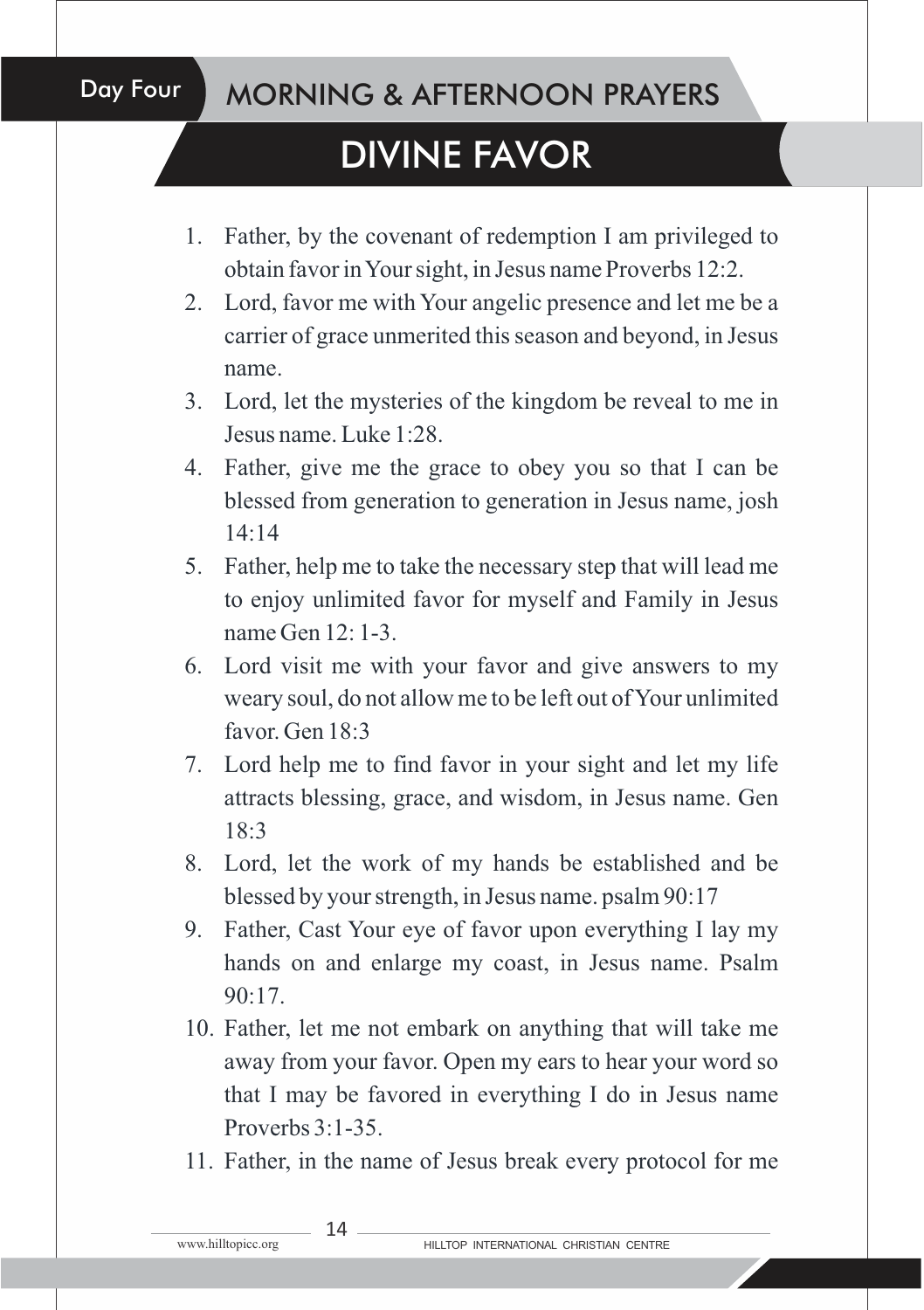#### Day Four

# DIVINE FAVOR

just as You broke protocol for Queen Esther. Open doors of opportunity for me Lord where I least expect. Esther 5: 1-2.

- 12. Father, let my helper not sleep until I am honored like Mordecai and be remembered for good, in Jesus name. Esther 6: 1-14.
- 13. Father, bless me with Your presence so much that everywhere I go people will be blessed for my sake, in Jesus name. Genesis 39: 3-5.
- 14. Father, let your favor fish me out of the wilderness like David. And enrich me with Your oil of honor and grace, in Jesus name.1 Samuel 16:11-3.
- Thank you, Lord, for the increase of your favor upon my life, in Jesus mighty name amen. Lk 2: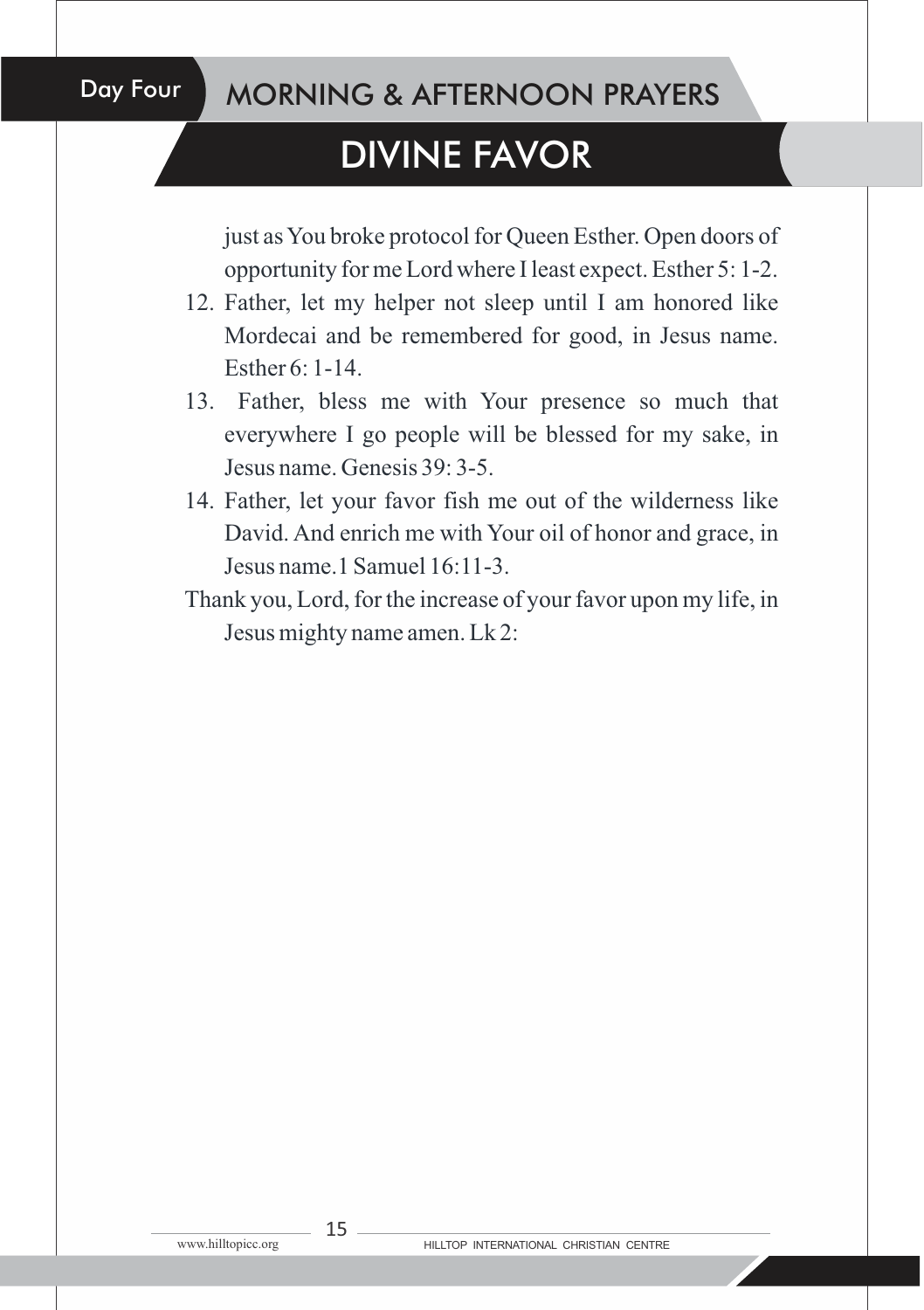### Day Four

## EVENING PRAYERS

## FINANCIAL FAVOUR

- 1. Father, in the name of Jesus, thank you for being committed to favoring us financially. Ps 102:13
- 2. My father and my God, by your mighty hand, move me into my season of financial fortune, in the name of Jesus.  $J$ ob 22:24
- 3. Father, let the kind of financial favor I never knew existed, find expression this season in my life in the name of Jesus. 2 Chron 20:25
- 4. Father, let every delay and denial of financial favor in my life, come to an end today, in the mighty name of Jesus. Pro. 13:12
- 5. Father, let every satanic hindrance to my financial favor, come under divine judgement, in the name of Jesus. Ps 94:1
- 6. Father, in the name of Jesus and by the involvement of the angels of financial favor, let financial abundance answer to me now. Job  $22.25$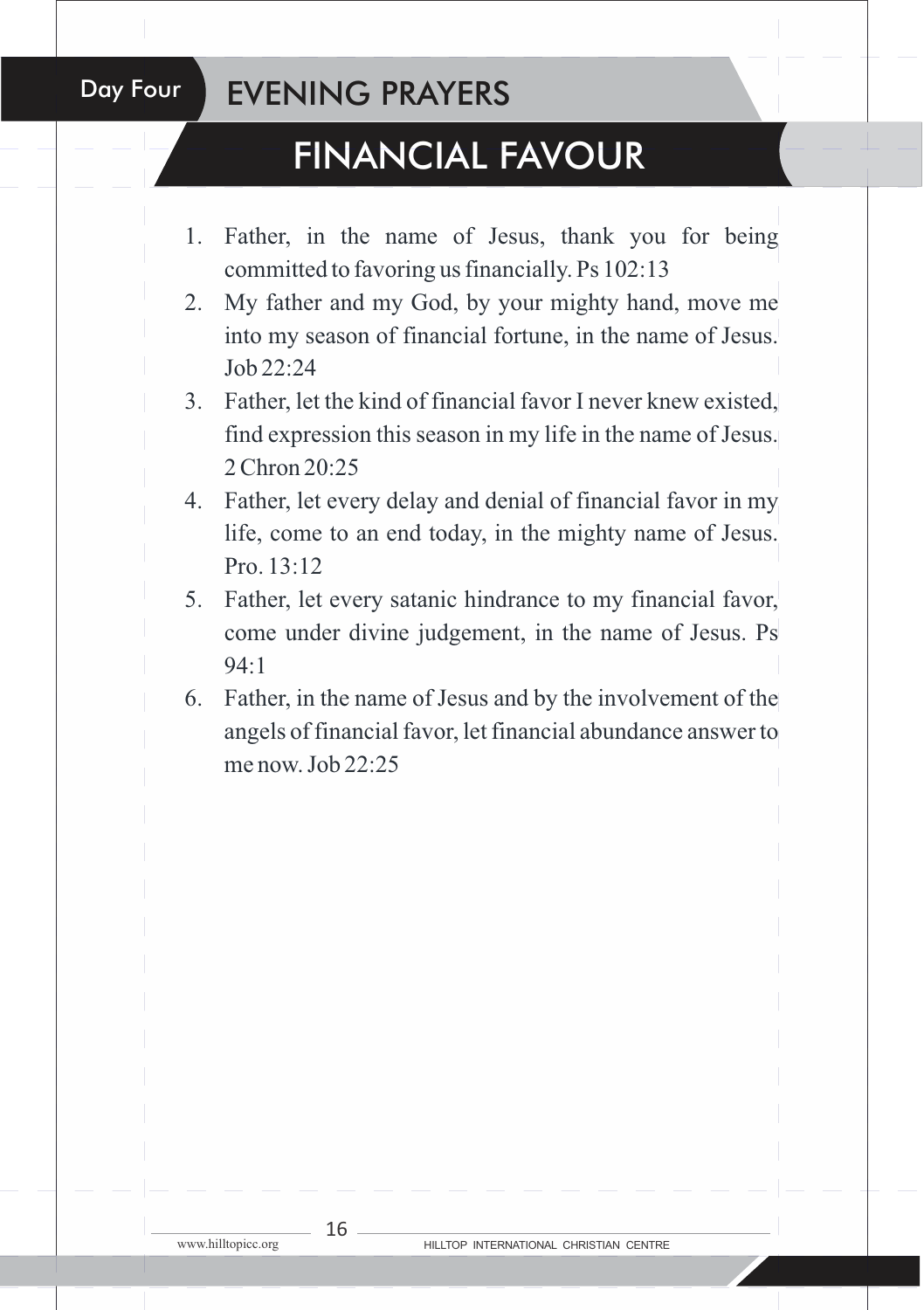#### Day Five

## PLACING A DEMAND ON HIS PRESENCE

#### Exodus 33:14-15

- 1. Let the presence of God begin to turn things in my favor, in Jesus name
- 2. In the name of Jesus, Lord, thank you because you have giving me the grace and light to share the same authority with Christ. Jn 3:2-4
- 3. In the name of Jesus, and by the presence of Christ within me, I demand for divine protection to flow out of that presence. In Jesus name
- 4. Let the abiding presence of God surround me, secure me, secure my children, my home, my community, my city, and secure my state and nation from the attacks of this plague and pestilence, in the name of Jesus

### **HIS PRESENCE PROVOKE DIVINE PROVISION GEN 28:15**

- 5. In the name of Jesus, by the presence of God I receive divine Provision, every need of mine I command be met in abundance according to His riches in glory by Christ Jesus
- 6. In the name of Jesus, I declare supernatural provision will not cease, recession will not take us over, in JESUS Name
- 7. Father, I declare all our needs they are met and they shall be met and they are been met according to his riches in glory by Christ Jesus!
- 8. In the name of Jesus, Let Men whom you have inspired and assign locate me and deliver to me that which you have assigned to me, nothing will stop them, in Jesus name.
- 9. Father, in the name of Jesus, by divine orchestration let all our needs be met according to His riches in glory by Christ Jesus!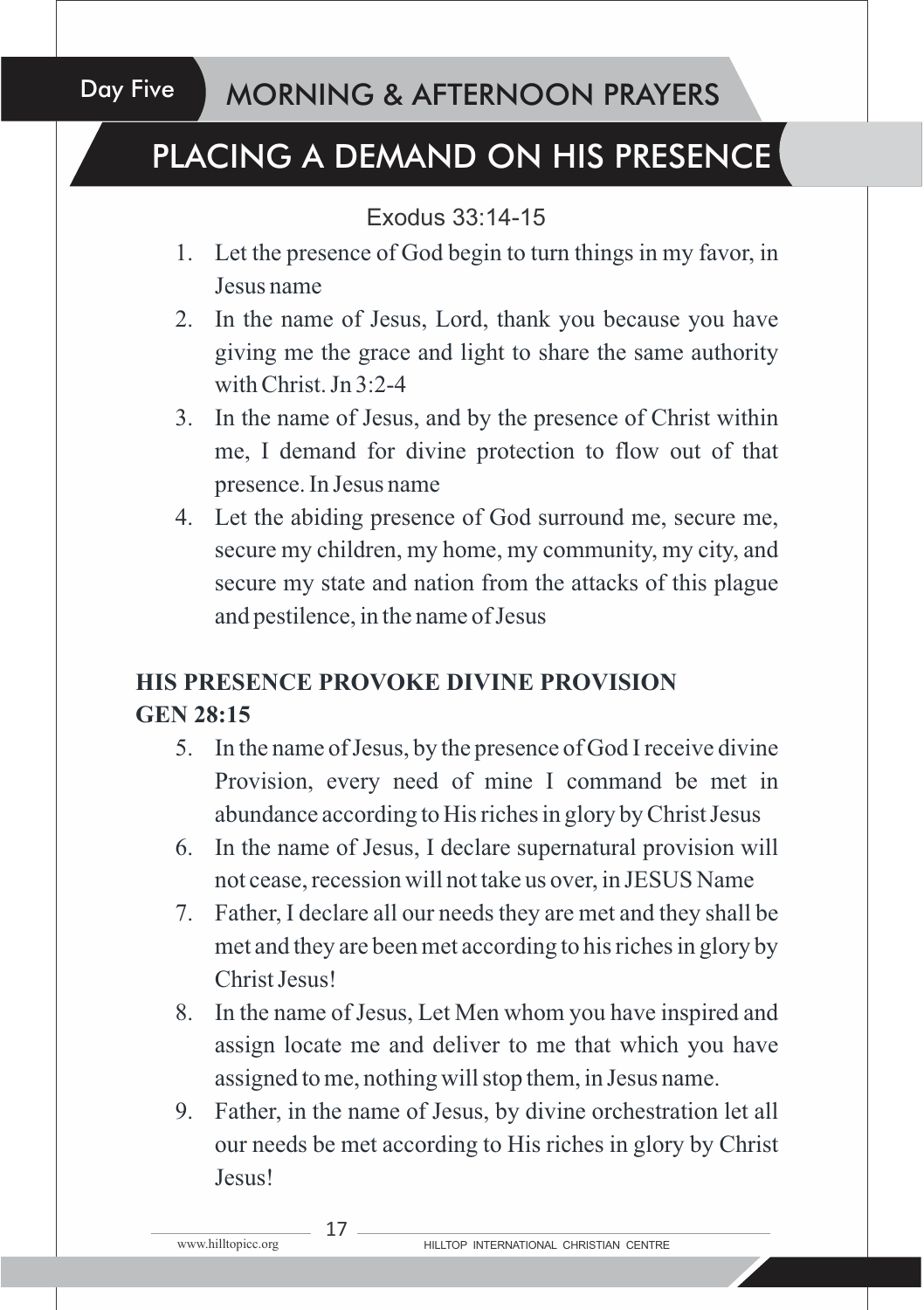#### Day Five

## PLACING A DEMAND ON HIS PRESENCE

#### **THE PRESENCE GOD PROVOKES DELIVERANCE ACTS 7:8-9**

- 10. In the name of Jesus, because the presence of God is with me, I declare I have deliverance, I receive deliverance for my family in this day and hour, in Jesus name.
- 11. In the name of Jesus, I declare all-round deliverance, in the name of Jesus
- 12. In the name of Jesus, I receive the order and dimension of Joseph's deliverance; from prison to the palace, from a prisoner to a prime minister, in Jesus name

### **THE PRESENCE OF GOD PROVOKES PROSPERITY IN THE MIST OF ADVERSITY. Gen 39:2**

- 13. In the name of Jesus, even in these days of adversity by the presence of God, I decree I am enjoying prosperity, I shall work in prosperity, in the name of Jesus
- 14. In the name of Jesus, everywhere around me prosperity shall be evident, in Jesus name

### **THE PRESENCE OF GOD GUARANTEES DIVINE FAVOUR WITH UNGODLY AUTHORITY Gen 39:21**

Joseph was in prison but God gave him favor in the sight of the keeper of the prison

15. Father, In the name of Jesus, even now when people are losing jobs, properties, and all manner of things, I declare I have favor in the mist of ungodly authorities, in Jesus name. Gen 39:21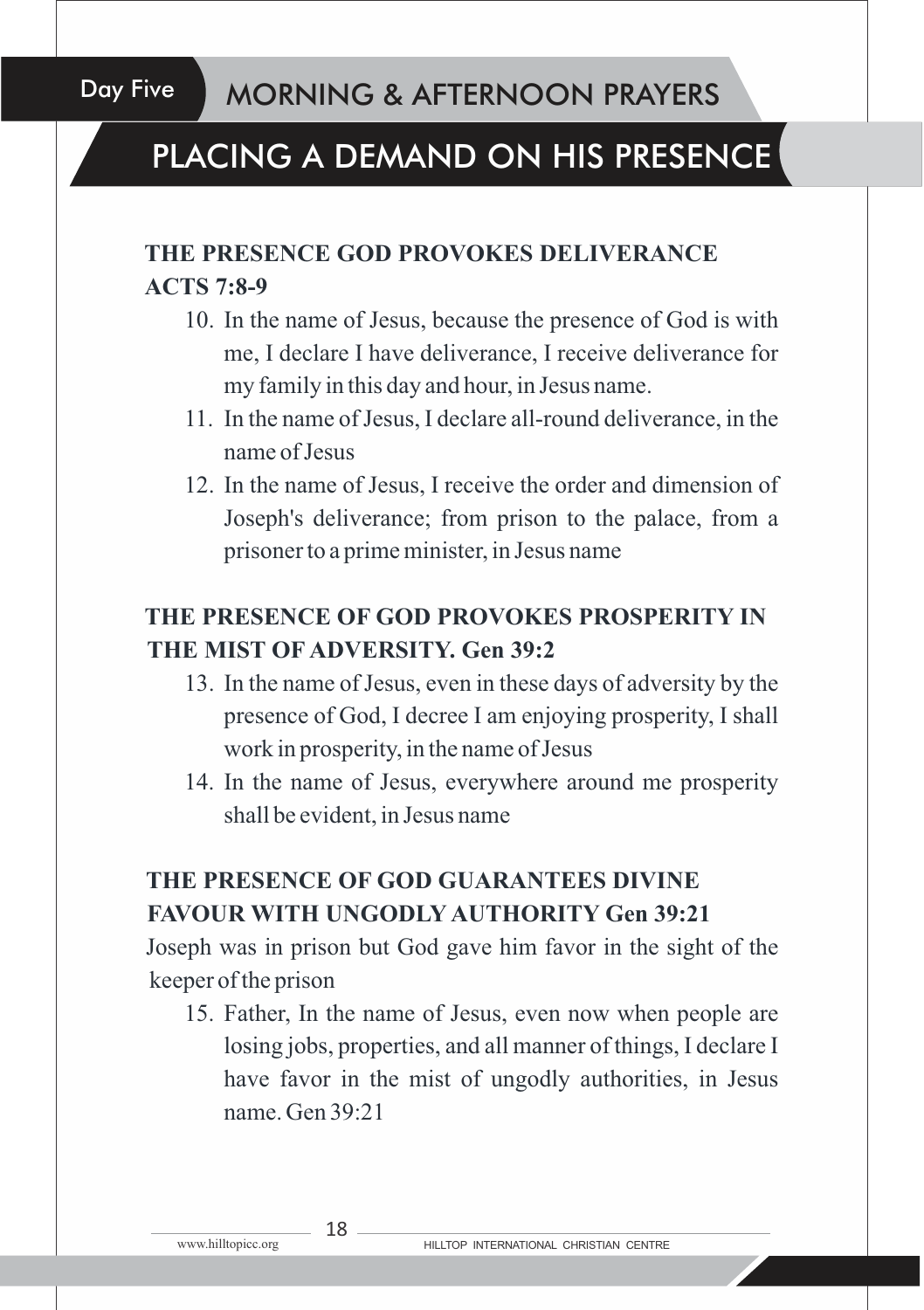#### Day Five

## EVENING PRAYERS

# DIVINE VISITATION

- 1. Father, thank you for visiting every one soul in the Hilltop family in the name of Jesus. Gen 50:24
- 2. Father, by your visitation, turn every unpleasant and bitter situation of my life into celebration. Hab. 3:17-19
- 3. Father in the name of Jesus Christ, let every Pharaoh, that won't let me go, go down for my sake. Exo. 8:1
- 4. Father, let every gang up of enemies, against my life, come to naught. Isa. 54:15
- 5. Father, by your visitation, bring me out of every tight corner of my life. Ps. 66:12
- 6. Father in the name of Jesus Christ, turn my trials of faith, into triumphs of faith. 2 Cor. 2:14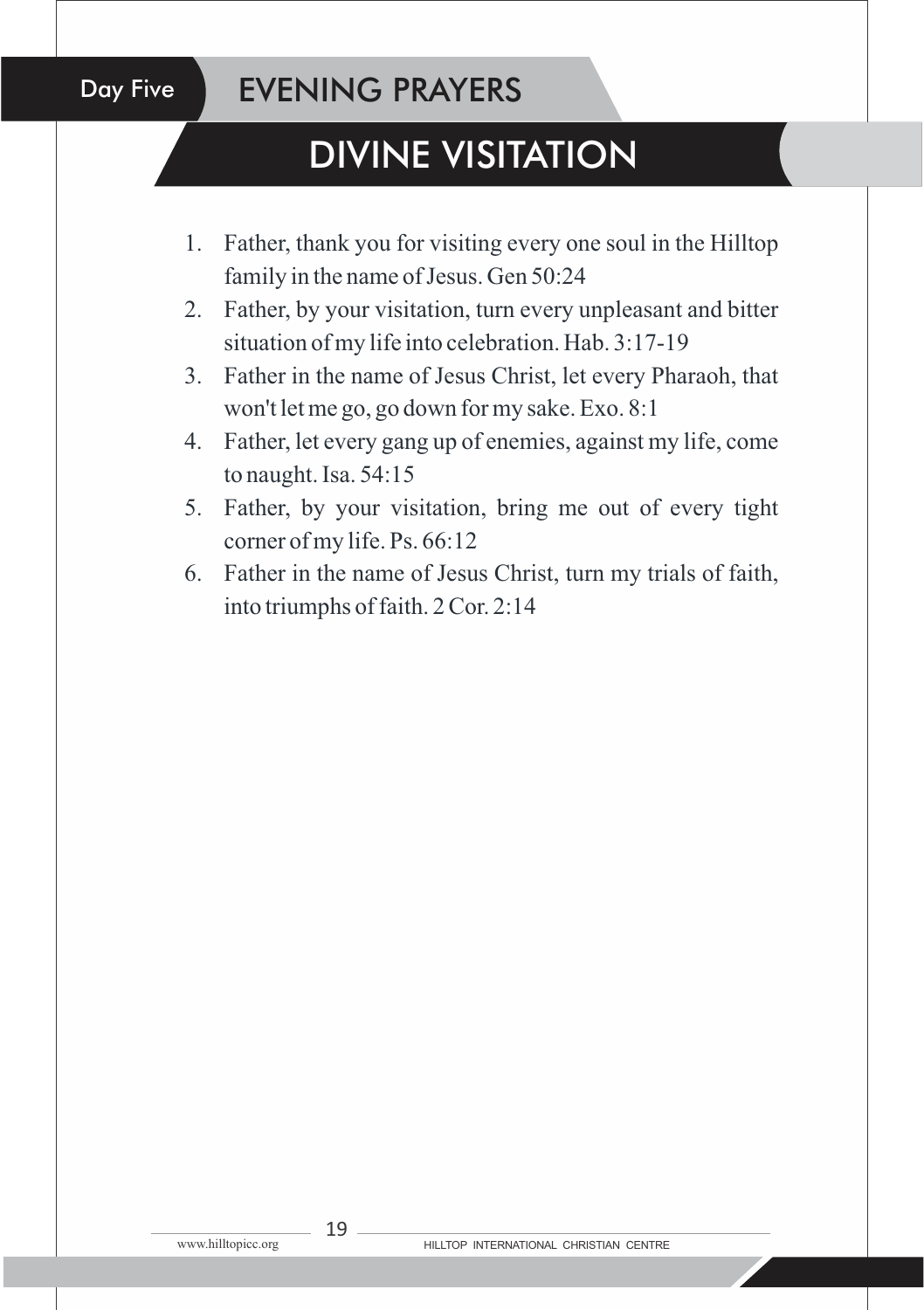### Day Six

# BUSINESS SUCCESS

- 1. Lord, I receive grace for spiritual discernment for the growth of my business, and enrich me with divine understanding, in Jesus name. Prov. 21:16
- 2. Father, grant me the grace to run my business according to Your direction, in Jesus name. Ps 23:2.
- 3. Father, in the midst of every challenge I encounter in my business I will trust you. Lord shepherd me in the midst of my competitors in Jesus name. Psalm 23:1-4.
- 4. Father, visit me with Your life of glory and strength and help me to achieve greater success in my business. Job 6:11-13.
- 5. Father, bless my business to give help to the poor, needy, orphans and the widows. Help my business to be a blessing to my nation. Romans 15:2-3.
- 6. Lord, bless my business to be a burden lifter, in the name of Jesus, in Jesus name. rom 15:2-3
- 7. Father, enlarge the coast of my business, let your hand be upon me, keep me from evil and let it not grieve me, in Jesus name. 1 Chr 4:10
- 8. Father, I thank you, because you are always there to help me through my endeavours Jesus name Isaiah 41:10.
- 9. Father, I thank You for blessing me with a strategy to groom my business to grow better and stronger, in Jesus name Prov. 4:18
- 10. Lord, I will rejoice to see the greater future of my businesses and endeavors, in Jesus name. Zechariah 4:10.
- 11. Father, teach me how to understand my customers/clients more and how to serve them better. Let my business be an avenue to spread the gospel in Jesus name Isa 48:17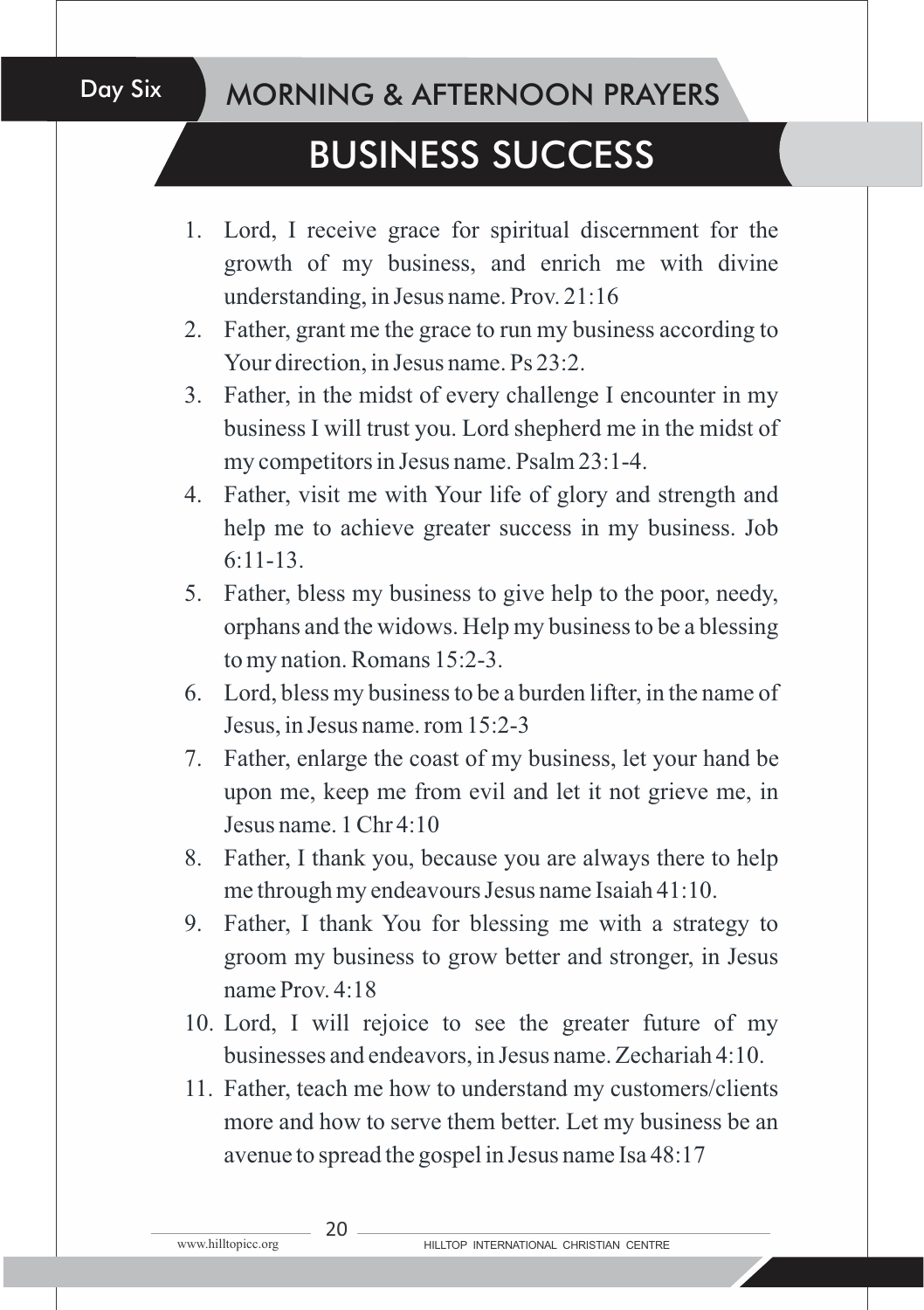### Day Six

# BUSINESS SUCCESS

- 12. Father, reward me with Your weight of glory for abundant harvest in Jesus name. 2 Corinthians. 4: 17.
- 13. Father, because of the abilities and strategies that you have put in me, my business will be best to reckon with both locally and globally, in Jesus name. Lk 21:15; Ep 1:17.
- 14. Father, even in this season, use me to solve problems that will pay me financially, in Jesus name. Gen. 4:38-45.
- 15. Lord, we thank you for all round success in our business, in Jesus mighty name!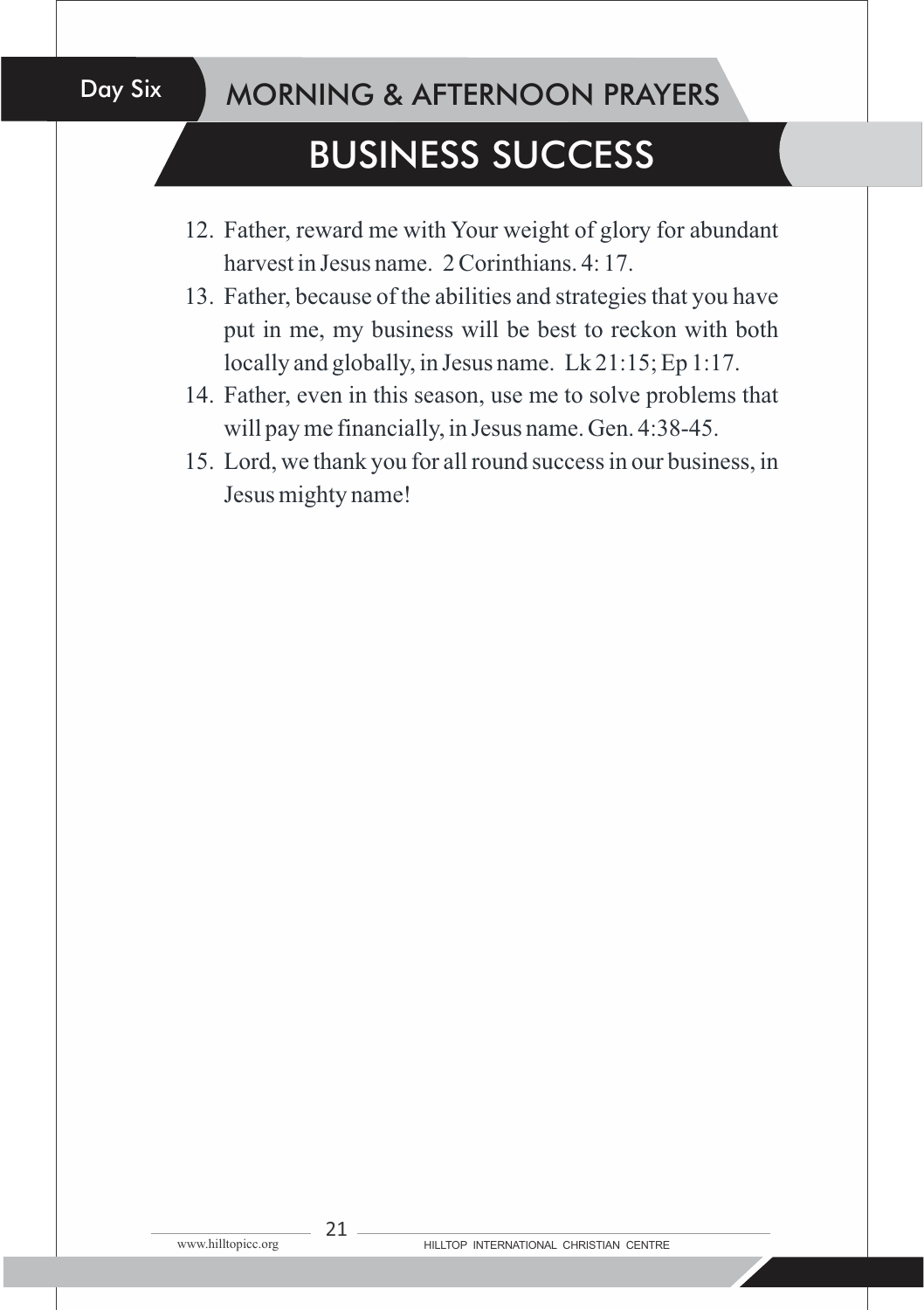### Day Six

## EVENING PRAYERS

# DIVINE BLESSINGS

- 1. Father, thank you for all your blessings we have enjoyed before. We give you all the glory in the name of Jesus. Ps 5:12
- 2. Father, let the yoke of hereditary and generational poverty be broken in my life and family, in Jesus name. Isa. 45:2-3
- 3. Father in the name of Jesus and by the blood of the lamb, let the blessing of the Lord that maketh rich, become my practical experience now. Prov. 10:2
- 4. My Father and my fighter, let the evil force of generational curse, bow out of my life and experience, in the name of Jesus. Gal  $3:13-14$
- 5. Father in the name of Jesus, let your divine beauty, come upon my life and family, and establish the works of my hand. Ps. 90:17
- 6. My father and my provider, let every hanging blessing of my life, come down by divine orchestration and acceleration, in Jesus name. Heb. 6:14
- 7. Father, in the name of Jesus, let every lost and delayed blessings of my life be released with divine speed now Gen  $22:17.$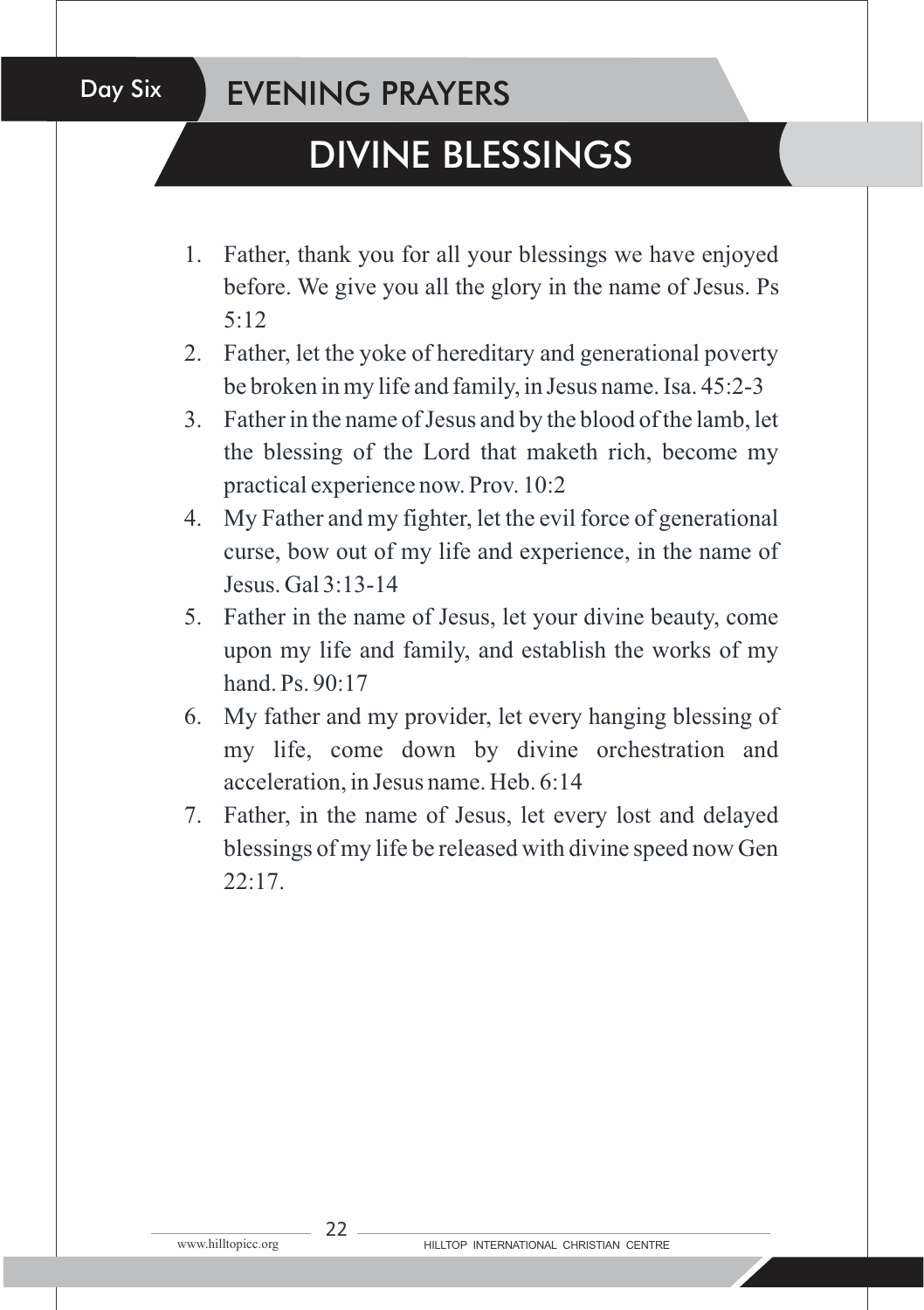Day Seven MORNING & AFTERNOON PRAYERS

# BREAKTHROUGH PRAYERS

- 1. Father, I thank you for your thought of peace and a favorable end for me this year. Jer 29:11.
- 2. father, in the name of Jesus, this year I will succeed and have dominion, because nothing is impossible for You to do. Matthew 19:26.
- 3. lord, everything I lay my hands on henceforth shall prosper. I will not record failure again because my God never fails, in Jesus name. Ps 1:3
- 4. Father, in the name of Jesus strengthened my heart and mind to achieve great and excellent success this season and beyond in Jesus name. Philippians 4:13.
- 5. Lord, grant me the grace to give unreservedly that will provoke unlimited breakthroughs in my life, in Jesus name. Ecl 11:3
- 6. lord arise and do exploits in every area of my life. Let the glory of the Lord fall heavily upon me for greater success and achievement in Jesus name Isaiah 60:1.
- 7. Lord help me to serve you diligently and obey Your word every day of my life so that I will enjoy perpetual prosperity in Jesus name. Job 36:11
- 8. Lord, I overcome Satan and his assignments by the blood of the Lamb and my testimonies in Jesus name Rev 12:11.
- 9. father, I decree the blessings of heaven over my life, family, career, and ministry and everything that concerns me be connected to the supernatural source, in Jesus name. Ephesians 1: 3.
- 10. Lord, do a new thing in my life. Open doors of opportunity for me and bring me out of the wilderness of failure. Isaiah  $43 \cdot 19$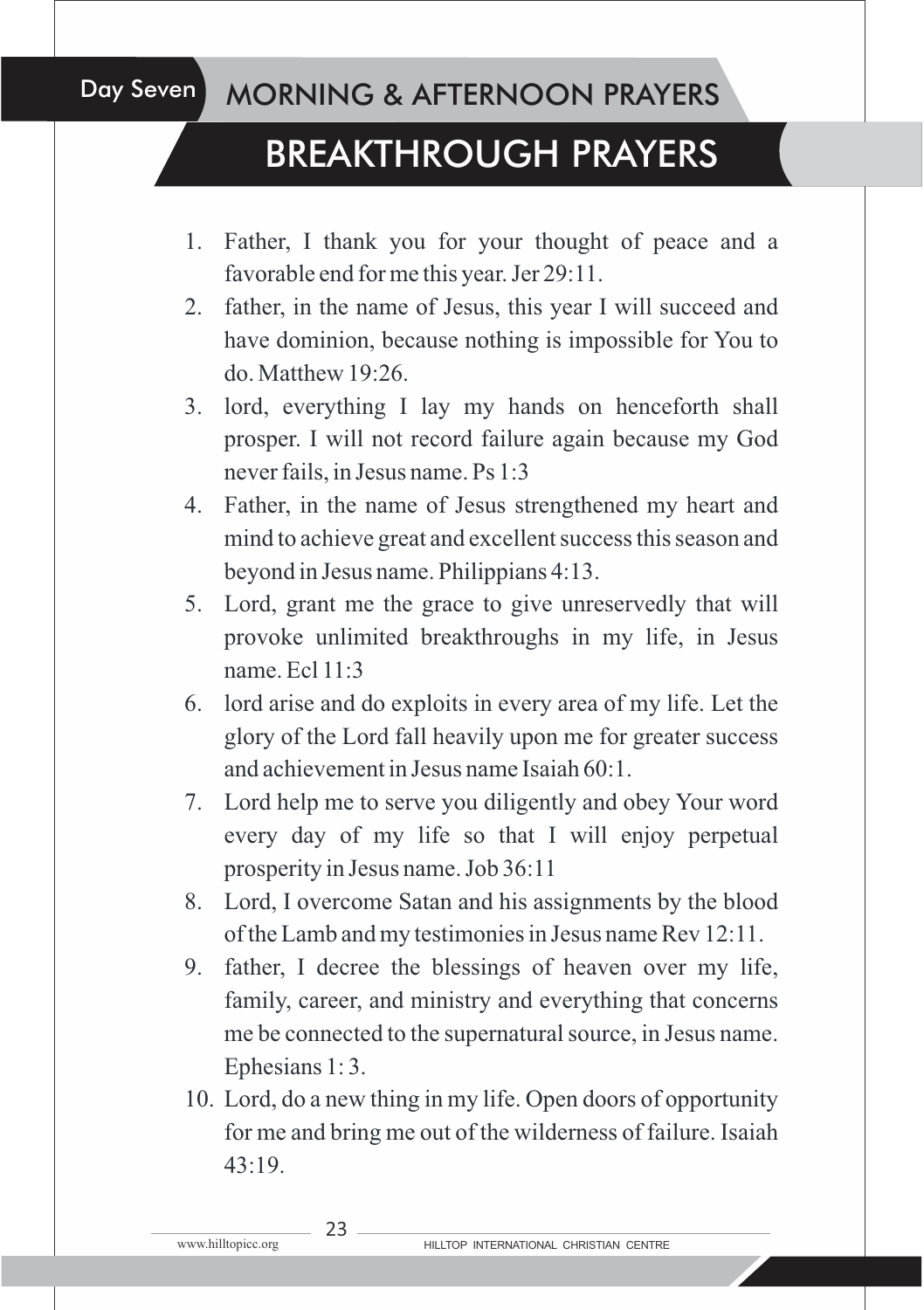#### Day Seven MORNING & AFTERNOON PRAYERS

# BREAKTHROUGH PRAYERS

- 11. Lord, give me the grace to do Your will so that I may eat the fruit of the land as you have promised in Jesus name. Isaiah 1:19.
- 12. Lord, I speak to every mountain in my life and I command it to be removed and be cast into the sea, in Jesus name. Mk  $11.23$
- 13. Lord of breakthroughs, go before me and break in pieces every hinderance on my way to success, in Jesus name. Isa  $45.2$
- 14. Lord, even in this season of the pandemic, I declare we will break forth into singing, in Jesus name. Isa 14:7
- 15. Father, thank you for the testimonies of breakthrough that will emanate from this program, in Jesus name. Isa 44:23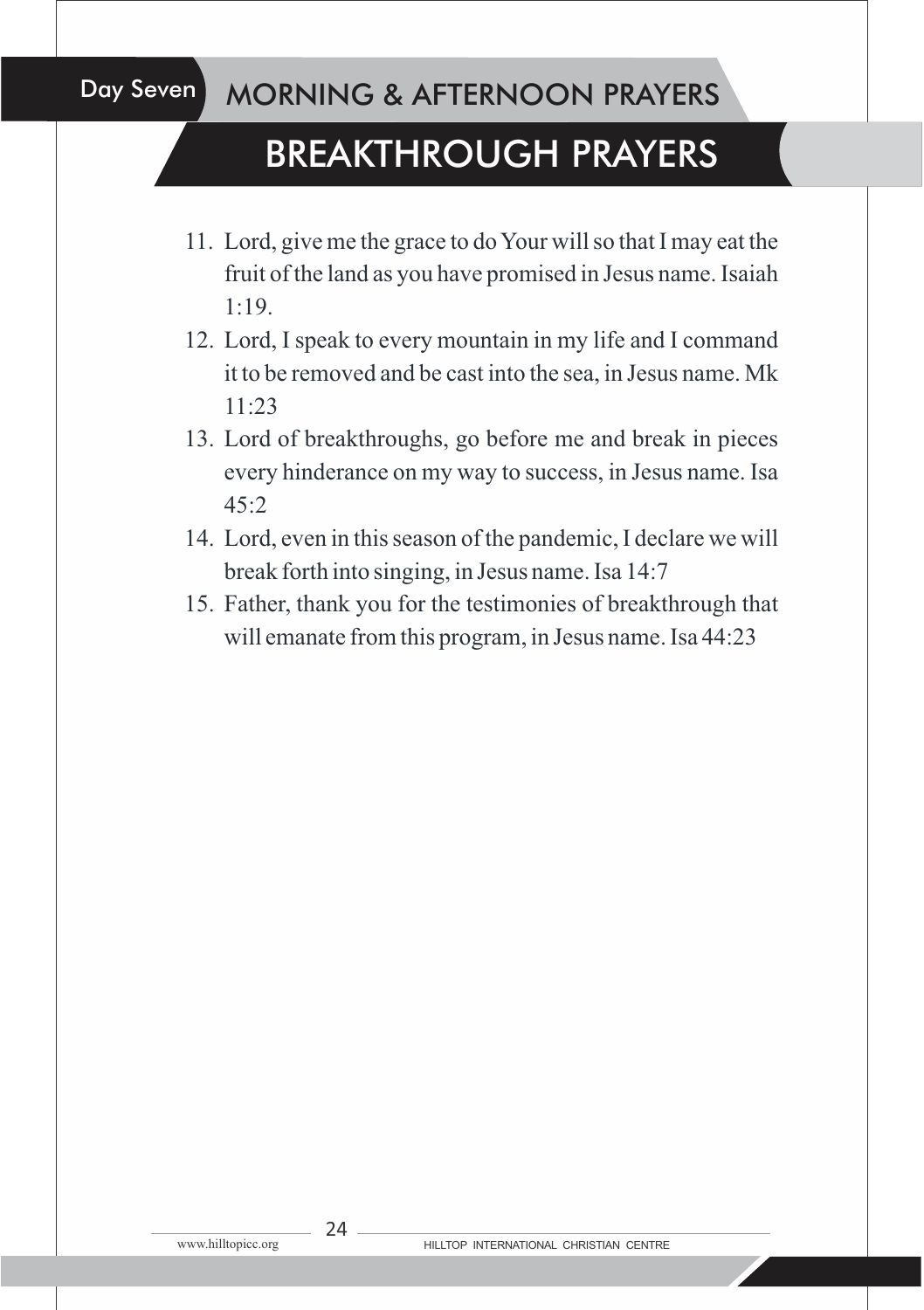#### Day Seven EVENING PRAYERS

# SUPERNATURAL STRENGTH

- 1. Father, in the name of Jesus, thank you for your unfailing strength you made available to us in the course of the year. Eph 3: 16
- 2. Father, by the operation of the Holy Ghost, let strength, confidence and stability be the portion of your people now in Jesus name Isa 33:6.
- 3. Father in the name of Jesus let every member of the Hilltop family be strengthened with might in the inner man by your spirit Eph 3:16.
- 4. Father in the name of Jesus let everyone that is weak amongst us be supernaturally infused with strength Joel  $3:10.$
- 5. Father in the name of Jesus, let the joy of the Lord that provokes supernatural strength be a permanent experience Neh 8:10.
- 6. Father in the name of Jesus supernaturally increase the strength of everyone in our midst that is weary and fainting Isa 40:28-29.
- 7. Father in the name of Jesus by the power of the Holy Ghost and by waiting on you cause our strength to be renewed Isa  $40:31.$
- 8. Holy Spirit, help turn my passions and desires away from worldly things to God, in Jesus name.1 Peter 1:13-16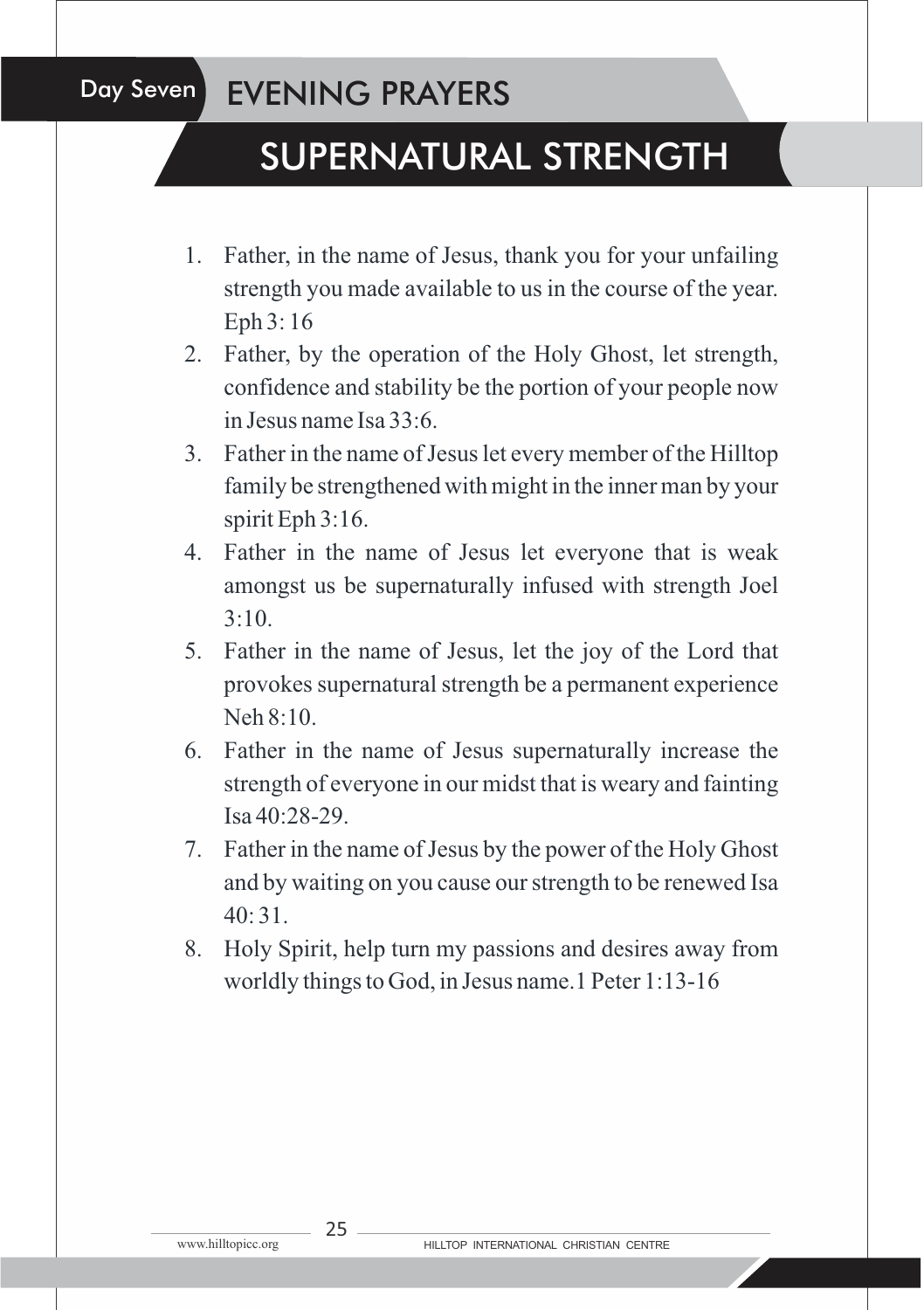## Day Eight

## ELECTRONIC CLUBCH PASTOR, LEADERS AND CHURCH

- 1. Father, we thank you that Your eyes are upon our shepherd, church leaders and church. Your ears are attentive to their prayers, and Your face is against those who plot evil against them (1 Peter 3:12).
- 2. Lord, we pray for the favor of the Lord, the authority of the Lord, and the harvest of the Lord to rest on our pastors, church leaders and church members.
- 3. Father, we bind the evil forces of rebellion, seduction, and counter attack against, our pastor, leaders and our church, in Jesus name. (Luke 10:19)
- 4. We take authority over evil powers of deception, intimidation, and destruction. We bind them in Jesus name, and cast them far from our pastor, our leaders and our church., (John 10:10)
- 5. OH LORD we pray that Your abundant life would flood and fill their lives (John10:10).
- 6. Lord, as we pray against forces of distraction, let our Pastors and leaders have discerning mind to prioritize their time as well as the agenda of our church. Corinthians 11:14; 1Ki 3:9
- 7. Father, help our pastors and leaders to discern what is most important, and be guarded against the tyranny of the urgent, in Jesus name. ECC 8:5-6)
- 8. Father of glory, grant our pastor and leaders the spirit of wisdom and revelation in the knowledge of Jesus Christ, in Jesus name, Ep 1:17-18
- 9. Lord, grant our pastor and leaders a sense of fulfillment and the personal joy of Jesus (John 15:11).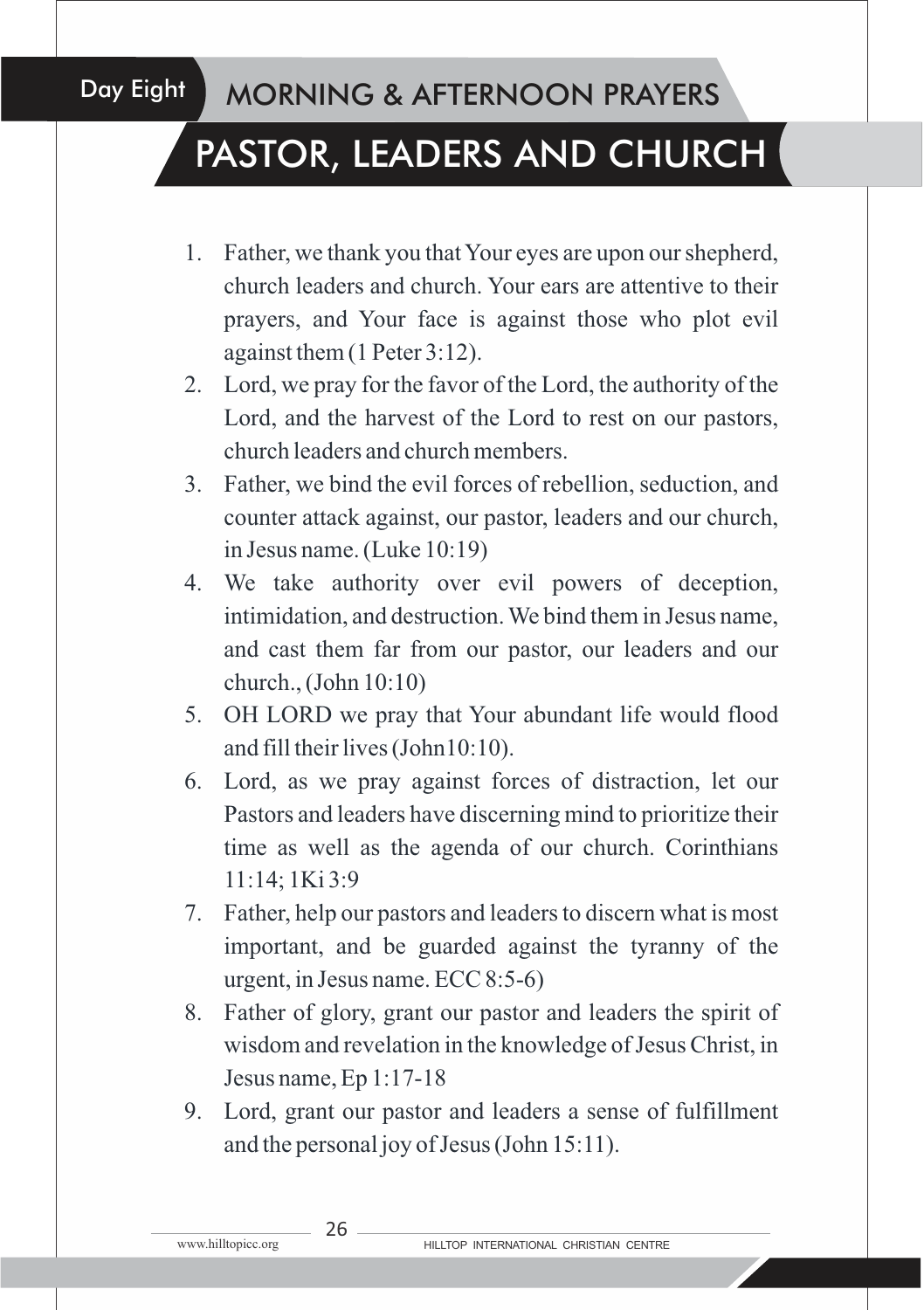## Day Eight

## ELECTRONIC CLUBCH PASTOR, LEADERS AND CHURCH

- 10. Father, let there be constant uninterrupted communication of your word, fill our hearts with your joy and let our joy be full, in Jesus name. John 15:11
- 11. Father, let our pastor's confidence not be eroded by the daily resistance to the gospel or his vision, in Jesus name (John 14:1)
- 12. Father, in the name of Jesus, remove every form of discouragement and depression from the lives of our pastor and leaders, in Jesus name. 1kg 19:4-8
- 13. Father, in the name of Jesus, heal our shepherd's heart of any grief caused by ministry.1kg 19:4-8
- 14. Father, in the name of Jesus, beautify and lubricate our lives with the oil of gladness, decorate us with the garments of praise, in Jesus name (Isaiah 61:3)
- 15. Father, keep Pastor and leaders bathed in anointing, keep them from the traditions of men and religion which deny the full presence and power of God, in Jesus name Mk 7:8
- 16. Lord, grant our pastors and leaders an ever-increasing spirit of prayer and intercession, in Jesus name (1cor 14:18)
- 17. Father, raise up an army of intercessors to uphold our pastor and leaders every day of every week of the year, in Jesus name. (Phm 1:22; Col 4:3-4)
- 18. Father, let the ministry and ministrations of your servant continue to increase our effectiveness in the Kingdom, in Jesus name. (Phm 1:22; Col 4:3-4)
- 19. Father, in the name of Jesus, help our pastors and leaders to interpret and uphold the vision and the visionary, in Jesus name. Ex 17:10-12

 $-27$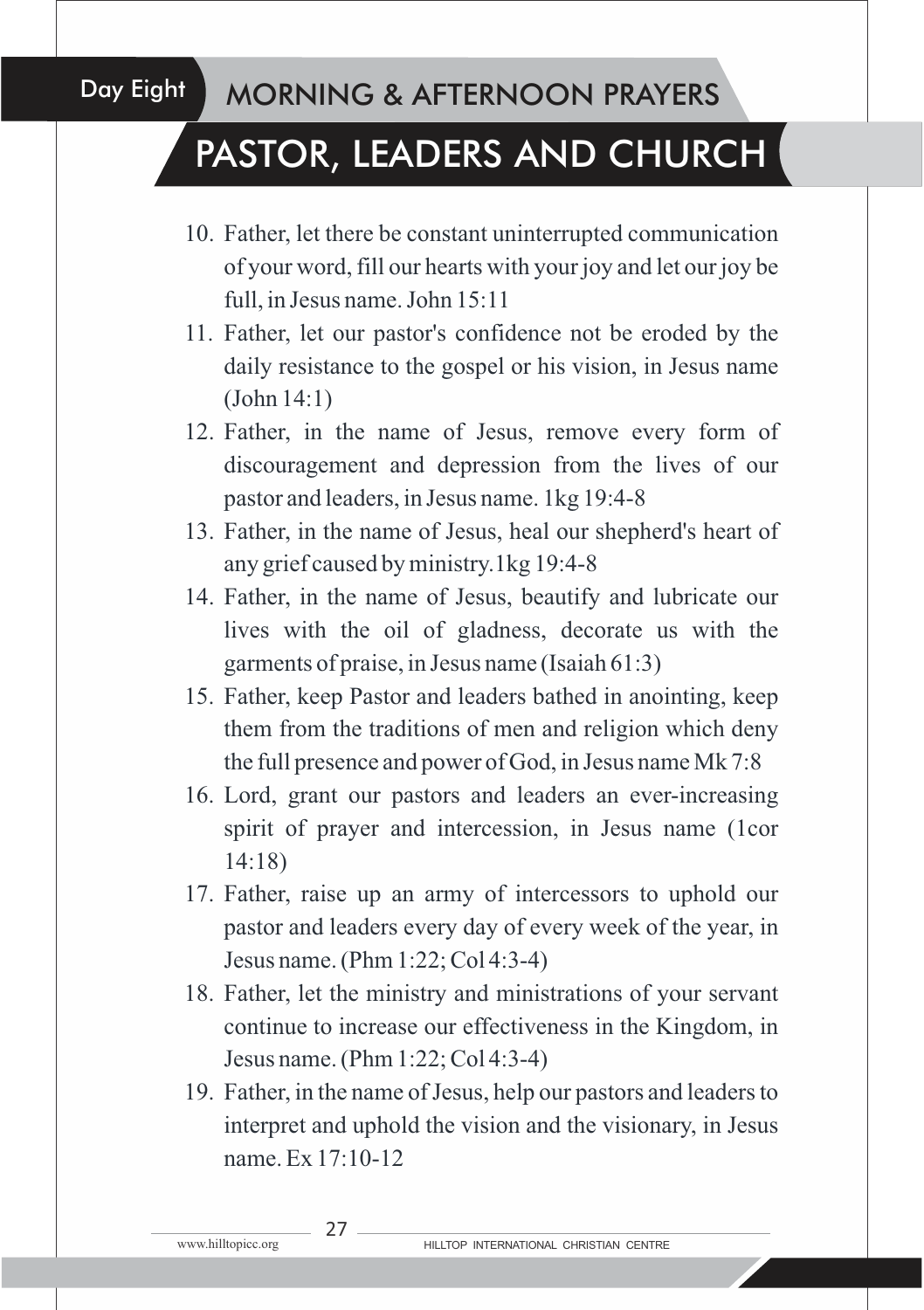# Day Eight **EVENING PRAYERS**

# G.O AND D.G. O'S FAMILY

- 1. Father, in the name of Jesus, thank you for your hand that has been resting upon your servant Rev. Chris Oarhe and his entire family. 1 kgs 18:46
- 2. Father, let the joy of the lord be the strength of your servants Rev Chris and Dr Stephanie Oarhe in the name of Jesus Neh 8:10.
- 3. Father, let the covenant of divine health answer to your servants Rev Chris and Dr Stephanie as it has never been in the name of Jesus Jer 8:22.
- 4. My father and my God let every evil conspiracy against the leadership of this commission, Rev Chris and Dr Stephanie Oarhe collapse like a pack of cards in the name of Jesus 2 Sam 15:17.
- 5. Father, let the destinies of your servants Rev Chris and Dr Stephanie Oarhe be supernaturally accelerated as it has never been in the name of Jesus Jer 1:5.
- 6. Father, in the name of Jesus, let the destinies of the biological children of your servants Rev Chris and Dr Stephanie Oarhe be divinely protected Ps 112:1-2.
- 7. Father, multiply the channels of the personal and family finance of your servants Rev Chris and Dr Stephanie in the name of Jesus Ps 112: 3.
- 8. Father, let every denied and delayed blessings of your servants Rev Chris and Dr Stephanie Oarhe be released now by divine intervention in the name of Jesus Christ Gen 12:3.
- 9. Father, accelerate supernaturally the ministry which you have committed into the hands of your servants Rev Chris and Dr Stephanie Oarhe in the name of Jesus 1Thess 5:24.
- 10. Father, by the power of the Holy Ghost empower your servants Rev Chris and Dr Stephanie Oarhe to be able to fulfil the ministry which you have committed into their hands in the name of Jesus Col 4:17.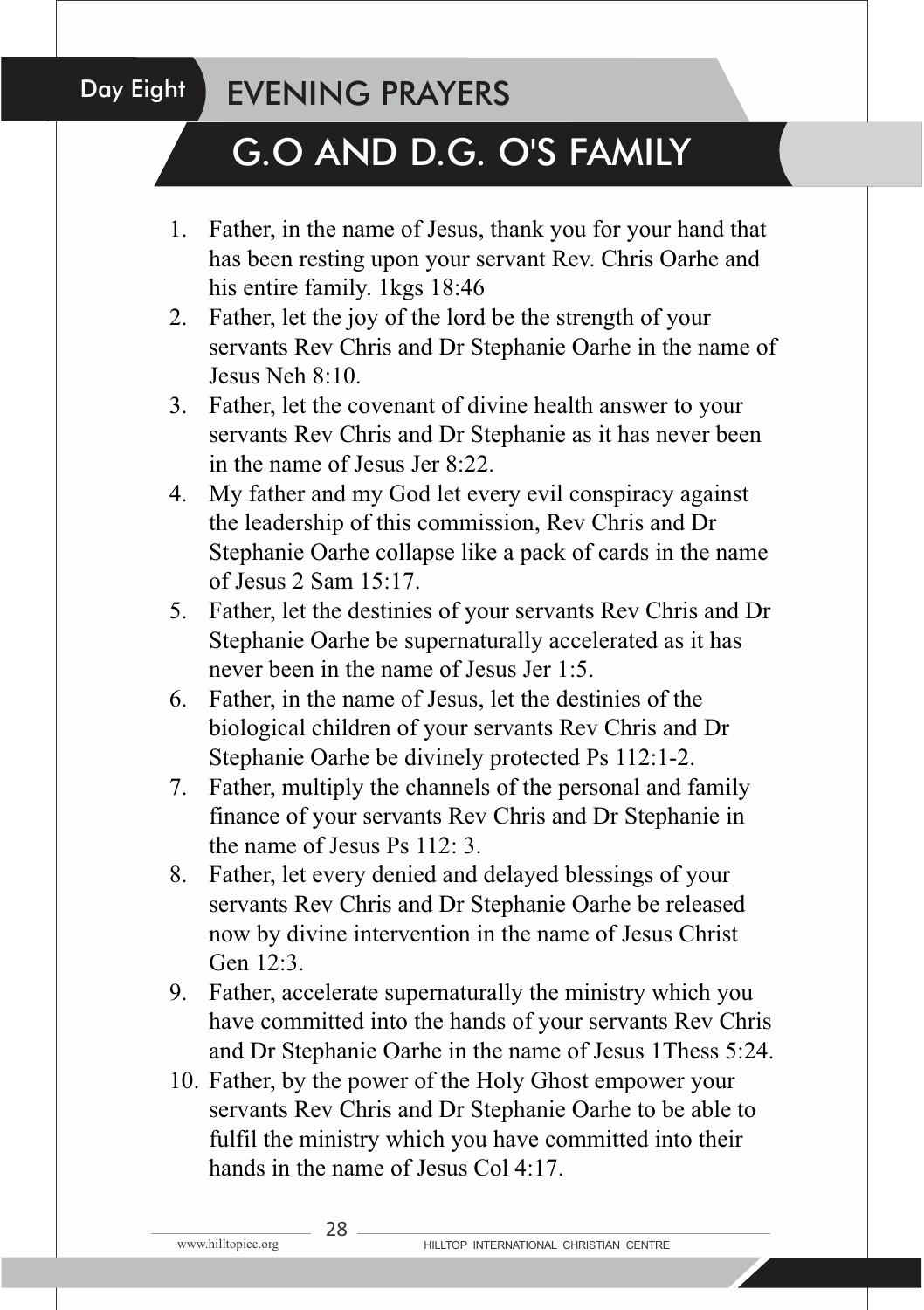## Day Nine MORNING PRAYERS

# DIVINE EMPOWERMENT FOR PARTNERS

## Luke 5:7

- 1. Father, raise us partners that will be beneficial, profitable, useful and helpful to this ministry in Jesus name. Philemon 1:10-11
- 2. Father, let our partners obey your every command in Jesus name
- 3. Lord, make every partner a light to the world and let your salvation reach out to the ends of the earth in Jesus name. Acts 13:47
- 4. Father, in the name of Jesus, set aside the Hilltop partners for your blessings in Jesus name. Acts  $13: 1-4$
- 5. My Father, show our partners the path of life and let them experience the fullness of your joy and pleasures forever more in Jesus name. Psalm 16:11
- 6. Father, as we partner in your work, we receive the wisdom and power of God in Jesus name. 1 Corinthians 1:24
- 7. Lord, as our partners advance your kingdom, let divine favor come upon us in the mighty name of Jesus. Genesis  $39: 2 - 4, 21 - 22$
- 8. Father, in the name of Jesus, empower the partners to flow in supernatural favor in the name of Jesus
- 9. Make our partners oh Lord, to shine as the brightness of the firmament in the name of Jesus
- 10. Lord, as many as are turned to righteousness through our missions and partnerships, make us glitter and shine as stars forever in the name of Jesus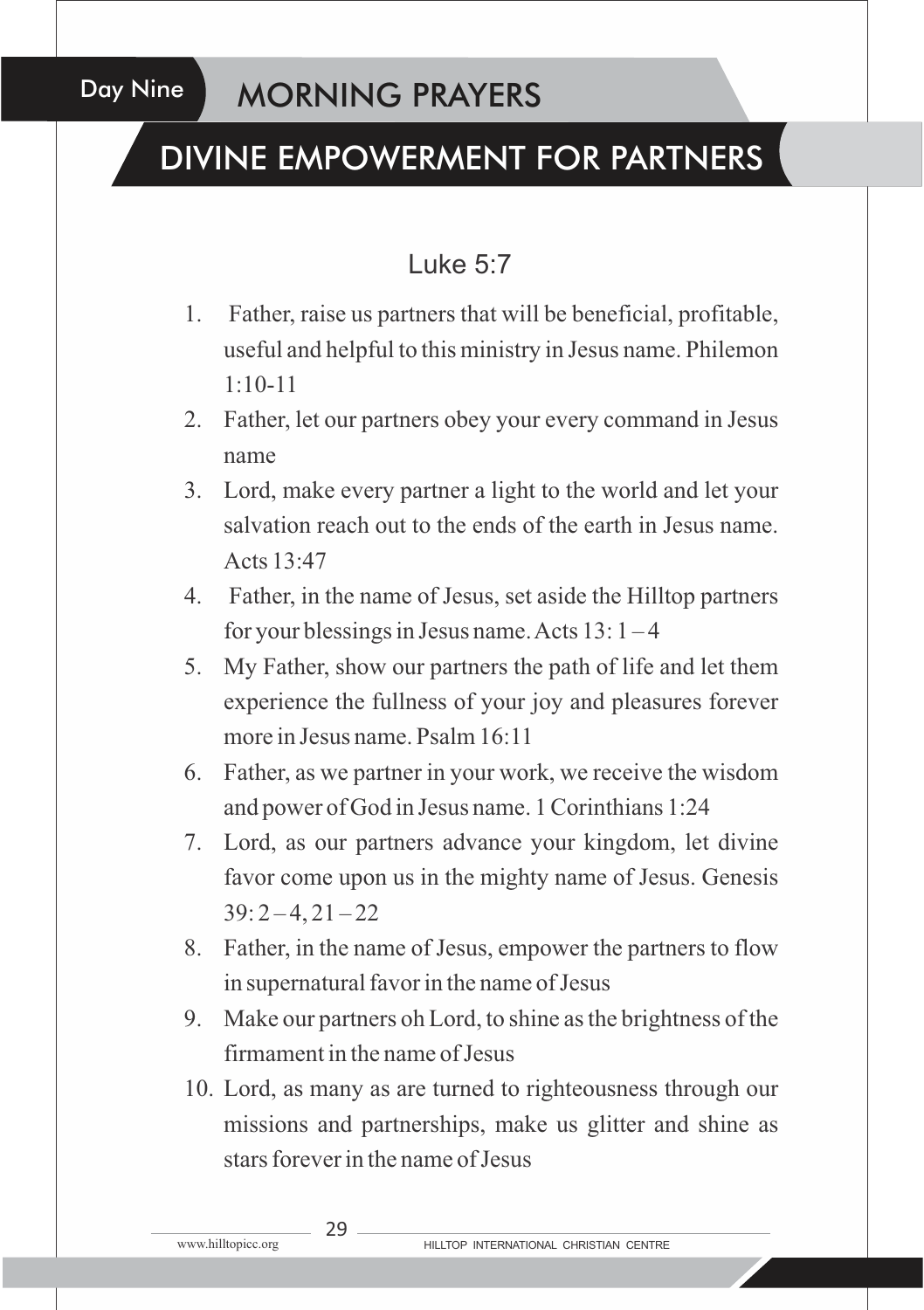## Day Nine MORNING PRAYERS

## DIVINE EMPOWERMENT FOR PARTNERS

- 11. lord, make our partners and missionaries carriers of supernatural breakthroughs in Jesus name
- 12. Father, in the name of Jesus, let our partnership open closed doors in Jesus name. Proverbs 18:16
- 13. My Father, let the giving our partnership bring us into the presence of the great, in the mighty name of Jesus. Prov.  $18.16$
- 14. Father, in the name of Jesus, supply the needs of every partner according to your size, in Jesus. Name. Philippians  $4.19$
- 15. Thank you, lord, for the privilege to partner with you!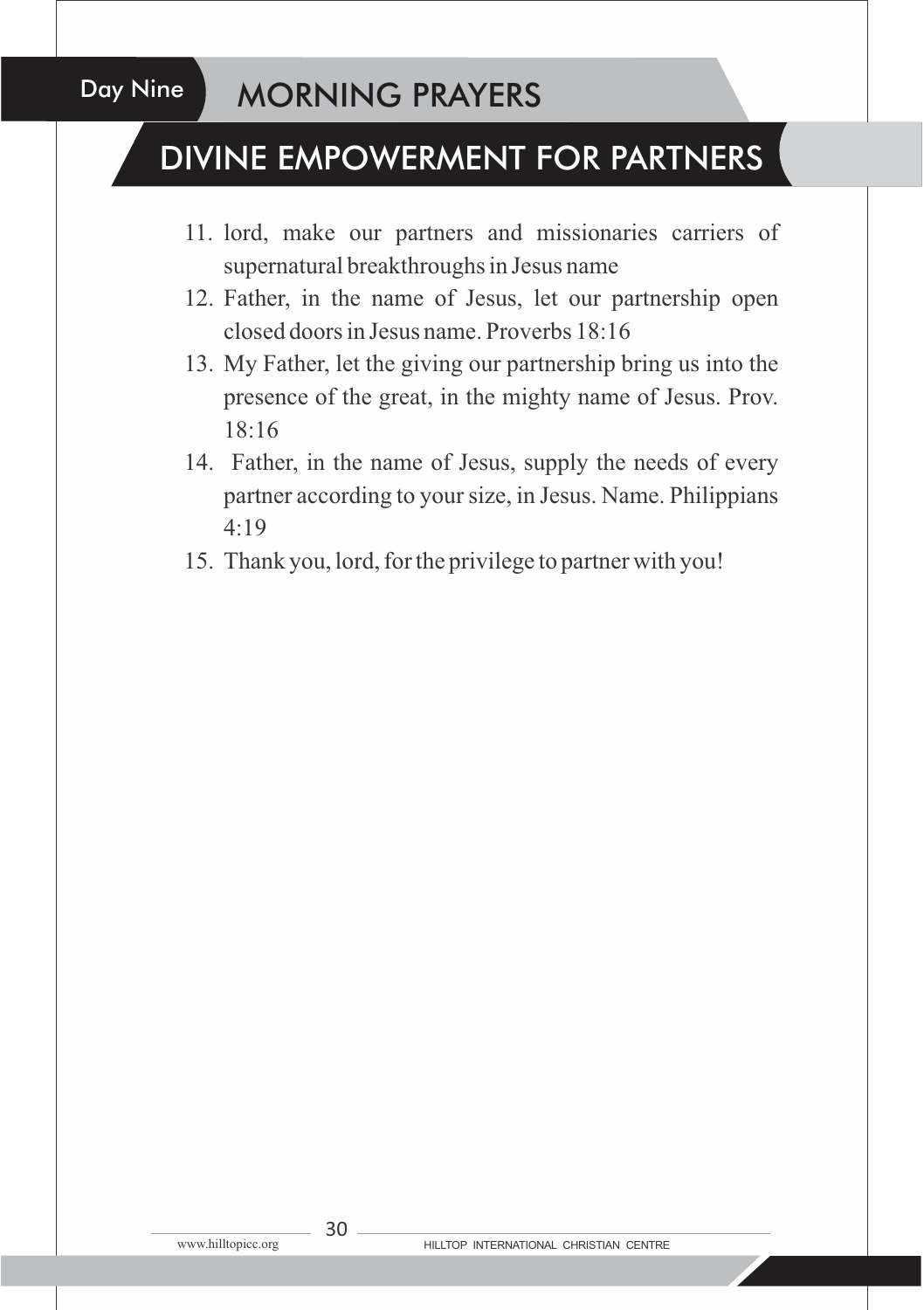## Day Nine **EVENING PRAYERS**

# THE COMMISSION

- 1. Father, in the name of Jesus, thank you for your loving kindness and tender mercies towards the entire commission since inception. Ps 92:1-2
- 2. Father, by divine orchestration, let this commission HILLTOP INTERNATIONAL CHRISTIAN CENTRE break forth on the right hand and on the left in the name of Jesus Isa 54:3.
- 3. Father, by your mighty hand cause this commission to prosper, boom, and flourish in the land in the name of Jesus Ps 90:17.
- 4. Father, by the power of the Holy Ghost, let this commission begin to fulfil its purpose on the earth with speed as ordained by God with undeniable proofs Isa 14:24.
- 5. Father, by your power and power alone let this commission be blessed with men and money Zach 2:4.
- 6. Father, turn this commission into a sign and a wonder in the land Isa  $8:18$ .
- 7. Father, in the name of Jesus, rescue the destiny of this commission by fire Heb 12:29.
- 8. Father, let everyone connected to this ministry by destiny begin to show up mysteriously and take their place in the name of Jesus 2 Tim 4: 11.
- 9. Father, cause our media and online services to triumph in every place in the name of Jesus 2Cor 2:14.
- 10. Father, let our studio in this church be mysteriously equipped and upgraded in the name of Jesus Christ 1Thess  $5.24$
- 11. Father, in the name of Jesus, let our desire as a commission to have our own satellite broadcast become a reality by the finger of God Ex 8:19.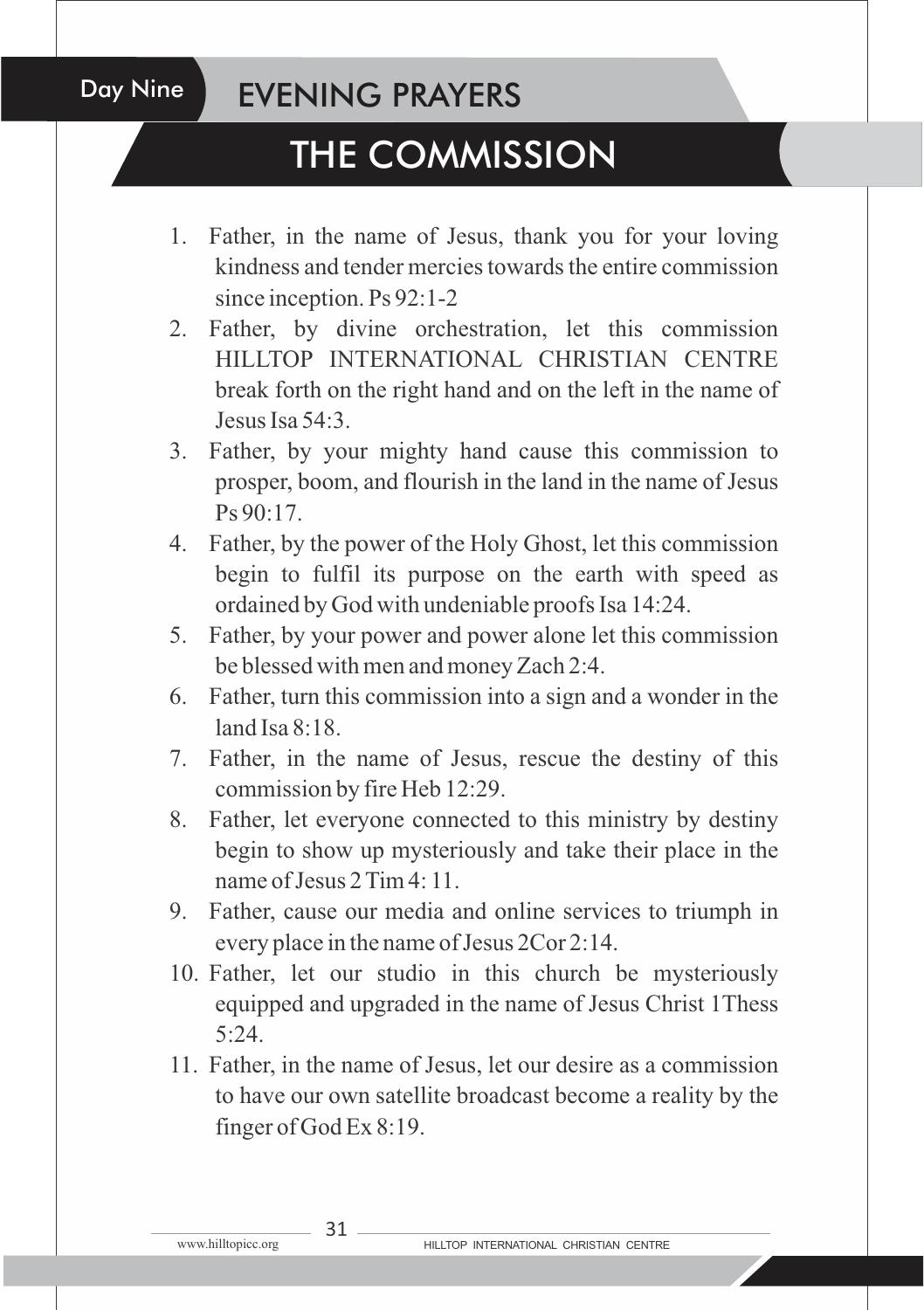## Day Ten MORNING PRAYERS

# EXCEED MY EXPECTATION

Prv. 23:18; Ex 1:7, Eph 3:20; Ps 100

- 1. Father, thank you for turnaround testimonies, healings, deliverance and breakthroughs in my life and my church. Obad  $1:17$
- 2. father, thank you for record breaking testimonials that is emanating from this 2020 Let God Arise prayers, in the name of Jesus! I Cor  $2:9$
- 3. Father, in the name of Jesus, let the theme for this year "I'VE THE POWER" answer to its name in my life and in the life of everyone in this commission in Jesus name. Gen 2:19
- 4. father, my shield and my exceeding great reward show up on my behalf and be glorified, in Jesus name. Gen 15:1
- 5. Oh Lord, on this mountain I decree a season of unstoppable recovery, advancement and enlargement upon my life and family, in Jesus name. Isa 54:2-3
- 6. Father, in the name of Jesus, on this mountain of grace, I war a good warfare by faith with every prophecy that has been released on my behalf in Jesus name. 1 Tim 1:18-19
- 7. father, let the "far more exceeding and eternal weight of your glory" dimension be released upon me, in Jesus name. 2 Cor 4:17
- 8. Lord, Let the exceeding greatness of your power begin to work in me according to your mighty power, in Jesus name. Eph 1:19
- 9. Lord, may your exceeding grace produce result that surpasses all my imaginations and prayers in Jesus name. Eph 3:20
- 10. Father, on this mountain, I will experience the exceeding riches of your greatness and your kindness towards me in Jesus name. Eph  $2.7$
- 11. Lord, on this mountain of prayers I receive the grace to maximize your agenda for my life and your church in Jesus name. Jer 29:11
- 12. Father, in the name of Jesus, make me a model that will influence and raise authentic leaders in this generation that will subdue nations, in Jesus name! Josh 18:1, Gen 17:6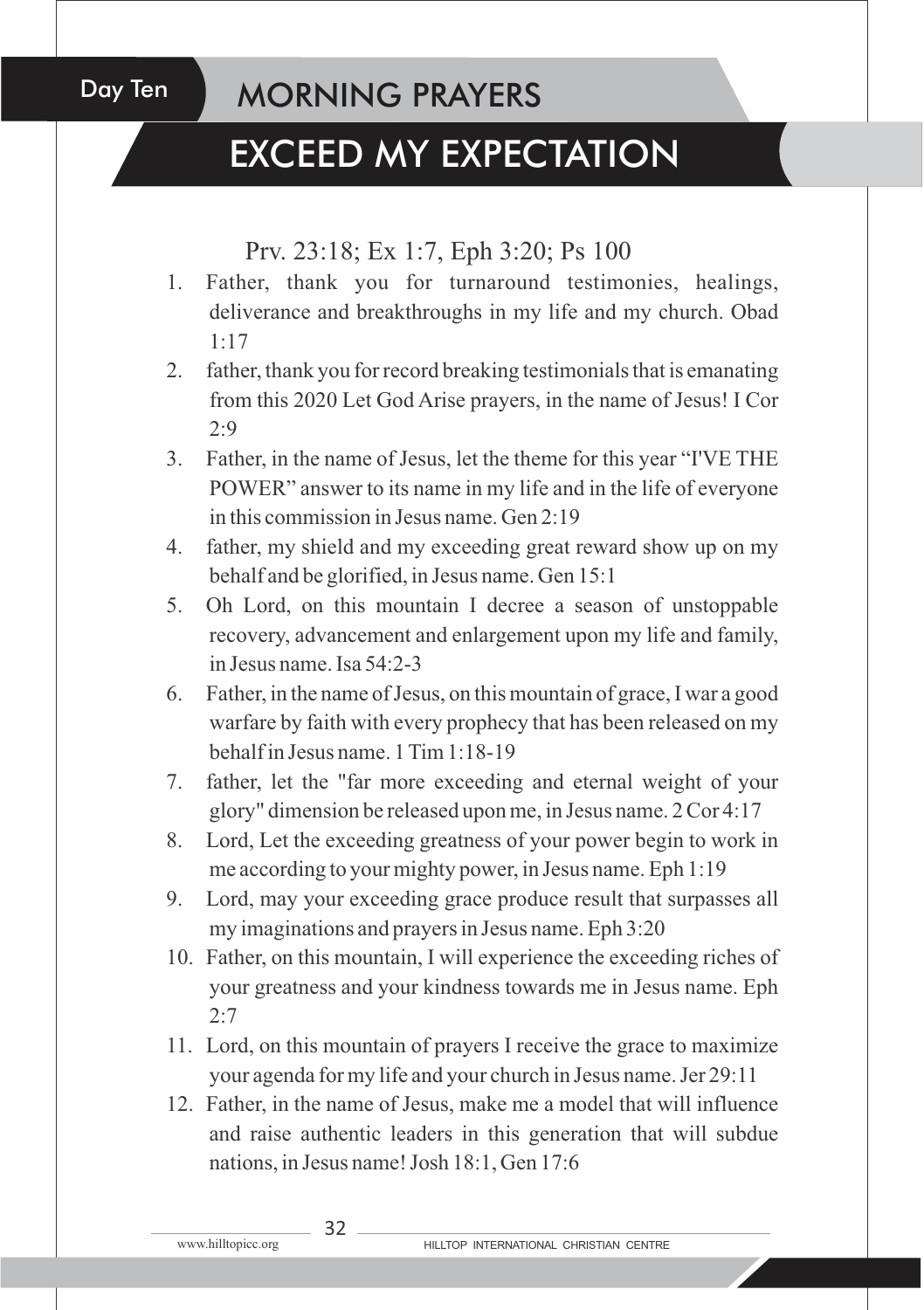## Day Ten MORNING PRAYERS

# EXCEED MY EXPECTATION

- 13. Father, Let the divine heritage of continuous and consistent progress, be released upon me in this prayer and fasting in Jesus name! Prov. 4:18
- 14. Baptize me with the spirit of obedience that will launch me into a higher realm of global impact in Jesus name. Gen 22:16-18
- 15. Lord, let every obstacle and opposition on the path of this commission be crushed, as you launch us into the next phase of expansion and transition. Isa 45:1-3
- 16. Father, break every limitation in this commission and make more room for growth and expansions in Jesus name. Deut 12:20
- 17. Lord, Let the Hilltop break out to new levels, spiritually, financially, materially and numerically from now on in Jesus name. Mic. 4:2; Zech. 1:17
- 18. Thank you for exceeding our expectations!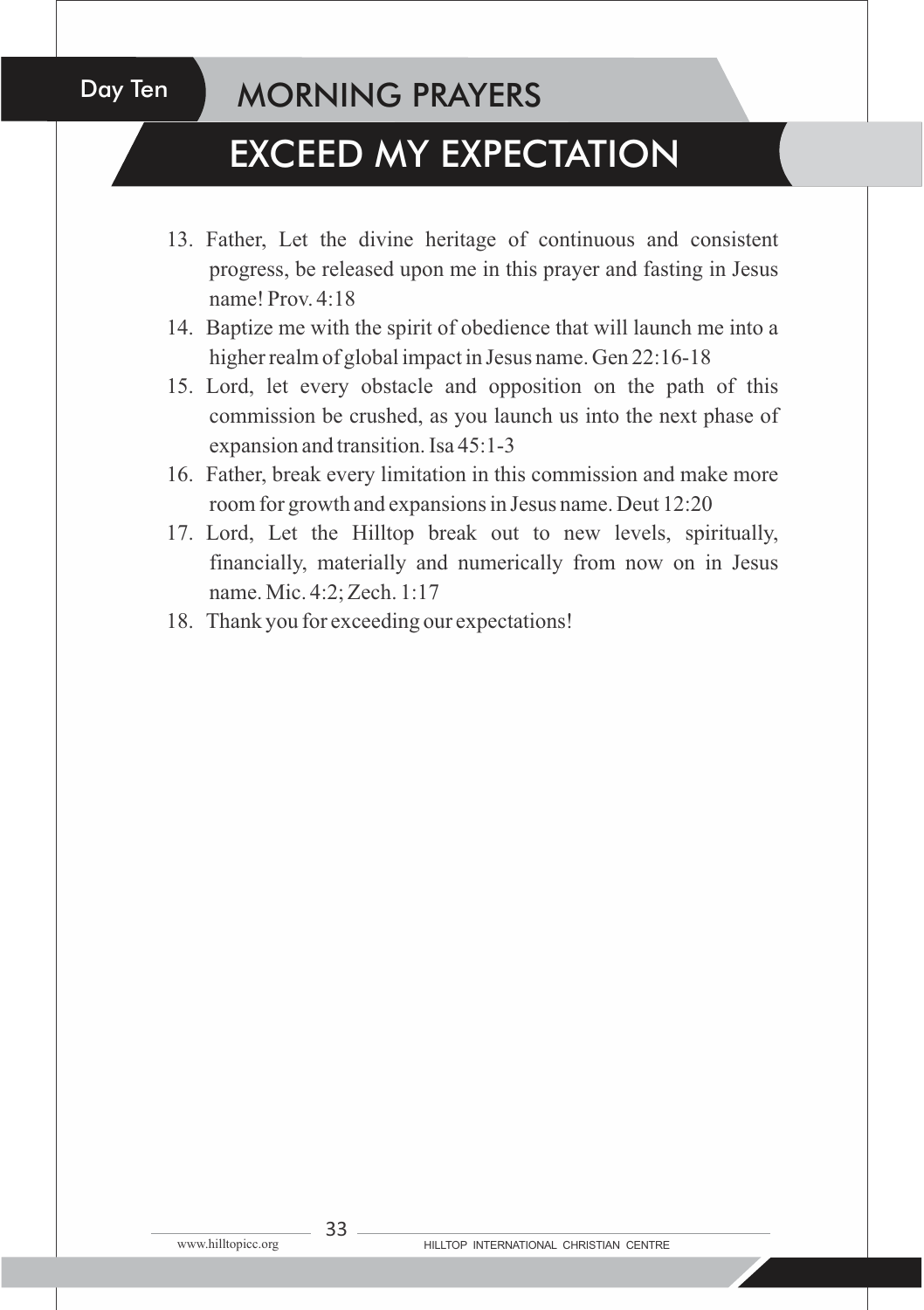## Day Ten **EVENING PRAYERS**

# CHURCH GROWTH

- 1. Father, in the name of Jesus, thank you for enlarging our coast as a church, and causing us to become like a city without walls. Zech 2:4
- 2. Father, cause this church to become like a city without walls in the name of Jesus Zach 2:4.
- 3. Father, let the gates of hell resisting the growth of this church be brought down forcefully in the name of Jesus Matt 16:18.
- 4. Father, let every invisible barrier hindering the growth of this church be exposed and crushed in the name of Jesus Matt  $21.44$
- 5. Father, let there be a sudden outbreak of revival in this church in the name of Jesus Acts 2: 1 - 4, 6.
- 6. Father, let multitudes of men and women be added to this church this year in the name of Jesus Acts 5:14.
- 7. Father, in the name of Jesus Christ, let there be an eruption of signs and wonders in this church thereby compelling the multitudes to come in Acts 5:12.
- 8. Father, multiply your WORD in our midst thereby multiplying our followership in the name of Jesus Acts 6: 7.
- 9. Father, let the wind of the Holy Ghost blow in multitudes into this church in the name of Jesus Num 11:31.
- 10. Father, by the power of the Holy Spirit, let there be a sudden population explosion in this church in the name of Jesus Acts 13:14.
- 11. Father, let everyone that is ordained for eternal life through this church be supernaturally mobilized for their salvation and deliverance Acts 13:48.
- 12. Father, empower every member of this church to become an active soul winner in Jesus name Jn 4: 29, 39.
- 13. Father, by yourself, supernaturally announce this church in the name of Jesus Acts 2:6.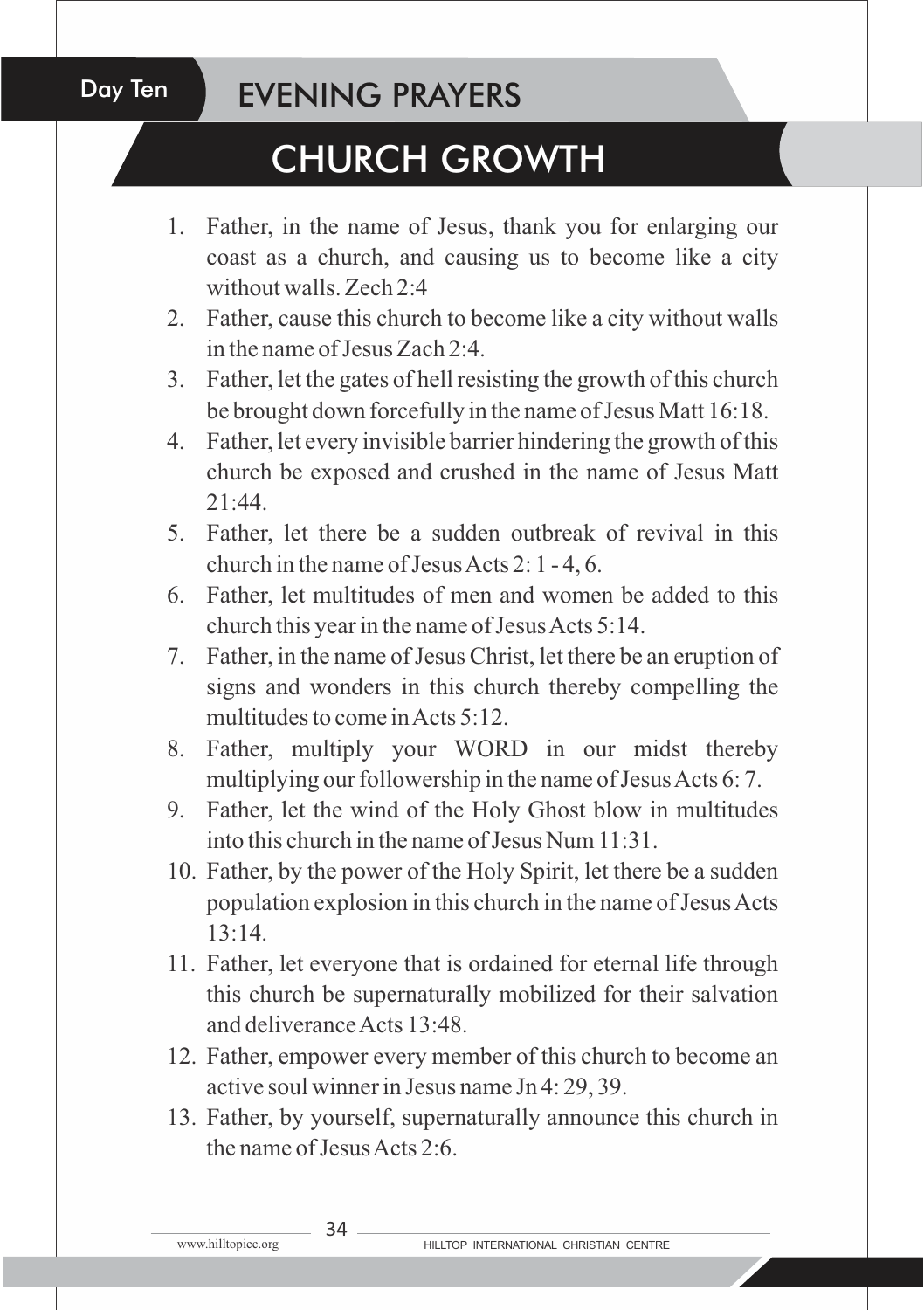## Day Eleven MORNING PRAYERS

# FAMILY RECOVERY

- 1. Father, I thank for the family that I was born in, and the one that you have given to me in Christ Jesus! Eph 3:15
- 2. Father, in the name of Jesus, help my children to know you more and more, in Jesus name. Ph 3:10
- 3. Lord help them to grow in the wisdom of your truth. Let your truth guides their thoughts, ideas, emotions, and desires, in Jesus name. Lk 2:52
- 4. Father, teach them to impart their children with the knowledge of the truth. Proverbs 22: 6.
- 5. Lord, help us to forbear and forgive one another just as You have always forgiven us in Jesus name. Colossians 3:1.
- 6. Father, let every member of my family embrace salvation, and use us to advance the gospel for Your kingdom in Jesus name Act 16:31-34.
- 7. Father, You are our refuge in the days of trouble and distress, protect us from any form of evil as we set out for our daily business in Jesus name Amen Psalm 46: 1.
- 8. Lord Jesus, bless each of my family members and give us dominion everywhere we step our feet on, in Jesus name. Gen 28:14.
- 9. Father, in the name of Jesus, let the nations of the earth be blessed because of us, in Jesus name. Gen. 28:14
- 10. Lord, help us to understand every season in our lives so we can do what is right at all times, in Jesus name. Eccl 3:1-2
- 11. Lord plant in our heart the consciousness of time so that we can fulfill Your plan in our lives. Amen. Eccl 3:1-2.
- 12. Lord, help my family to value You more than anything in this life, because You are the source of our existence. Ephesians 3:14-15.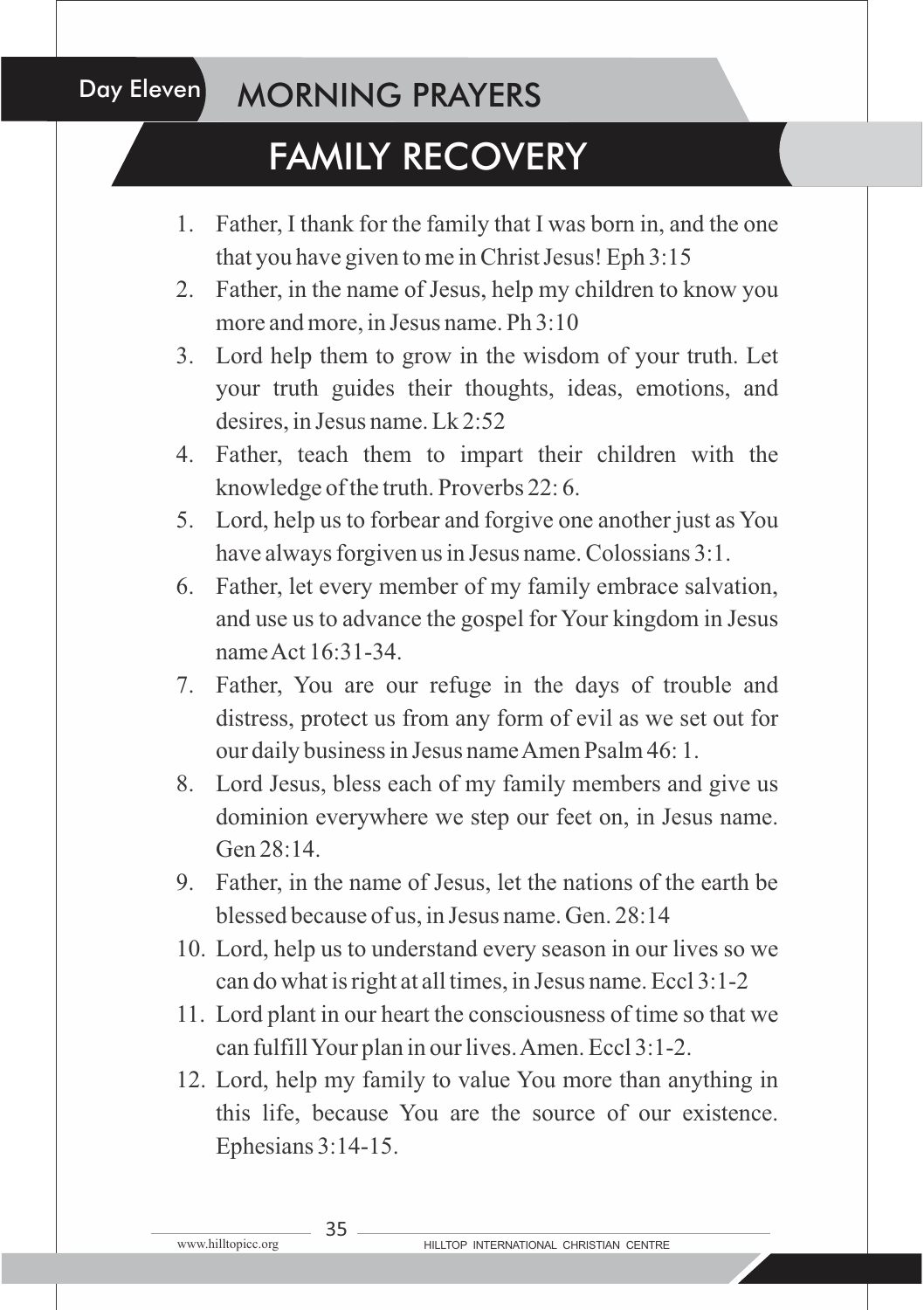## Day Eleven MORNING PRAYERS

# FAMILY RECOVERY

- 13. Lord, protect our home from falling apart and guard us from this generation, in Jesus name Psalm 12:7.
- 14. Lord, grant me the grace to teach and to train my children with the kingdom principles so that when they grow old they will not depart from it, in Jesus name Prov 22:6.
- 15. Lord Jesus, help my children to honor You as they grow so that they may live long in Jesus name Eph 6:2-3.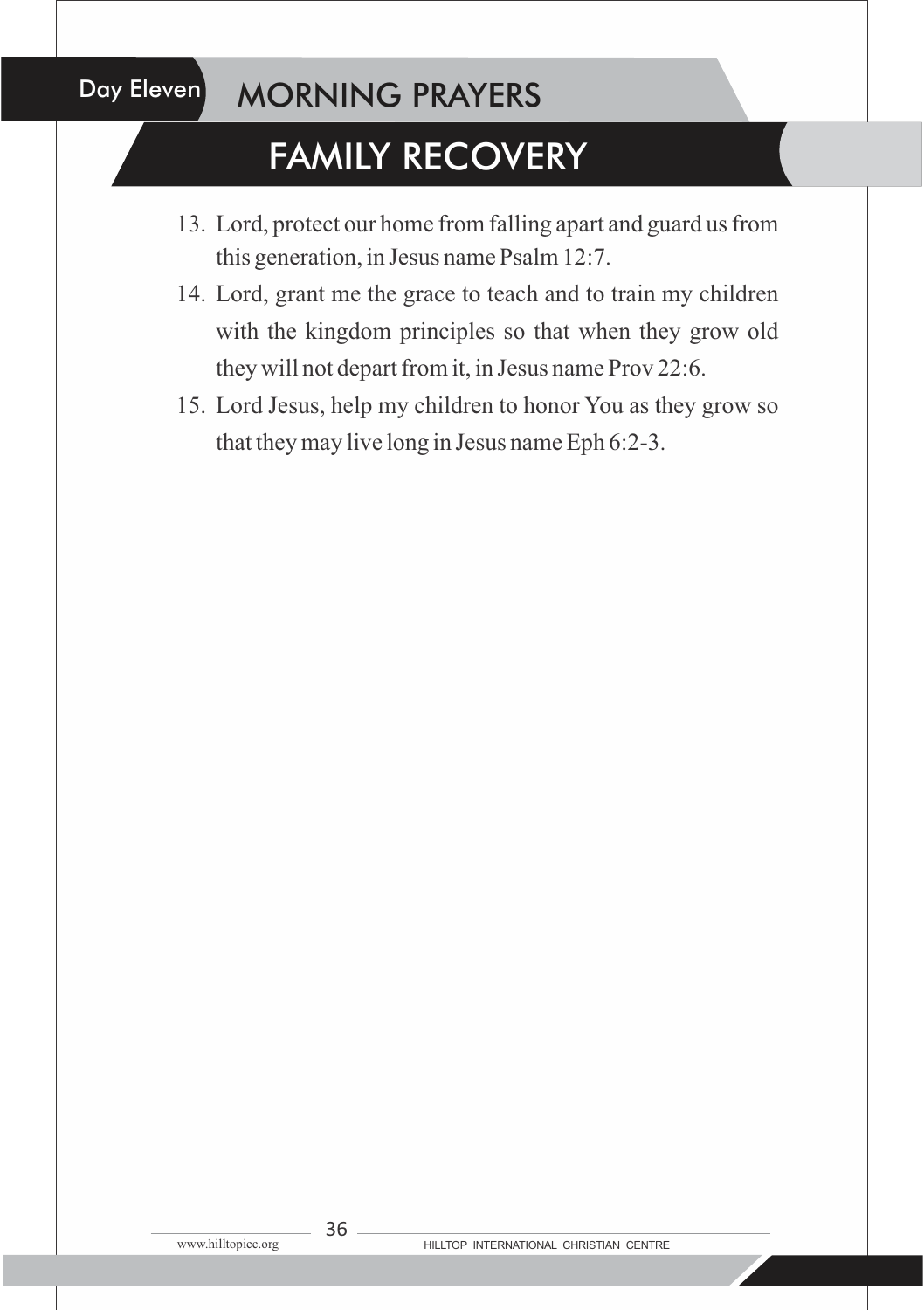## Day Eleven **EVENING PRAYERS**

## SUPERNATURAL INFLUENCE ON OUR CHILDREN /TEENAGERS

- 1. Father, in the name of Jesus, thank you for protecting and preserving our children and teenagers from evil and ungodly influence. Ps 115:1
- 2. Father, let your plan and purpose for our children and teenagers in the Hilltop Family be divinely protected in the name of Jesus Ps 112:2.
- 3. Father, in the name of Jesus cause the destiny of each and every one of our children to shine forth Ps 80:1.
- 4. Father, cause our children to be taught of the Lord thereby making them unbeatable and excellent children in the name of Jesus Isa 54:13.
- 5. Father, in the name of Jesus let the destiny of any of our teenager that has been hijacked by the evil one be supernaturally recovered Isa 49:24-25.
- 6. Father in the name of Jesus, and by the power of the Holy Ghost, let our children and teenagers emerge as signs and wonders to their world and generations Isa 8:18.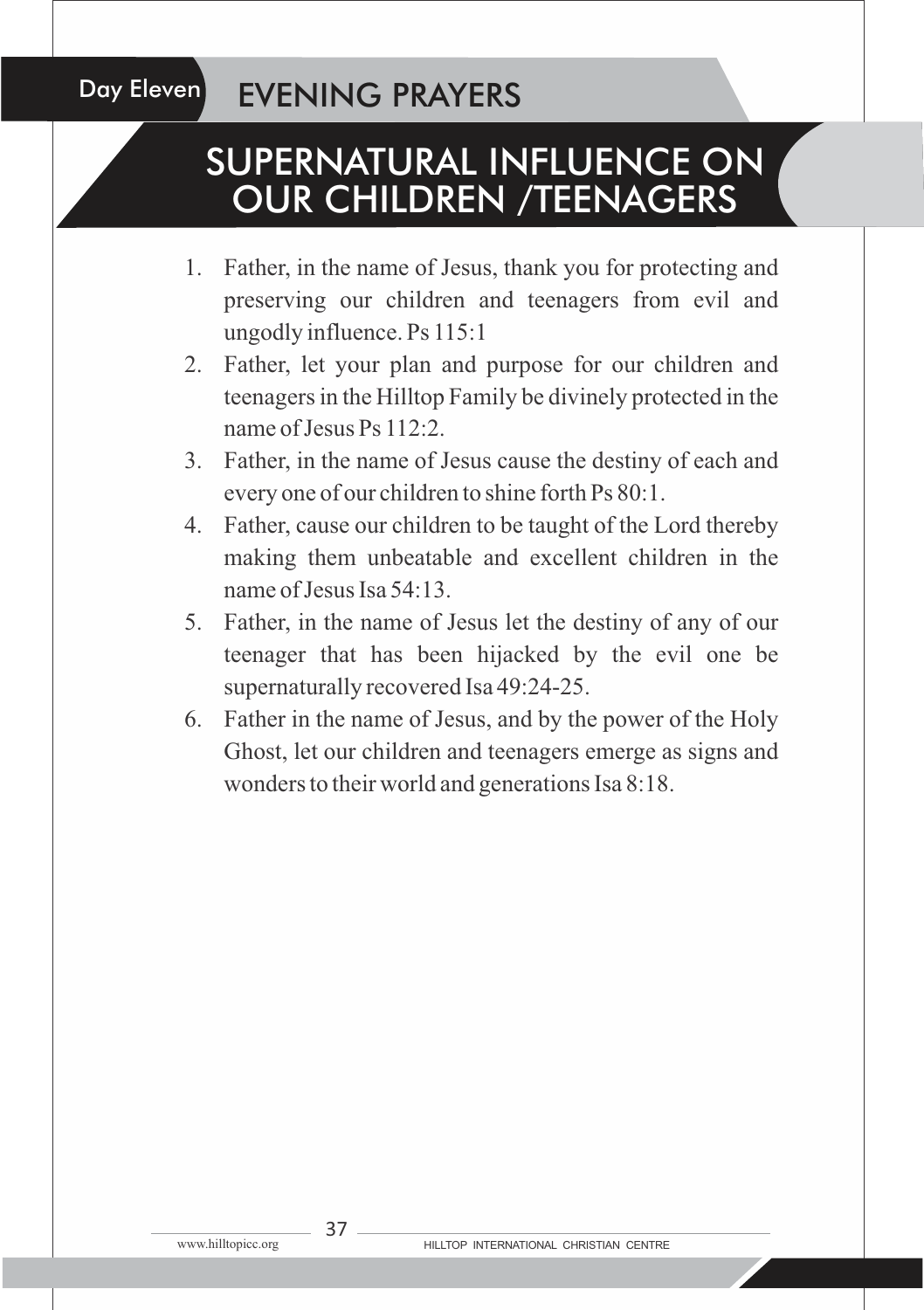## Day Twelve MORNING PRAYERS

# MARITAL BLISS

- 1. Father, help my spouse and I to always remain inseparable, let our thoughts and ideas align in one direction. And let us always be physically and spiritually close in Jesus name. Ephesians 5: 31.
- 2. Father, in the name of Jesus, help us to be bonded in unity. Keep us bonded in the spirit of truth and united to serve You all the days of our life. Ephesians 4:3.
- 3. Father, build our home on the foundation of understanding and wisdom and continue to rule our home in your mercy and truth, in Jesus name Proverbs 3:3-5.
- 4. Father, bless our union with Your presence and let our enemies be defeated forever, in Jesus name. Psalm 9:1.
- 5. Father, help us to make our request known through thanksgiving and supplication, we will not be anxious about our finances because we believe You will keep us in peace in Jesus name Philippians 4:6.
- 6. Father, in the name of Jesus help us to respect and love one another just as You have commanded, in Jesus name Eph  $5:22-25$
- 7. Lord, I receive the grace to love my spouse as commanded and not as convenient, in Jesus. Eph 5:28
- 8. Father, help us to value our feelings according to our knowledge of Your truth. Teach us to love one another tirelessly for the rest of our life in Jesus name Ephesians  $5.32.$
- 9. Father, in the name of Jesus we come against every altar that wants to destroy our marriage. We pray that You silence every mouth that wants to destroy the peace of our marriage, in Jesus name 2 Corinthians 10:4.
- 10. Father, we put on Your whole armor and we pray that by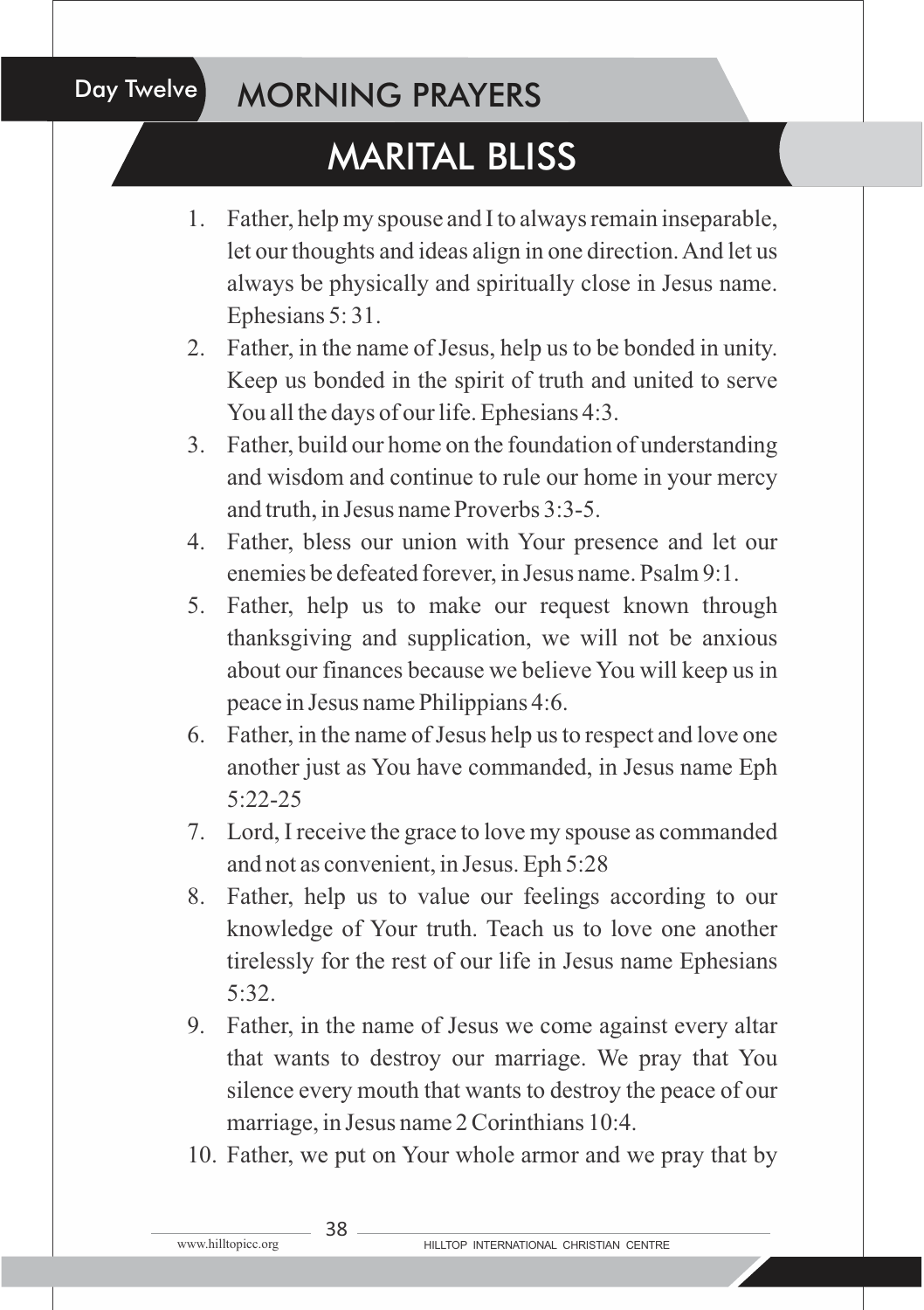### Day Twelve MORNING PRAYERS

## MARITAL BLISS

Your power we come against every darkness militating against the peace of our marriage, in Jesus name Ephesians 6:11-13.

- 11. Lift up your head O ye gates of bitterness and unforgiveness for the king of glory has come to rule in my marriage. Every attitude that does not glorify the kingdom of God is flushed out of my marriage in Jesus name. Psalm  $24.7$
- 12. Father, by your mercy help us to solve the misunderstanding in our marriage, and let there be Peace in our marriages. Psalm 27: 7.
- 13. Father, grant me the grace to seek to "understand than to be understood", in Jesus name. Prov. 21:16
- 14. Father, grant me the ability to foresee and avoid conflicts in my relationship, in Jesus name. Prov. 22:3
- 15. Thank you, for the kind of spouse you have given to me, in Jesus name.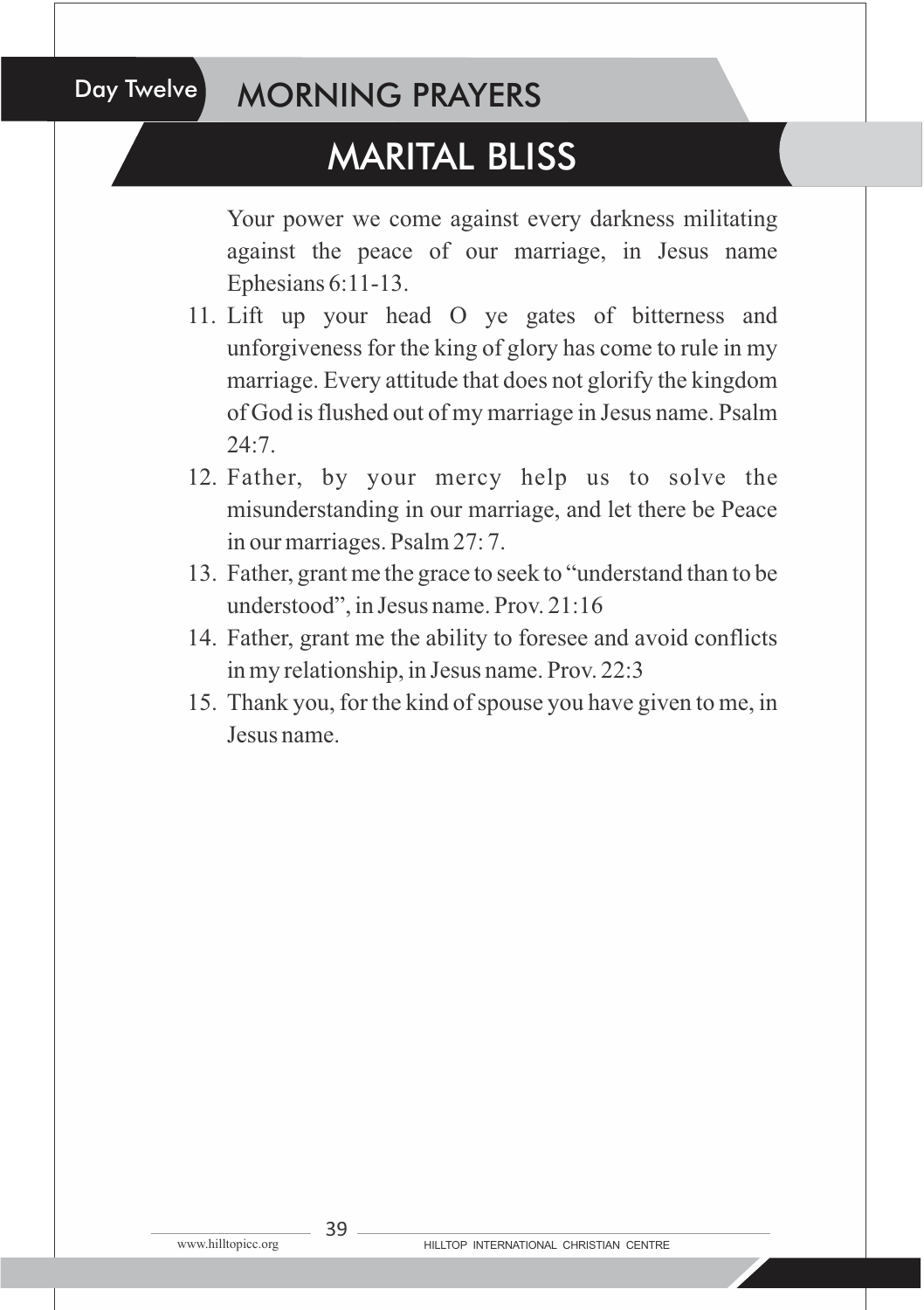## Day Twelve **EVENING PRAYERS**

## MARITAL BREAKTHROUGH

- 1. Father, in the name of Jesus, thank you for your ability to supernaturally connect our singles to their would-be spouses. Prov 18:22
- 2. Father, in the name of Jesus let every eligible single in the Hilltop Family worldwide be supernaturally connected to their God ordained spouses Gen 2:18.
- 3. Father, in the name of Jesus let the yoke of marital delay in anyone's life in the Hilltop Family be broken by the anointing of the Holy Ghost Isa 10:27.
- 4. Father, in the name of Jesus, let the marital destiny of every single in the Hilltop Family be established supernaturally  $Rom 8:30.$
- 5. Father, let every failed opportunity to be married by any of our singles be divinely recovered in the name of Jesus Ps 138:8.
- 6. Father, let the favour that makes marriage happen rest upon every single in the house in the name of Jesus Prov 18:22.
- 7. Father, in the name of Jesus, let every satanic spell manipulating the marriages of our singles be destroyed by the power of God Num 23:23.
- 8. Father, in the name of Jesus, let every agent of the devil that has sworn that any of our singles will not be married GO DOWN right now Ps 105:15.
- 9. Father, in the name of Jesus, lead our singles in the path of righteousness so as to protect their marital destiny Ps 23:3.
- 10. Father, by your mighty hand, deliver our singles from the plague of fornication in the name of Jesus Christ 1Cor 7:2.
- 11. Father, by your mercy, and by the blood of Jesus, deliver our singles from unholy relationships and entanglements 2 Cor 6:14.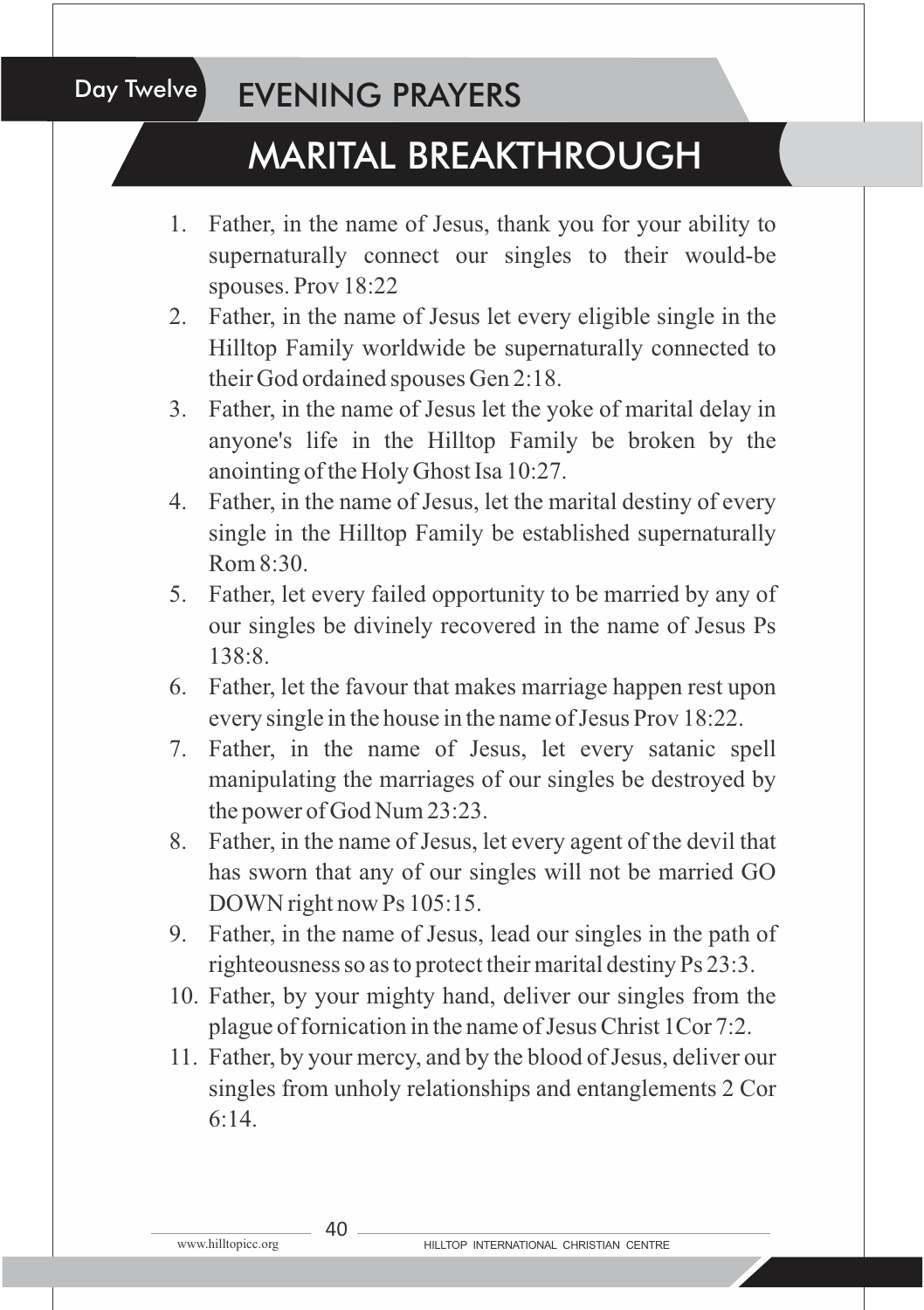## Day Thirteen MORNING PRAYERS

# SOUL WINNING

- 1. Father, we thank you for daily additions of souls, into your kingdom through this commission.
- 2. Father, thank you for creating favorable Opportunities to win Souls everywhere we go as we speak with unusual boldness, in Jesus name Acts 2:47
- 3. Father, we declare that your Wisdom is upon us and we receive Precise, accurate Knowledge and divine Strategies this season to win Souls like never before, in Jesus name, 1 Chr 12:32; Acts 6:10
- 4. Let every Strategy we employ for Soul winning this season and beyond be effective to produce Outstanding result for mighty Harvest of souls into the Kingdom. Acts 2:41-47
- 5. Father, let every word we speak to these souls be backed up by signs and wonders powered by the wisdom of God, in the name of Jesus. 1 Corinthians 2: 1-4
- 6. Father, by the demonstration of your power, let souls Surrender their Lives to Christ Willingly, in Jesus name. Acts  $16:30$
- 7. Lord, let the scales that have blinded the Eyes of the Unbelievers fall off, in Jesus name. Acts 9:18,
- 8. Father, every spiritual blindness powered by Satan against the entire human race, be removed, in Jesus name. 2 Corinthians 4:4
- 9. Father, let every lifestyle of sin, sponsored and programed from the pit of hell against God's people be destroyed, in Jesus name. 2 Corinthians 4:4
- 10. Lord, as we speak to them let your Spirit convict the sinner of sin and they will receive the word into their Spirit and be saved. In Jesus name. Jh 8:9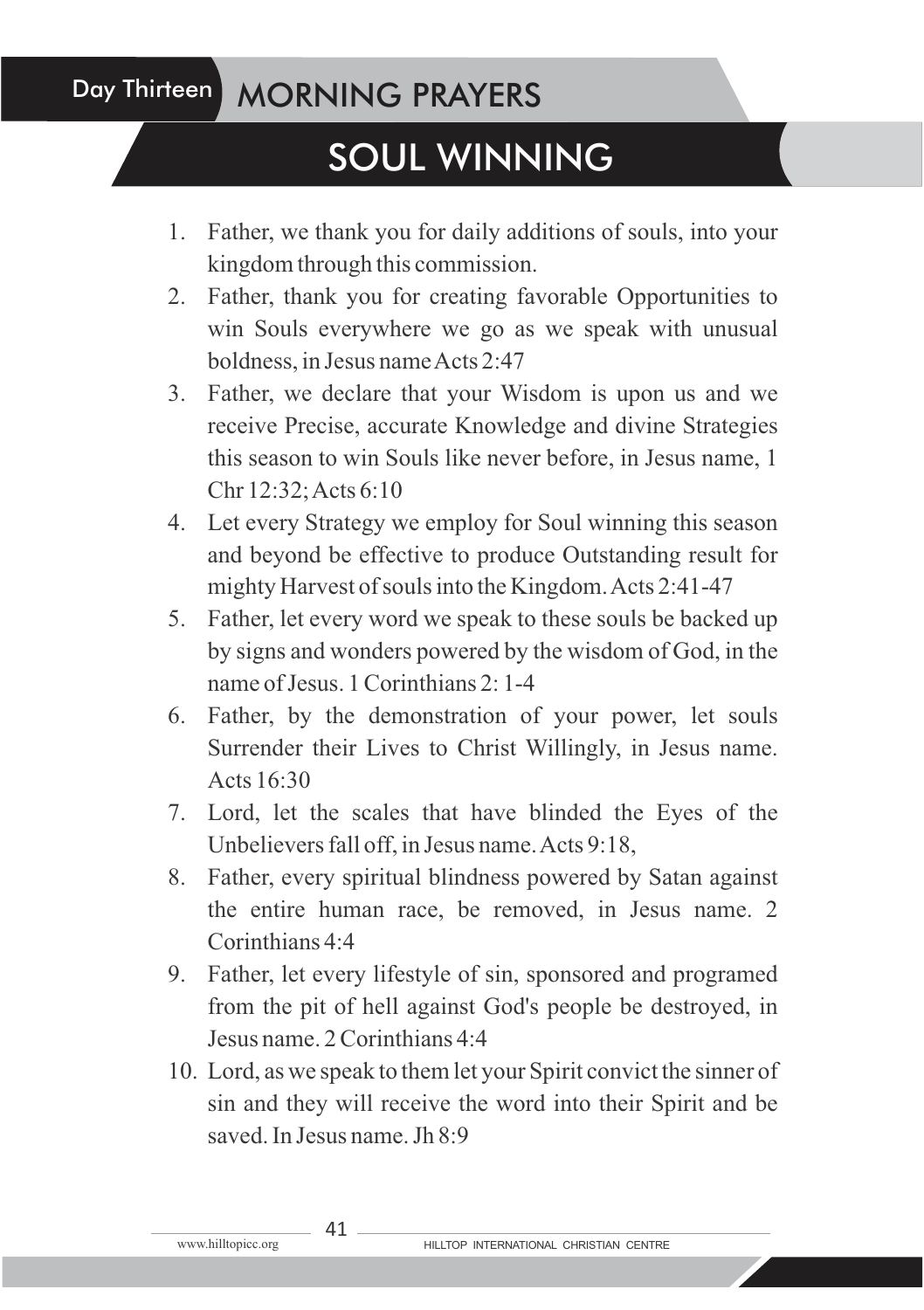## Day Thirteen MORNING PRAYERS

# SOUL WINNING

- 11. Father, we declare that everyone that we meet that is Sick will be Healed, the bound will be made free, the broken hearted will be Mended, by the Power of God 's Spirit, in Jesus name. Luke 4:18
- 12. Lord, let everyone of us take heed to Instruction and go all out to ensure that every set target for all our Programs will Flourish with Souls and the Map target is met and exceeded, in Jesus name. Prov. 4:13
- 13. Lord, we declare that we are not relenting, not distracted, but are focused on our mandate and constantly pressing toward the Mark, we are result oriented and are Fruitful and Productive, in the name of Jesus. Philippians' 3:13 -14
- 14. Father, in the name of Jesus, help me to see, understand this vision and run with it, in Jesus name. Habakkuk 2:2
- 15. Father, by your power and authority over all devils given to the body of Christ, we exercise total dominion over all vices of the enemy, in Jesus name. Lk 9:1-2

Lord, thank you for giving us plenteous harvest, in Jesus name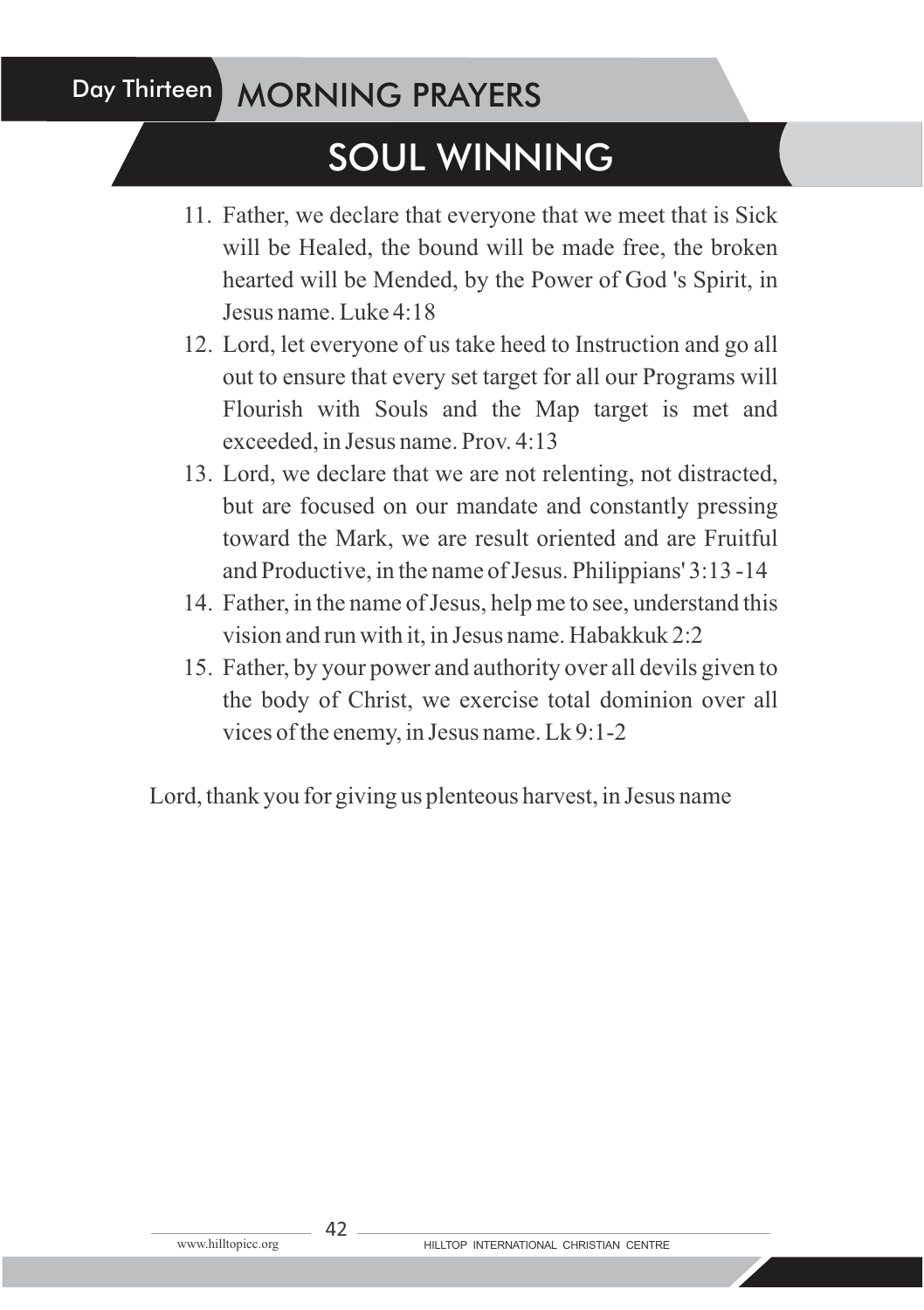## Day Thirteen **EVENING PRAYERS**

## MISSIONS/CHURCH PLANTING

- 1. Father, in the name of Jesus, thank you for giving us breakthroughs in our missions and church planting endeavors. Isa 54:3
- 2. Father, in the name of Jesus let the gates of nations be opened unto us for missionary and church planting endeavors Ps 24:7.
- 3. Father, consume every member of the Hilltop Family with the zeal of missions and church planting in the name of Jesus  $Jn 2:17$ .
- 4. Father, in the name of Jesus, let everyone you have ordained around the world to partner with your servant Rev Chris Oarhe begin to show up Ps 24:1.
- 5. Father, send forth laborers into your vineyard on the platform of the HILLTOP INTERNATIONAL CHRISTIAN CENTRE Matt 9:38.
- 6. Father, in the name of Jesus, cause our mission stations in Nigeria to take root downward and bear fruit upward 2 Kings 19:30.
- 7. Father, in the name of Jesus, let every city in Nigeria begin to open up unto us as a commission for church planting Deut  $2.36$
- 8. Father, in the name of Jesus, let every CASH needed for the purpose of missions and church planting begin to roll in an unprecedented manner Zach 1:17, Hag 2:8.
- 9. Father, in the name of Jesus, let every barrier to missions and church planting be divinely humbled Isa 45:2.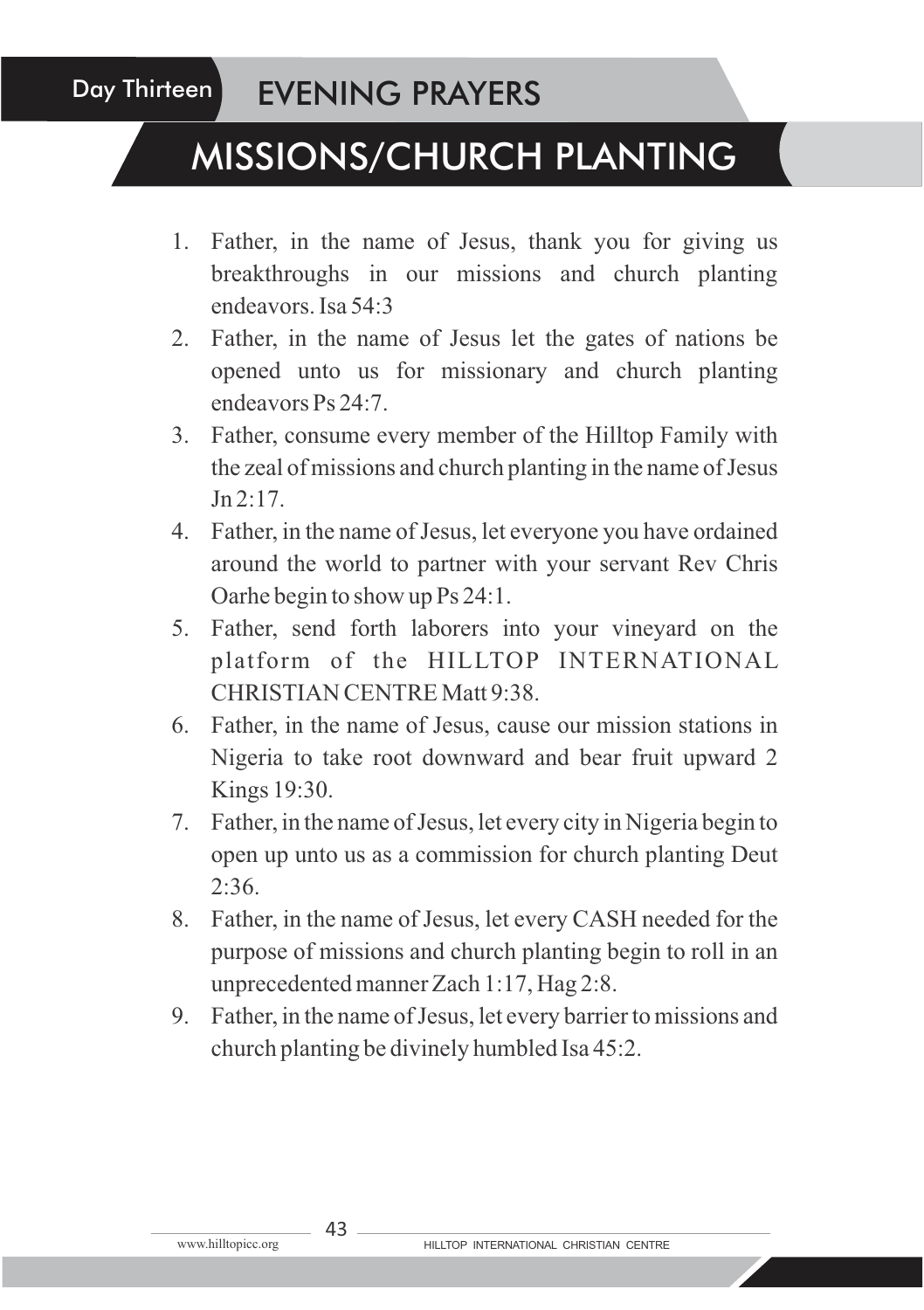#### Day Fourteen MORNING PRAYERS

## VICTORY OVER RECESSION

- 1. Father, thank you for your daily provision even in this season. Ps 68:19
- 2. Lord, let my faith not fail, help me to overcome every form of unbelief and doubts, in Jesus name. Lk 22:32; Mk 9:22-  $24$
- 3. Lord, increase my faith, let every obstacle become a miracle, every test become a testimony, in Jesus name. Lk  $17.5-6$
- 4. Father, give our leaders the wisdom to guide our nation and the world out of the current economic crisis, in Jesus name.
- 5. Father, help us to protect the poor and all those who are struggling during this difficult time, provide for their needs and give them hope, in Jesus name. Job 29:12, 16
- 6. Father, in the name of Jesus, open new opportunities for us and furnish the resources we need to live with dignity, in Jesus name. Ecl 9:11; Ph 4:19
- 7. Father, we receive the grace to share essential resources with those who lack the necessities of life, and to do so with humble, grateful and loving hearts, in Jesus name.  $2 \text{Cor } 8:2^{\vert}$
- 8. Father, we repent for the economic sins of our nations, forgive the greed, avarice, participation in mammon, etc., that has taken place in our nation's economic system. 2 Cor 7:14
- 9. Father, I ask for divine strategy, personally, and for my country to heal our economies, in Jesus name. Isa 48:17
- 10. Father, in the name of Jesus, let our economy be raised based upon biblical principles in Jesus name.
- 11. Father, we declare a break out of revival in the marketplace in Jesus name. Isa 60:5
- 12. Lord, release your wisdom in the midst of the pandemic and

 $\Delta\Delta$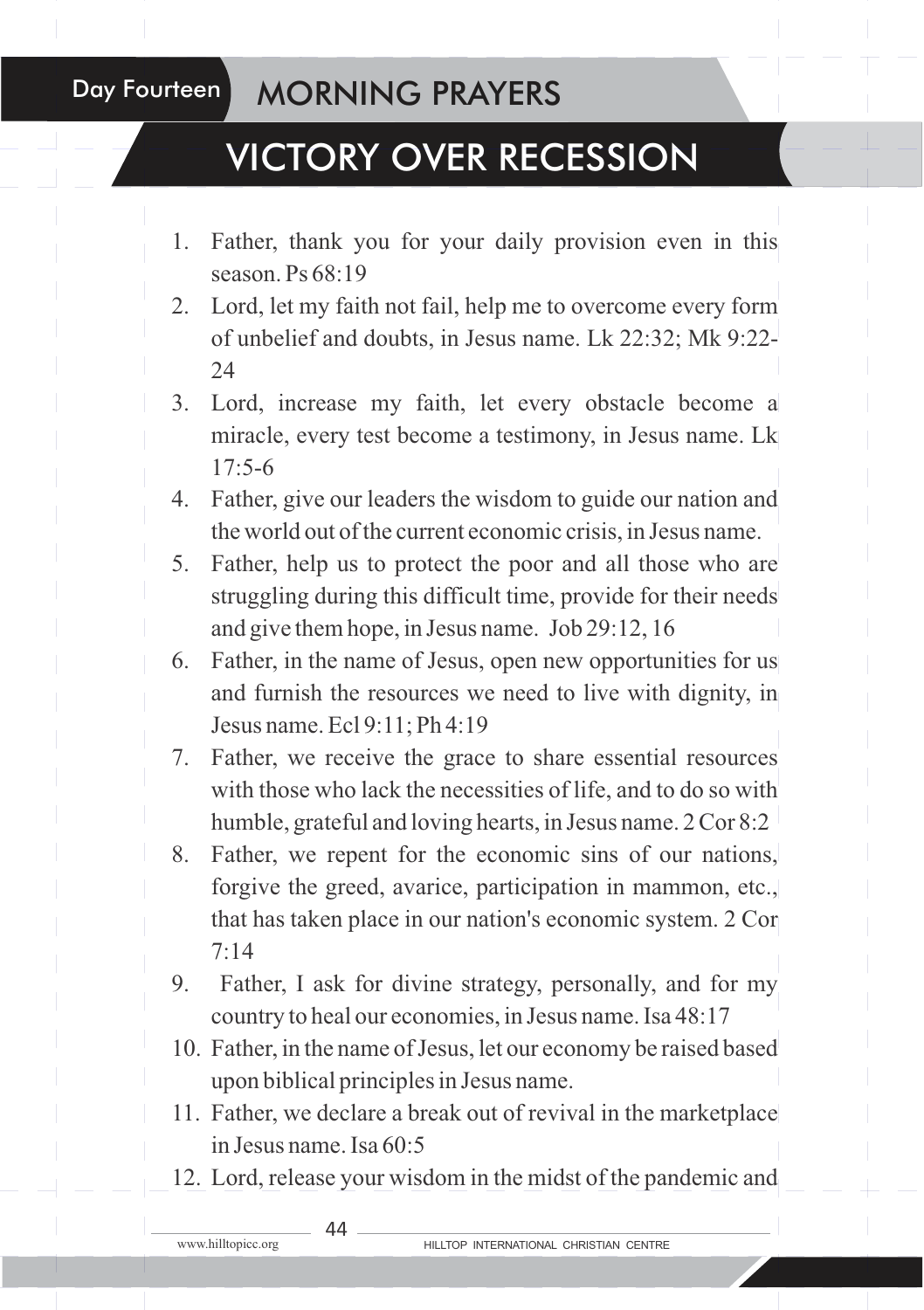#### Day Fourteen MORNING PRAYERS

## VICTORY OVER RECESSION

shift the wealth of nations into the hands of the righteous. Isa 60:11

- 13. Father, in the name of Jesus, let there be a supernatural wealth transfer in the name of Jesus. Isa 61:6
- 14. Father, by your unwavering assurance of peace, we declare every economic and social recession are over in the mighty name of Jesus. Jere 14:13
- 15. Thank you, lord, for answers of victory!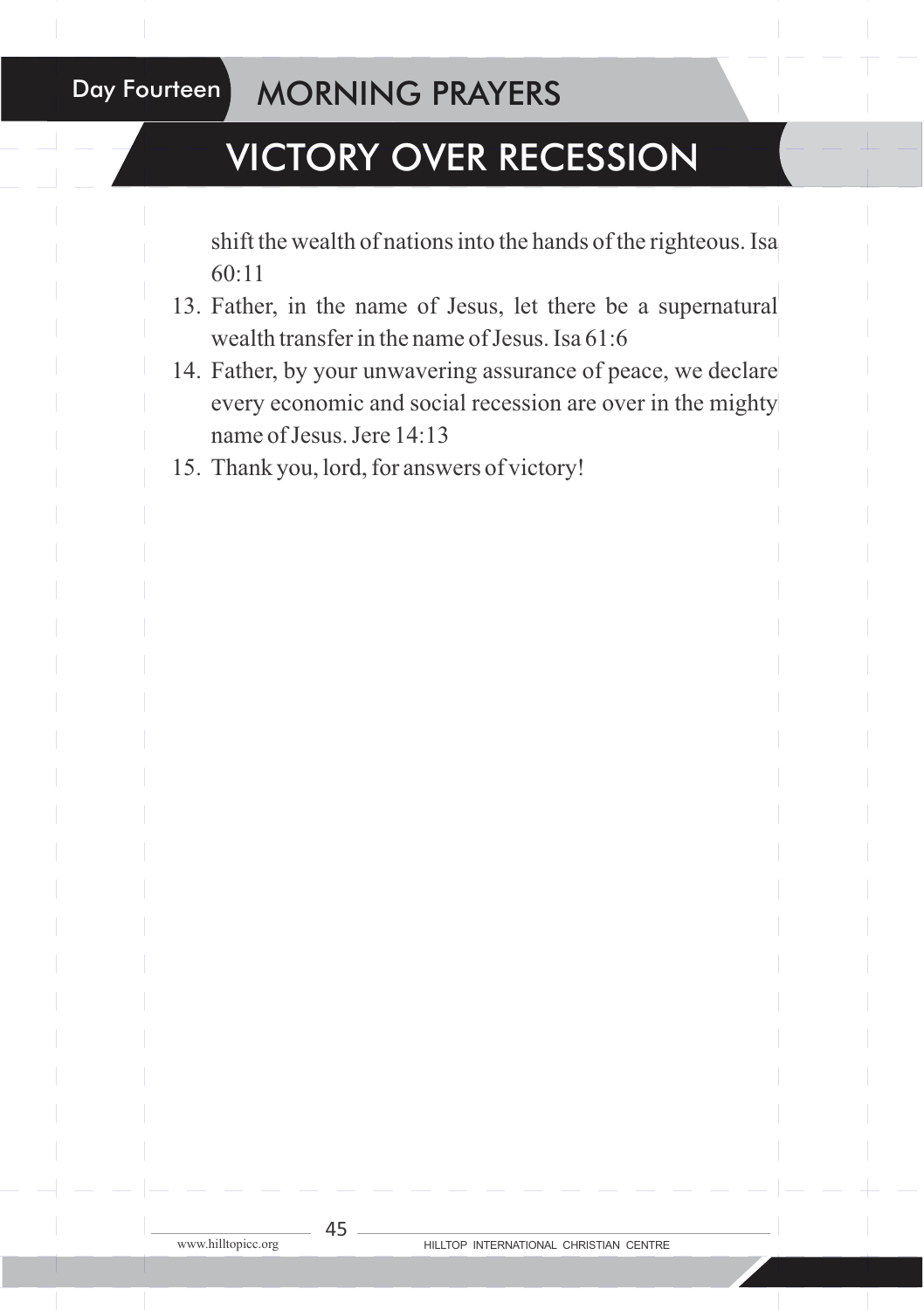#### Day Fourteen **EVENING PRAYERS**

## DIVINE INTERVENTION FOR NIGERIA

- 1. Father, in the name of Jesus, thank you for your oversight over our nation Nigeria. Thank you for saving this nation from total destruction. Ps 121:4
- 2. Father, in the name of Jesus rescue Nigeria from the hands of demonic and human hijackers Isa 49: 24 – 25.
- 3. Father, let your original plan and purpose for Nigeria come alive Jer 29:11.
- 4. Father, let the dry bones of the Nigerian nation live again in the mighty name of Jesus Ezek 37:10.
- 5. Father, have mercy on Nigeria in the name of Jesus Christ 2  $Chr$ . 7: 14.
- 6. Father, arise, and let the enemies of Nigeria be scattered and shattered finally and permanently Ps 68:1.
- 7. Father, put an end, permanently to all ungodly ruler ship in the name of Jesus Prov 29:2.
- 8. Father, let the beauty and glory of Nigeria come alive in the name of Jesus Ps  $50.2$ .
- 9. Father, let the enemies of the gospel and the church in Nigeria go down by the finger of God Isa 54:15.
- 10. Father, let the satanic strong hold over Nigeria be brought down in the name of Jesus 2 Cor 10:4.
- 11. Father, in the name of Jesus, let Nigeria be delivered from decadence and corruption by divine orchestration and intervention Ps 67:2.
- 12. Lord, let the wickedness of the wicked one against Nigeria come to an end now in the name of Jesus Ps 7:9.
- 13. Father, let every internal and external enemies of Nigeria come under brutal judgement in the name of Jesus Ps 94:1.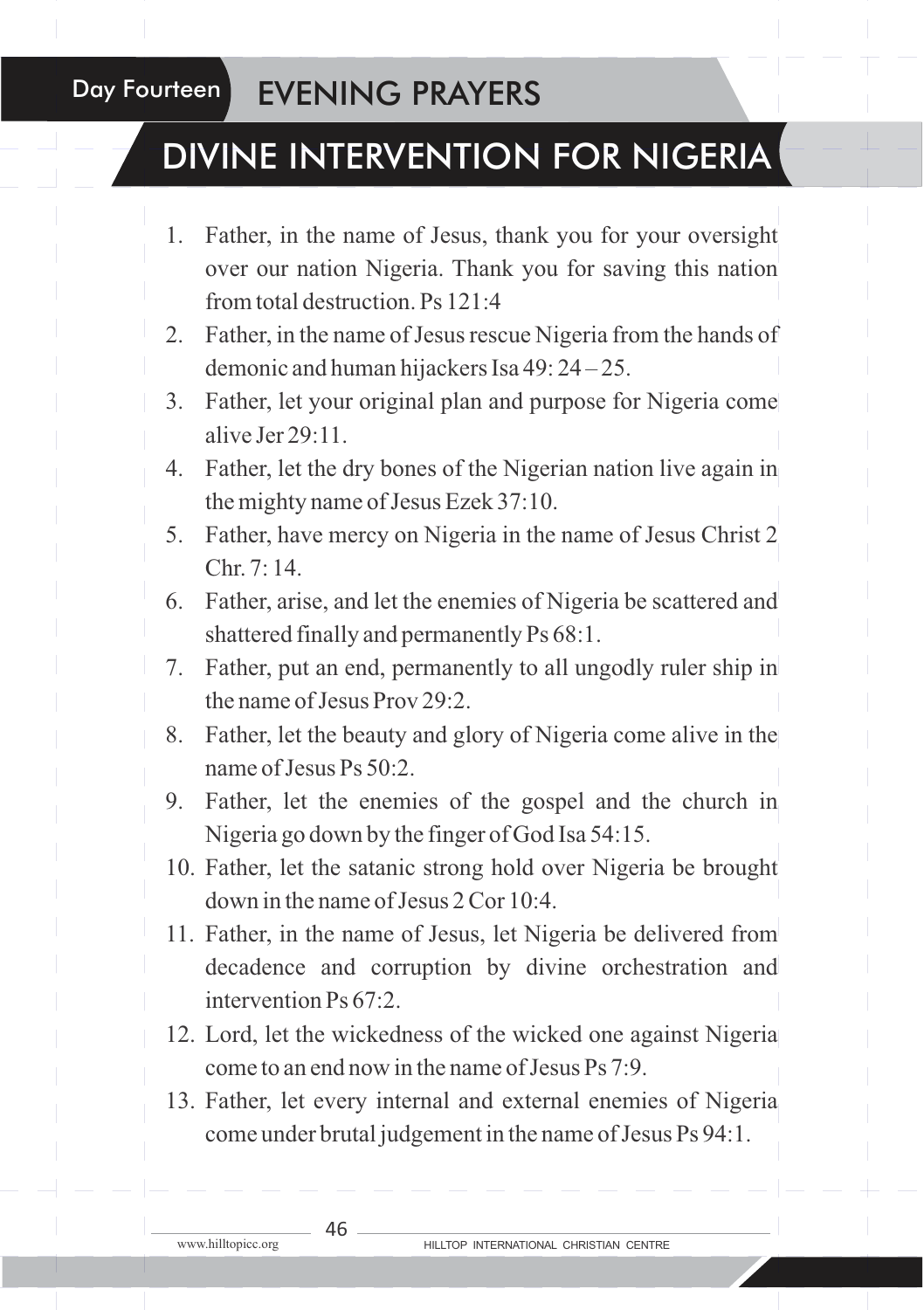### Day Fourteen **EVENING PRAYERS**

## DIVINE INTERVENTION FOR NIGERIA

- 14. Father, let the leadership of Nigeria be decided and dispatched from heaven hence forth in the name of Jesus Dan 4:32.
- 15. Father, let the sufferings of Nigeria and Nigerians come to a final end by the greatness of God in the name of Jesus Christ  $Ps 9.13$
- 16. Father, in the name of Jesus, let every high-level conspiracy, hypocrisy, lies, and deception in Nigeria be divinely exposed now Lk  $12:2$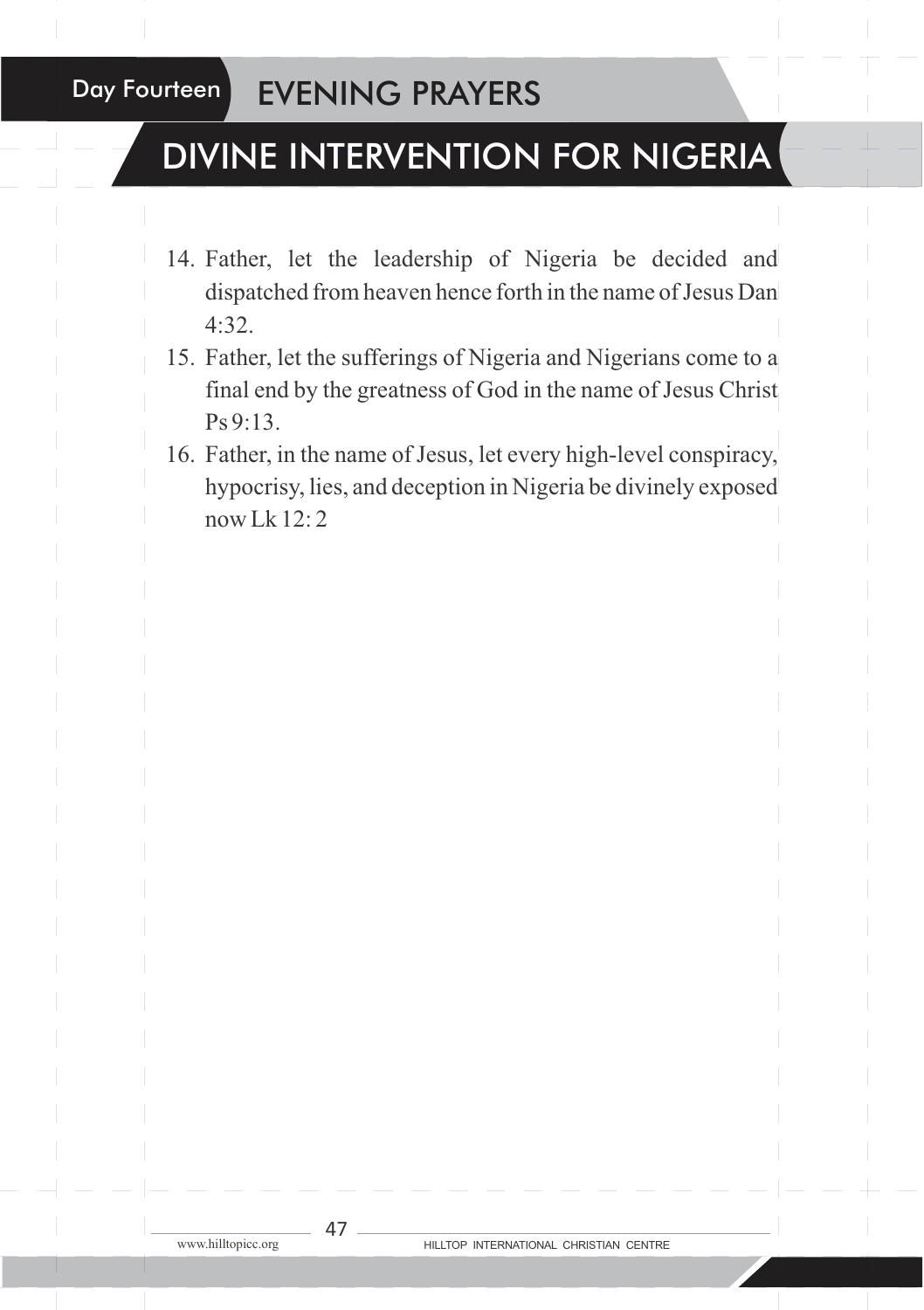### Day Fifteen MORNING PRAYERS

### SUPERNATURAL BREAKTHROUGHS FOR PARTNERS

- 1. Lord thank you for your endowment of grace to partner with your servants Rev. Chris and Dr. Stephanie Oarhe in the name of Jesus Ps  $106:1$ .
- 2. Father by your mighty breakthroughs for everyone partnering with your servants Rev. Chris and Dr. Stephanie Oarhe in a special way financially in the name of Jesus. Isa  $43.3$
- 3. Father in the name of Jesus, let everyone in partnership with your servants Rev. Chris and Dr. Stephanie in a sacrificial dimension financially be openly rewarded Ps.  $50:5-6$ .
- 4. Father in the name of Jesus, let every door of financial favor shut against everyone in partnership financially with our servants Rev. Chris and Dr. Stephanie be forcefully opened. Rev 3: 8.
- 5. Father in the name of Jesus, let every gate of hell standing on the way of every financial partner with your servants Rev. Chris and Dr. Stephanie Oarhe be lifted now and forever. Ps  $24.7$
- 6. My father and my marker take everyone in partnership financially with your servants Rev. Chris and Dr. Stephanie to their haven of financial fortune in the name of Jesus. Job22:24
- 7. My father and my helper baptize everyone in partnership with your servant Rev Chris and Dr. Stephanie Oarhe with the unction to get wealth in the name of Jesus. Deut. 8: 18
- 8. Father in the name of Jesus, let every barrier on the way of everyone in partnership with your servants Rev Chris and Dr. Stephanie Oarhe financially be crushed permanently. Isa.  $45.1 - 2$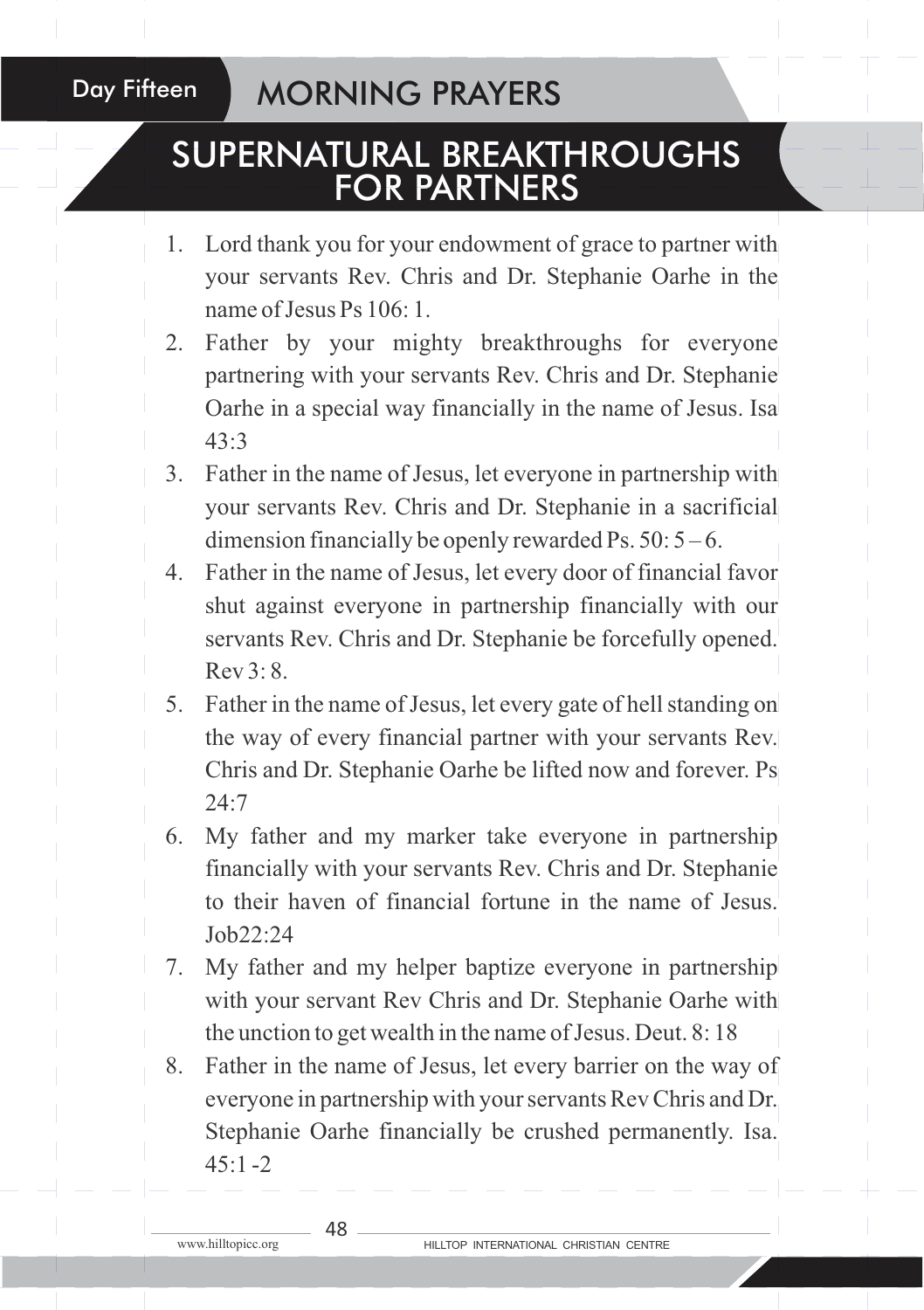### Day Fifteen MORNING PRAYERS

### SUPERNATURAL BREAKTHROUGHS FOR PARTNERS

- 9. Father in the name of Jesus, let your hand rest upon the businesses of everyone in partnership financially with your servants Rev. Chris and Dr. Stephanie for in-explainable financial breakthrough. I Kings 18: 46
- 10. My father and my God let your hand of supernatural protection overshadow every partner with your servants Rev. Chris and Dr. Stephanie Oarhe in the name of Jesus. Ps  $105: 13 - 15$
- 11. Father in the name of Jesus let every need of every financial partner with your servants Rev. Chris and Dr. Stephanie be met according to your riches in glory by Christ Jesus. Phil 4:19
- 12. Father in the name of Jesus, send more financial laborers into your vineyard to partner with your servants Rev. Chris and Dr. Stephanie Oarhe on the platform of Hilltop International Christian Centre. Matt 9: 38
- 13. My father and my maker, let there be mysterious showers of blessing upon every financial partner with your servants Rev. Chris and Dr. Stephanie Oarhe. Ezek 34:26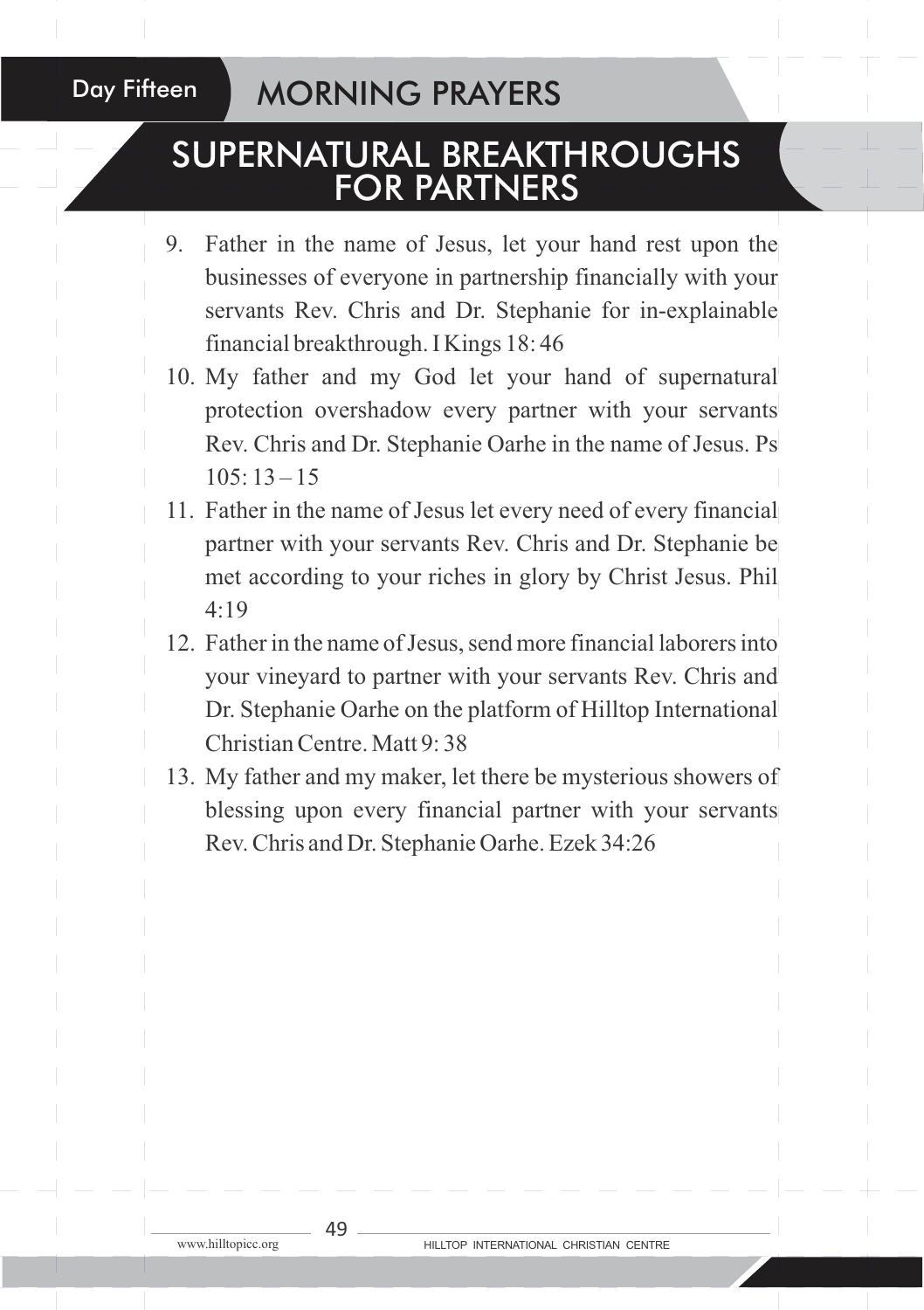### Day Fifteen **EVENING PRAYER**

### DIVINE PROGRESS FOR CHURCH STAFF/CHURCH WORKERS

- 1. Father, in the name of Jesus, thank you for establishing supernatural progress for every church staff and church worker of this commission. Ps 1:3
- 2. Father, in the name of Jesus let the spirit of dedication rest upon every staff and every worker Jn 15: 8.
- 3. Father, let the spiritual understanding of every staff and every worker come alive in the name of Jesus Ps 119:144.
- 4. Father, establish the handiwork and business of every church worker in the name of Jesus Ps 90:17.
- 5. Father, let the reward of kingdom stewardship attend to every church worker in the name of Jesus Matt 6:33.
- 6. Father, let the destiny of every church worker be opened in the name of Jesus Mal 3:17-18.
- 7. Father, let the covenant of supernatural supplies answer to every staff and worker in the name of Jesus Job 36:11.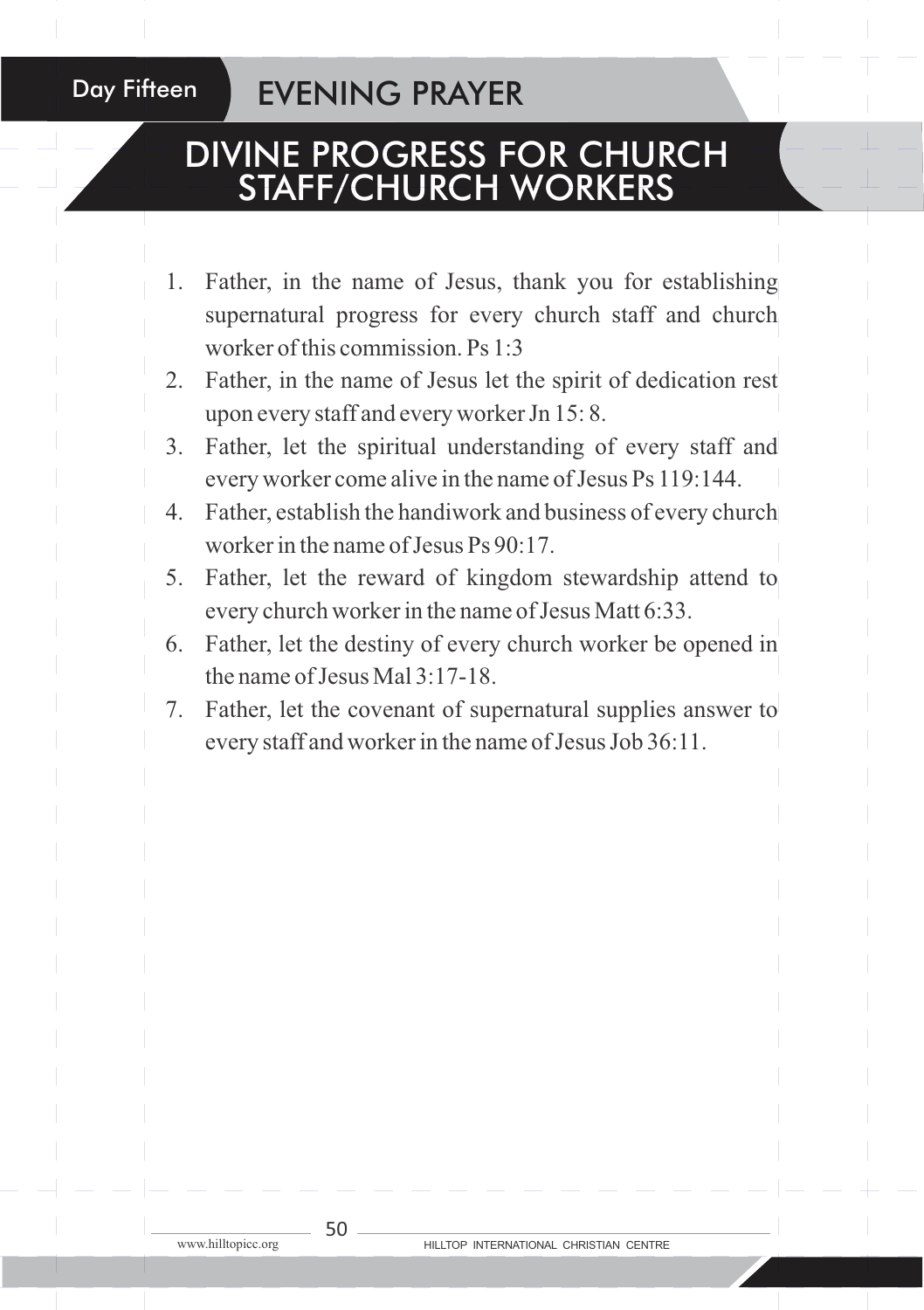#### Day Sixteen MORNING PRAYERS

## HUNGER FOR THE WORD

Matt 5:6; 1Pt 2:2; Josh 1:8, Jn 6:63, Matt 4:4

- 1. Thank God for giving us his word.
- 2. Father, let the grace to give the word of God first place in my life rest upon me now, in the name of Jesus. Luke 10:39,42
- 3. Father, in the name of Jesus, I receive the grace to study and to meditate ceaselessly upon the word of God and prosper there-in, in the name of Jesus. Josh 1:8; Ps 1:1-3
- 4. Father, In the name of Jesus, every power fighting and contending against the knowledge of the word of God in my life, be destroyed in the name of Jesus. Col 2:8
- 5. Father, let every tradition making me to see the word of God as not relevant in my life be terminated, in the name of Jesus. Mk 7:13
- 6. Lord, let every "fowl of the air" on assignment to steal the seed of the word of God in my heart, be destroyed in the name of Jesus. Lk 8:5
- 7. Father, any seed in me that is not powered by the word of God, be uprooted out of me now, in the name of Jesus. Prov 4:20-22
- 8. O Lord, restore back to me every single word that the enemy has stolen from my heart, in the name of Jesus.
- 9. Father, let the grace to dig deep into the word of God rest mightily upon me on this mountain and beyond, in the name of Jesus. 2Tim 2:15
- 10. Father, in the name of Jesus, as I study your word, I receive divine approval and enjoy a life of honor, in Jesus name. 2Tim 2:15
- 11. Lord, on this mountain of prayers and fasting, I declare that I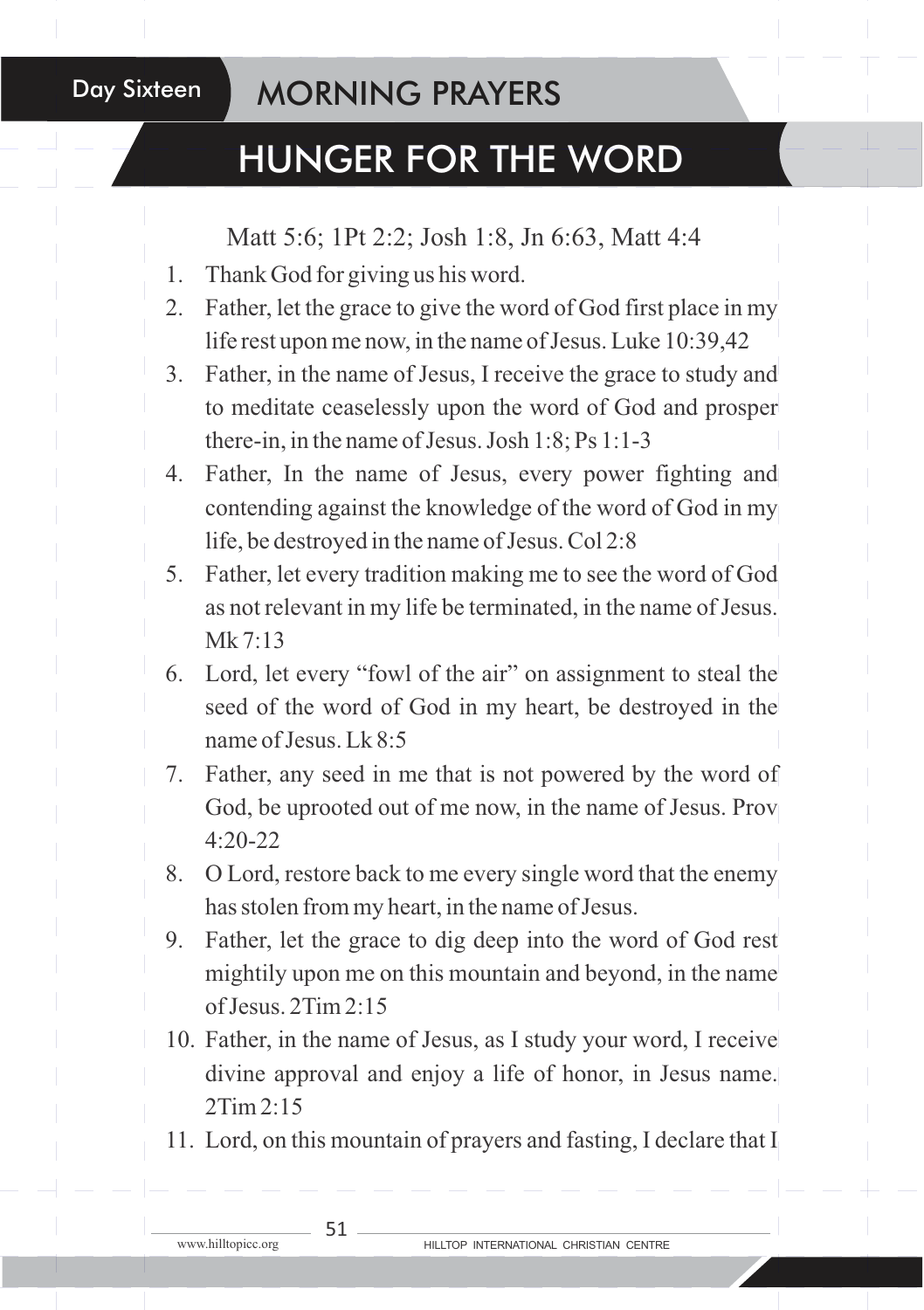#### Day Sixteen MORNING PRAYERS

## HUNGER FOR THE WORD

am not a hearer of the word only, but a practical doer of the word, and the word is working for me, in the name of Jesus.

- 12. Father, by the power of your word let every unclean spirit. within and around our mist, be exposed and expunged, in Jesus name. Lk 4:32-34
- 13. Lord, on this mountain, speak to us and flood our hearts with your joy and let our joy be full, in Jesus name. John 15:11
- 14. Father, grant me the grace to always mix the word of God with faith for maximum profitability, in Jesus name. Heb 4:2 Thank you, lord, for "the word works"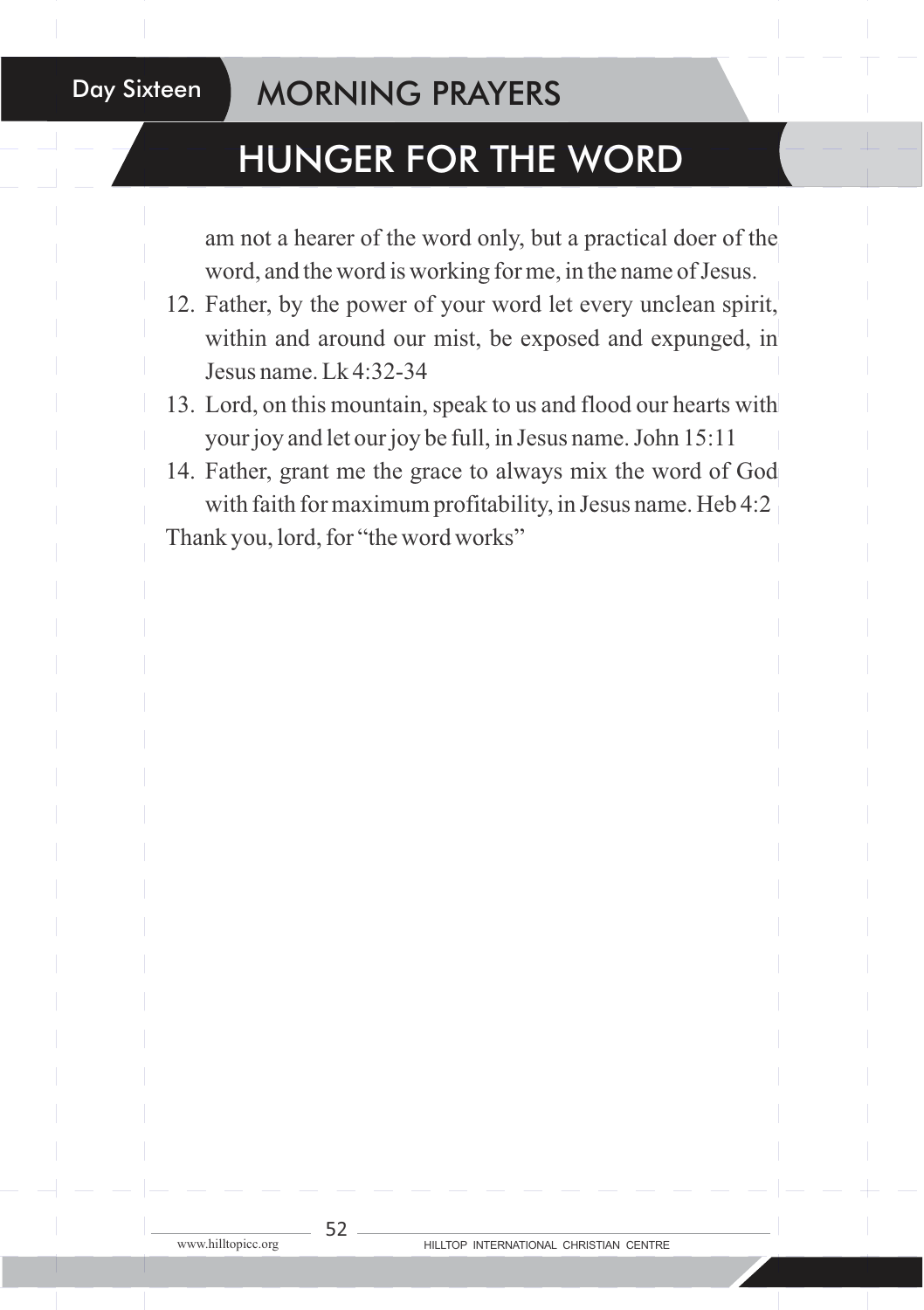#### Day Sixteen **EVENING PRAYERS**

## WORD EMPOWERMENT

- 1. Father in the name of Jesus thank you for the rain of your word in the Hilltop Family as delivered by your servant Rev. Chris Oarhe Act 6:7
- 2. Father in the name of Jesus, let your unfailing word move everyone member of this church into their dream world Jn 1:  $1 - 3$
- 3. Father by your spirit empower everyone member of this church into the realms of word addiction. 2 Tim 2: 15
- 4. Father in the name of Jesus let the hunger of the word overwhelm every member of this church. Ps. 119: 162
- 5. Father in the name of Jesus bring every member of this church under the baptism of word encounters Jer. 15:16
- 6. Father in the name of Jesus make every member of the Hilltop Family a word technocrat thereby prevailing over the challenges and circumstances of life by the word. 2 Tim 2:15
- 7. Father in the name of Jesus establish speedy supernatural recovery for every member of this church by the word. Ps.  $147.15$
- 8. Father let your word prevail for every member of this commission like it has never been. Act  $19.20$
- 9. Father in the name of Jesus let every member of this commission be addicted to the ministry of the word and prayer. Acts 6:4
- 10. Father in the name of Jesus, let the power of the word so answer to us in this commission thereby provoking undeniable signs and wonders. Isa 8:18
- 11. Father in the name of Jesus empower every member of the Hilltop Family to mix the word with bringing about supernatural results. Heb 4:2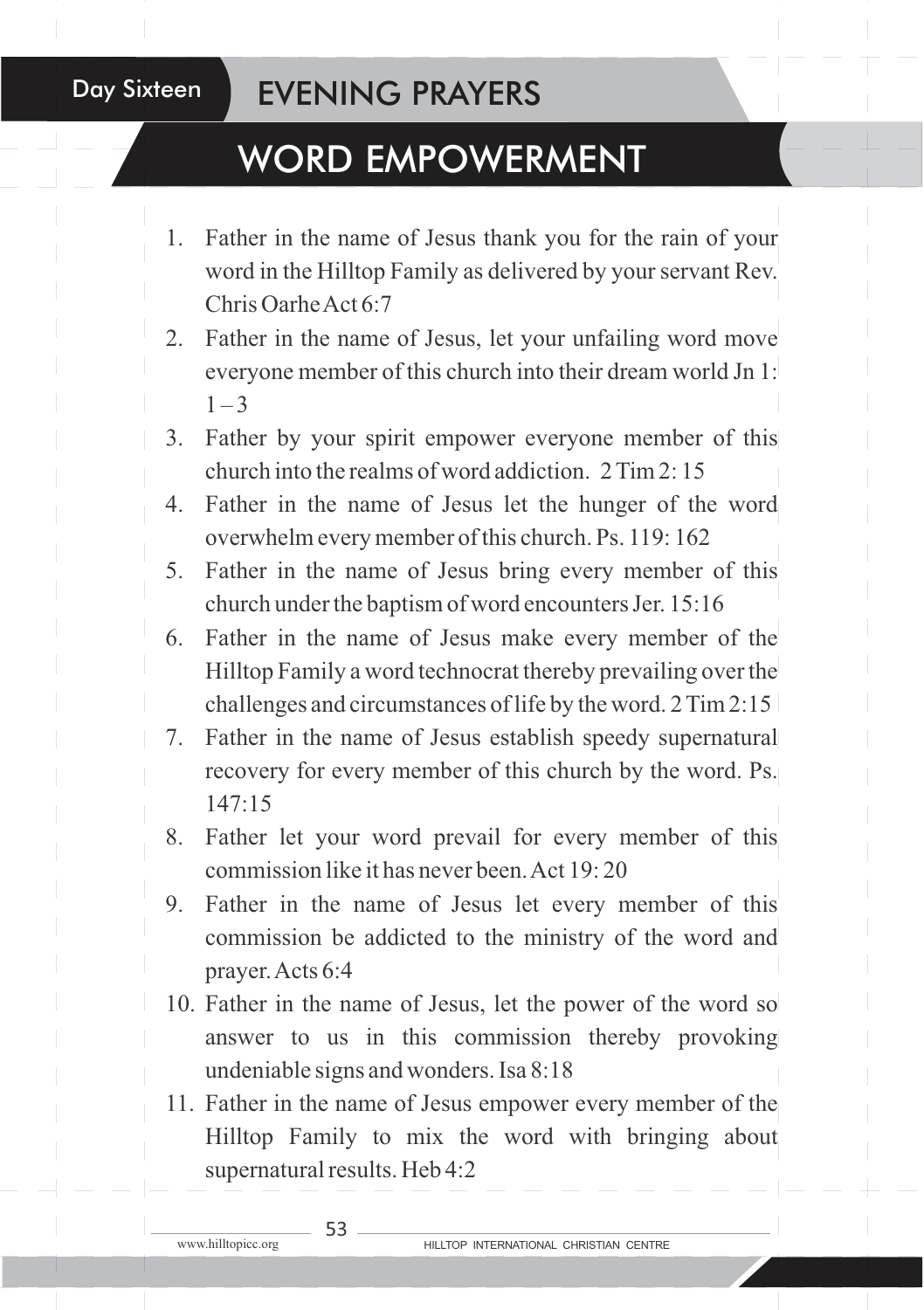## Day Sixteen **EVENING PRAYERS**

## WORD EMPOWERMENT

- 12. Father in the name of Jesus let the word be impacted on every member of the church in every service thereby bringing about a change of story for everyone. Ezek 2:2
- 13. Father in the name of Jesus let every generational curse ravaging the family of any member of this church be put to a stop by the word. Gal 3: 13 - 14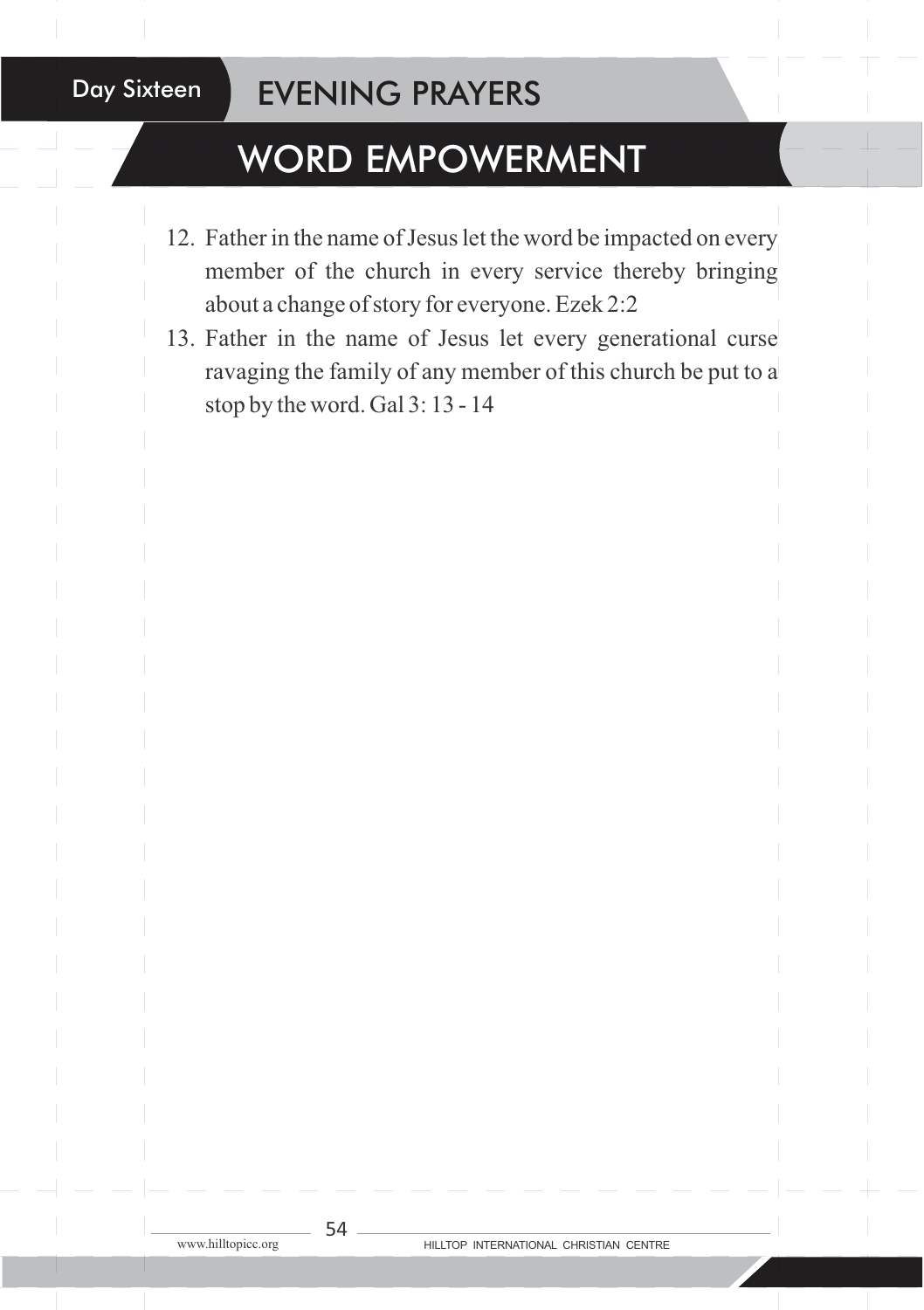### Day Seventeen MORNING PRAYERS

## DIVINE INTERVENTION

- 1. Father in the name of Jesus, thank you for your interventions in the life of every member of Hilltop Family that we enjoy year in year out. Ps 103: 1 - 2
- 2. Father in the name of Jesus let every satanic wickedness manipulating my business come to an end finally and permanently Ps7: 9.
- 3. Father in the name of Jesus and by the power of the Holy Ghost let every Goliath mocking my destiny be brought down now 1Sam 17: 49.
- 4. Father in the name of Jesus Christ of Nazareth, let every of the devil assigned over my finances be ground to powder now Matt  $21 \cdot 44$
- 5. Father in the name of Jesus Christ, let every stronghold of fear over my heart be cast down 2 Cor 10: 5
- 6. Father in the name Jesus let every mountain of obstacle in the way of my breakthrough in life be cast out Mk 11: 23.
- 7. Father let me be supernaturally exempted from the negative impact of this pandemic in the name of Jesus Ps 91: 10.
- 8. Father, let every satanic force that is out do scatter my marriage be scattered now in the name of Jesus Ps 68: 1.
- 9. Father in the name of Jesus let every opposition to my rising and shining in life go down before me now and permanently Isa 59: 19.
- 10. Father in the name of Jesus Christ let supernatural faith arise in my heart to deal with the challenges of life confronting me right now Matt 17: 20.
- 11. Father let every fear of the unknown stirring at me in the face dissolve now in the name of Jesus Christ 2 Tim 1: 7.
- 12. Father, let everyone you have anointed and appointed to minister to my needs this season be supernaturally empowered and propelled to do so now in the name of Jesus 1 Kings 17: 9.
- 13. Father cause every invisible barrier blocking my blessings to be removed in the name of Jesus Isa 45: 2.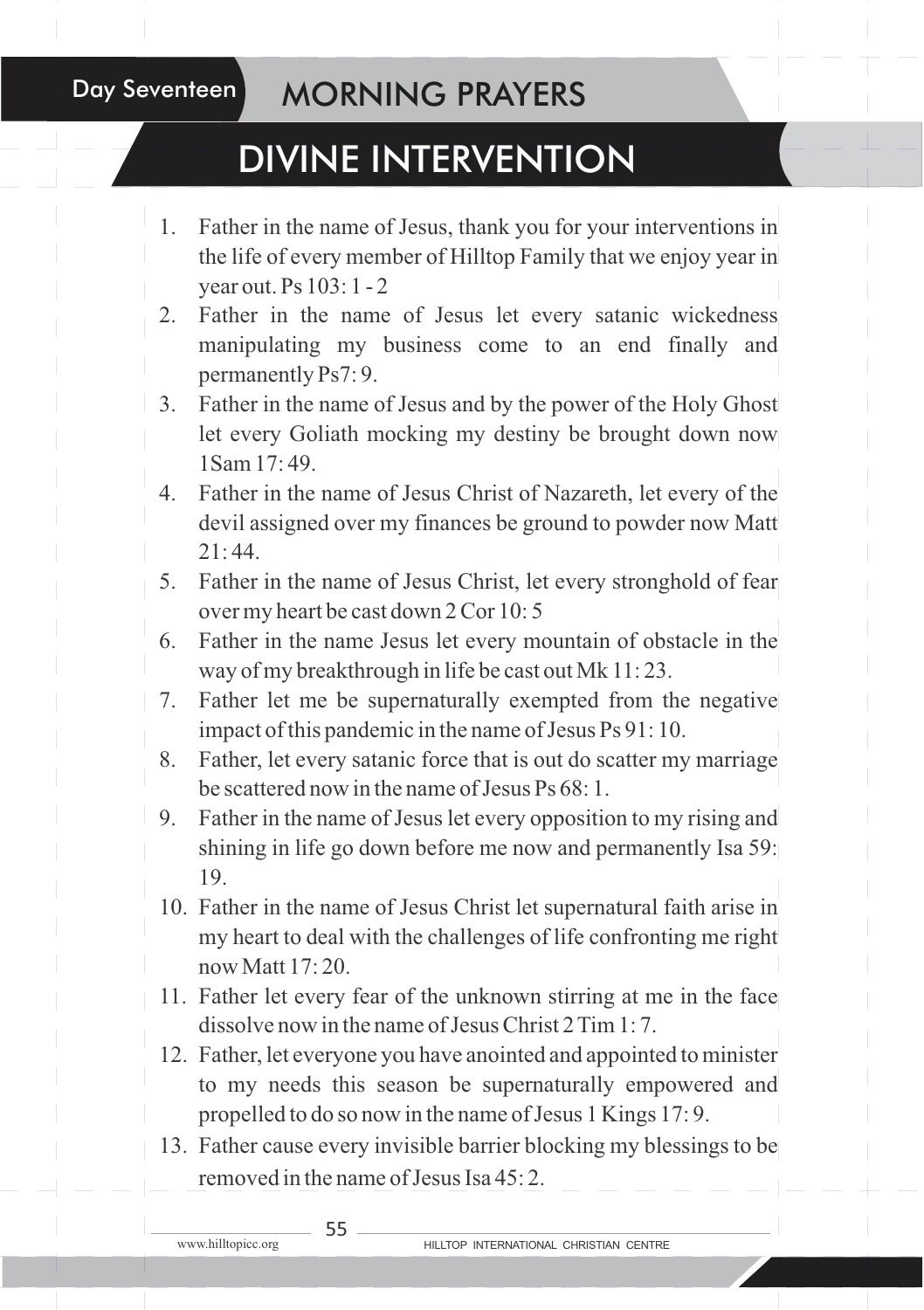#### Day Seventeen **EVENING PRAYERS**

## DIVINE HEALING

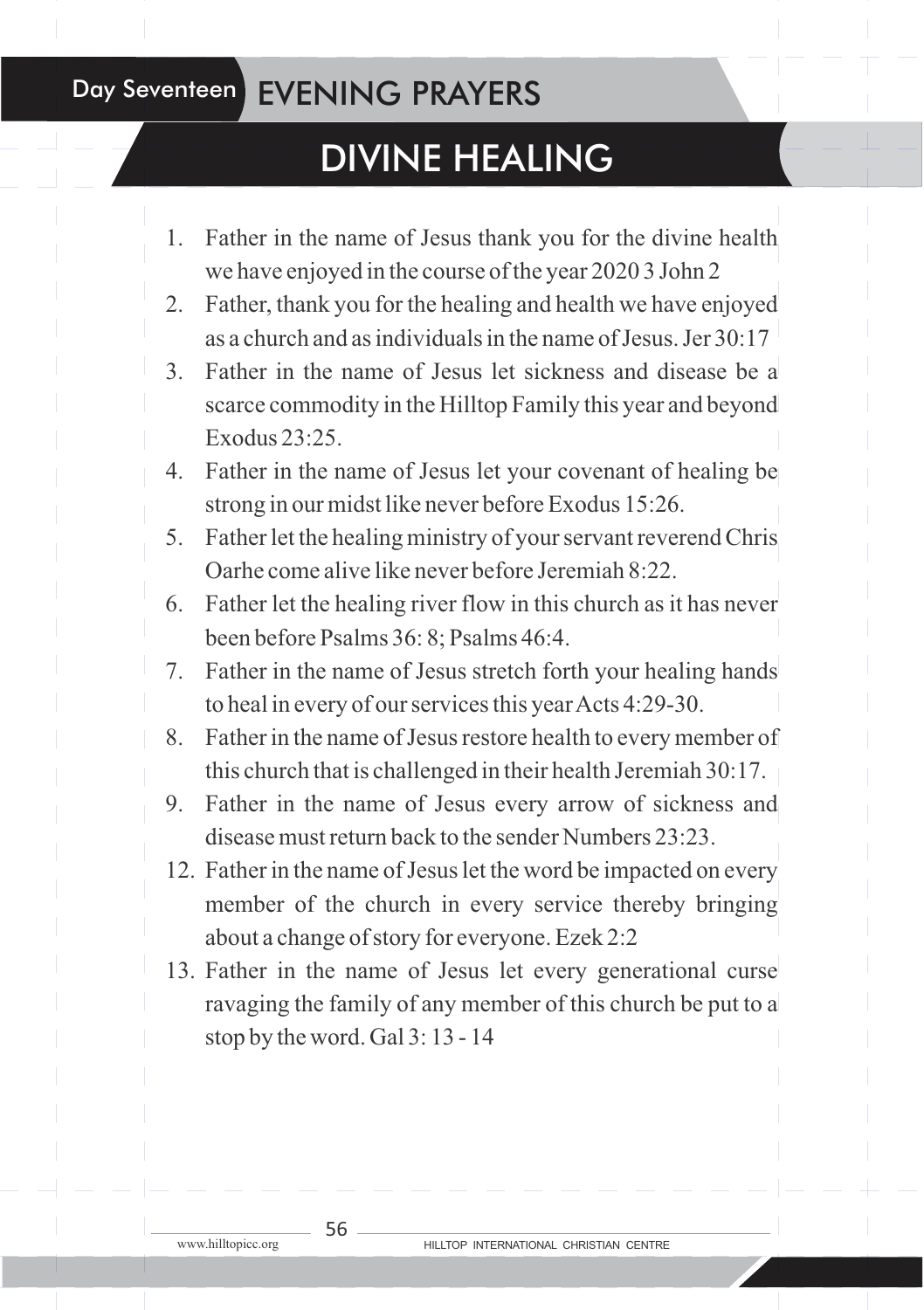#### Day Eighteen MORNING PRAYERS

## DIVINE GUIDANCE IN 2020

- Psalm 23; Proverbs 14:12. Proverbs 16:25. Isaiah 55:8. Hebrews 12:1, 1Cor. 9:26,
- 1. Lord, I yield to you; lead me in the path of righteousness for your name sake. (Psalm 23:
- 2. Lord shepherd me this year and let me lack nothing. (Psalm 23:1)
- 3. Every ignorance of my rightful place in God must end on this mountain of prayers. Hos 4:6
- 4. Let me take steps that will move me forward and prevent me from taking steps that will take me backward. Prov 4:18
- 5. Lord lead me out toiling and frustration and lead me into my wealthy places in Jesus name. PS 66:12
- 6. Expose to me and prevent me from every seemingly open door that is a trap in disguise, in Jesus name. Num 22:31
- 7. Lord expose the disguise of the enemy's deceptions and distractions in Jesus Name.
- 8. Father, I bind the angel of darkness that pretends to be angel of light in Jesus Name, in Jesus name. 2 Cor 11:14
- 9. Lord deliver me from what appears divinely sanctioned but is programmed to end in untimely death. Prov 14:12
- 10. Holy Spirit, empower and inspire me to make reliable and durable decisions. John 16:13
- 11. Mighty Holy Spirit, please inspire me with the thoughts of God that are higher than those of men. Isa 55:8-9
- 12. Father, let me not run like one who beats the air but to enjoy divine clarity and certainty with confidence in Jesus Name. 1 Cor 9:26
- 13. Lord Lead me in the highways of life. And secure my destiny. Prov. 16:17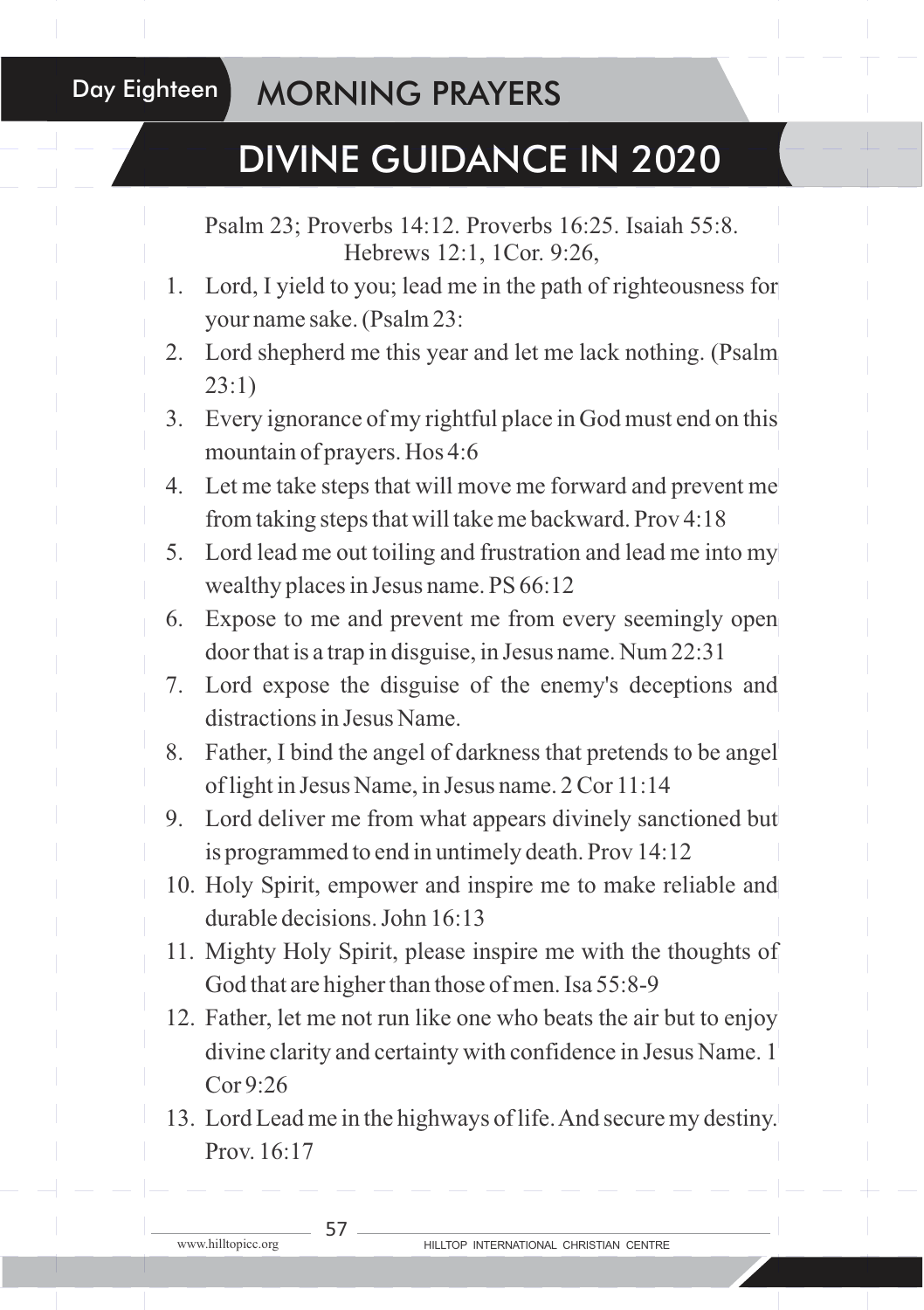### Day Eighteen MORNING PRAYERS

## DIVINE GUIDANCE IN 2020

- 14. Father, in the name of Jesus, protect me from misdirection that leads to setback in Jesus name Num 14:28-34
- 15. Lord instruct and guide me along definite lines that you have outlined for me in Jesus name. 1 Sam 30:7-8
- 16. Help me to locate and walk in your divine plan for my life in Jesus Name
- 17. Lord locate and position me in the center of your master plan this year in Jesus name.
- 18. This year, push me with your mighty hand into divine destiny in Jesus name. De 7:8
- 19. Father, I receive the Grace to faithfully run the race set before me by God, in Jesus name. Heb 12:1
- 20. Father, I declare that I am destined for glory and not for shame in Jesus mighty name. Heb 12:2
- 21. Father, thank you, for guiding me by the integrity of your word and by the skillfulness of your hands in Jesus name. Ps 78:72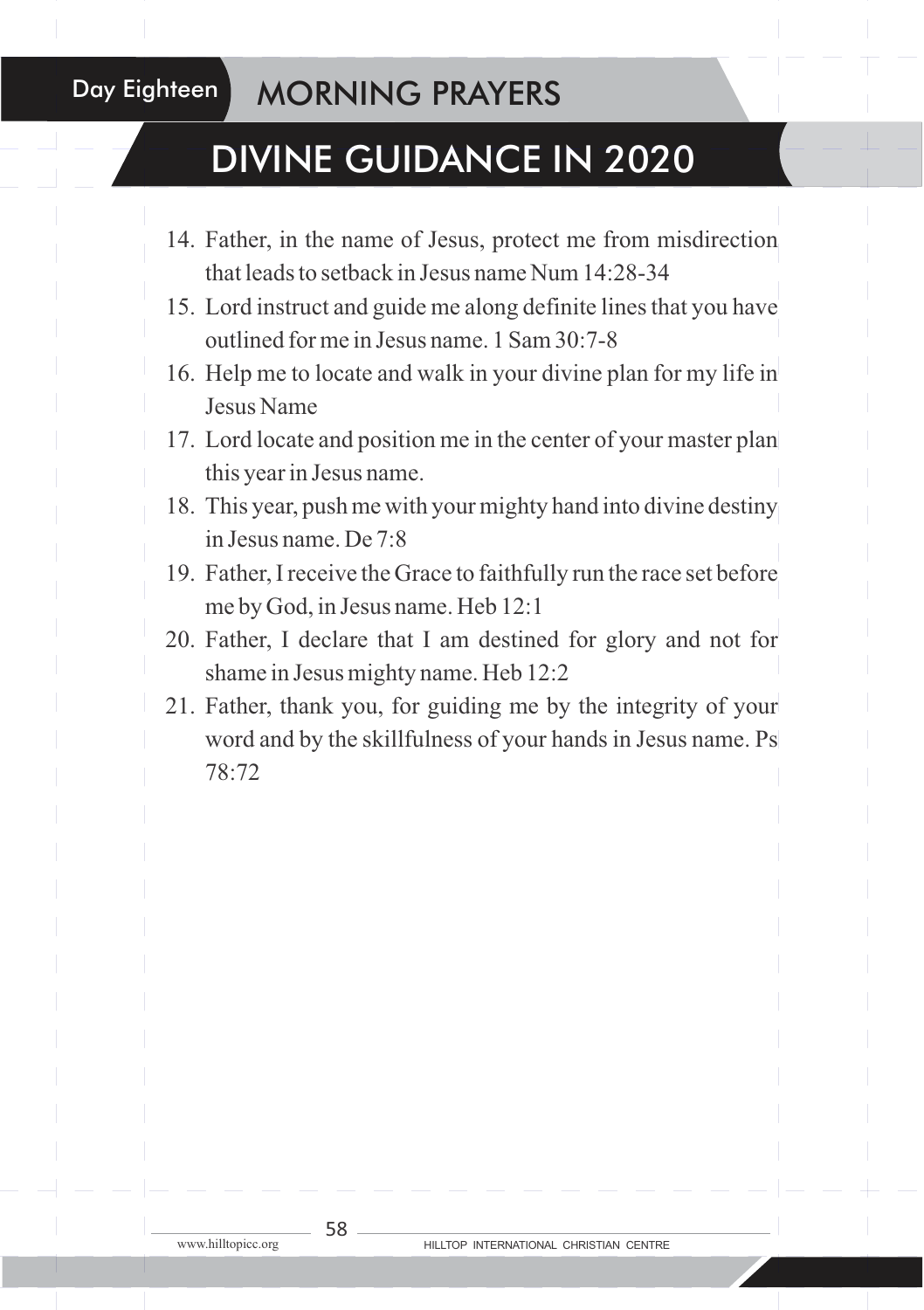#### Day Eighteen **EVENING PRAYERS**

## DIVINE PROTECTION

- 1. Father thank you for the covenant of protection that was in force over our lives in the Hilltop Family in the course of the year 2020 Psalms 91:1-2.
- 2. Father, in the name of Jesus, thank you for your mighty hand of protection over everyone in the Hilltop Family Ps 92:10
- 3. Father in the name of Jesus we decree null and void every weapon of the enemy fashioned against us this year and beyond Isaiah 54:17.
- 4. Father in the name of Jesus let the wickedness of the wicked come to an end in our lives now Ps 7: 9.
- 5. Father in the name of Jesus let your angels camp round about us for divine protection Psalms 34:7.
- 6. Father in the name of Jesus let every member of the Hilltop Family become unharmable by human beings and devil beings this year and beyond Psalms 91:7.
- 7. Father in the name of Jesus let your hand of protection rest upon your servants Rev Christ and Dr. Stephanie Oarhe and their house hold in a special way this year Psalms 91:1-3.
- 8. Father in the name of Jesus let the blood of Jesus be stronghold of protection against all attacks of the devil this year and beyond Zechariah 9:12.
- 9. Father in the name of Jesus protect all our pregnant women in their pregnancy and delivery this year Exodus 1:19; 1Timothy 2:15.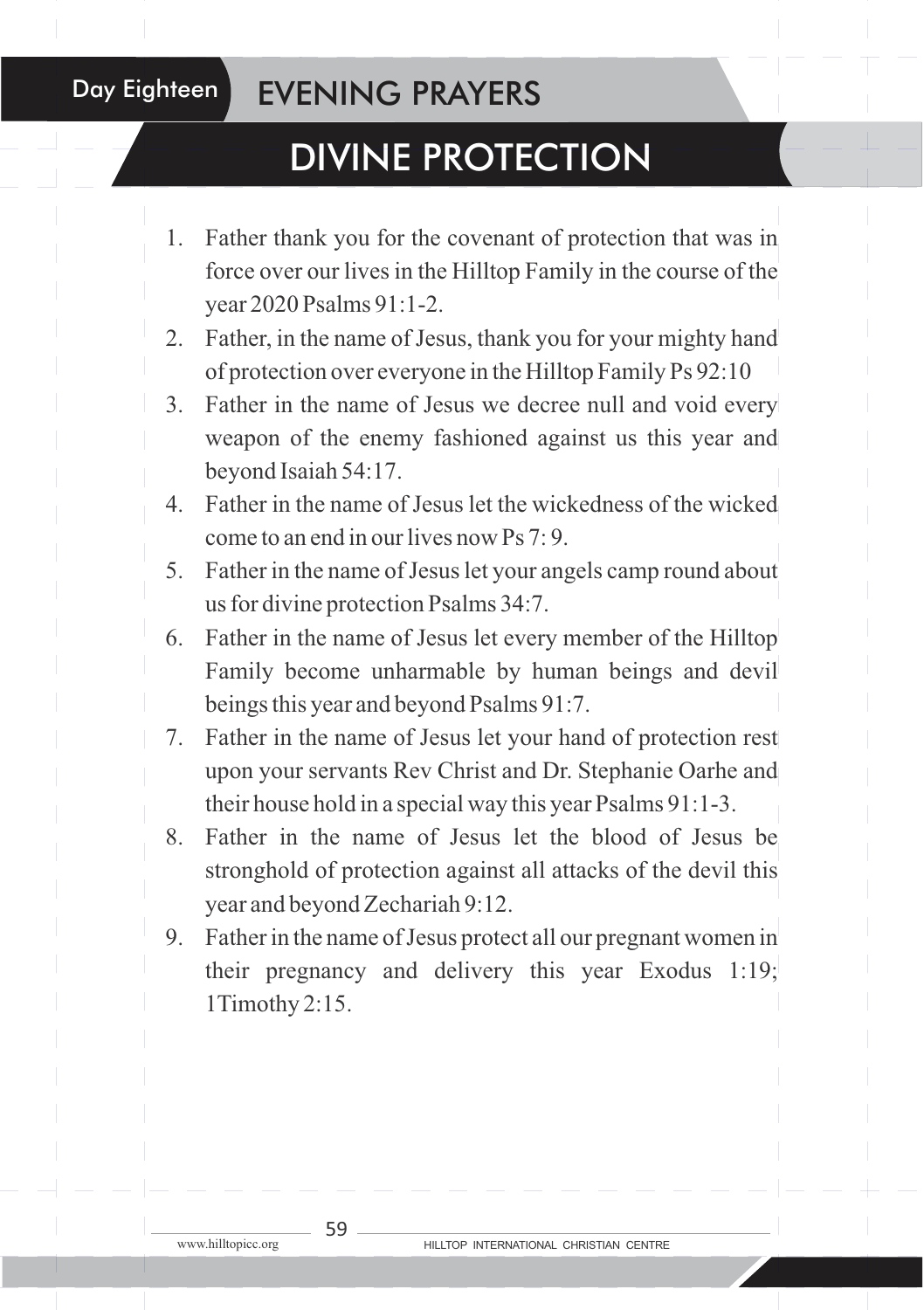#### Day Nineteen MORNING PRAYERS

## SPIRITUAL GROWTH

- 1. Father, in the name of Jesus, make me understand the mysteries of Your nature and kingdom through the revelation of the word. Ephesians 1:17.
- 2. Lord, grant unto me the spirit of wisdom and revelation to understand the things of the spirit in Jesus name. Ephesians 1:17.
- 3. Father, let Your word build, transform and modify my life. let your word sanctify me of every ignorance that can keep me from knowing more about you in Jesus name John 17: 17.
- 4. Father let my life reflect Your glory and let my life be a blessing and pull people to Your kingdom in Jesus name, Matthew 5:16.
- 5. Lord by Your mercy please make me a vessel of honor in your house, refine and build me until I become a vessel of God that can bring a tangible glory to God. 2 Timothy 2:20.
- 6. Father, grant me spiritual understanding and wisdom that will help me to render fruitful service before You. Lord, in Jesus name. 1 Cor 1:9 -10.
- 7. father, in the name of Jesus, help me to seek Your kingdom above ambition, money, marriage, career… in Jesus name Matthew 6:33.
- 8. Lord, thank You for your perfect will concerning my life, in Jesus name. I these  $5:18$ .
- 9. Lord, as I encounter Your love daily, let me be rooted and grounded in it, and experience the surpassing greatness of your love for me, in Jesus name Ephesians 3:17- 18.
- 10. Lord, grant me the spirit of discernment in these days of recession and pandemic and give me the grace to always know You are the light at the end of the tunnel in Jesus name.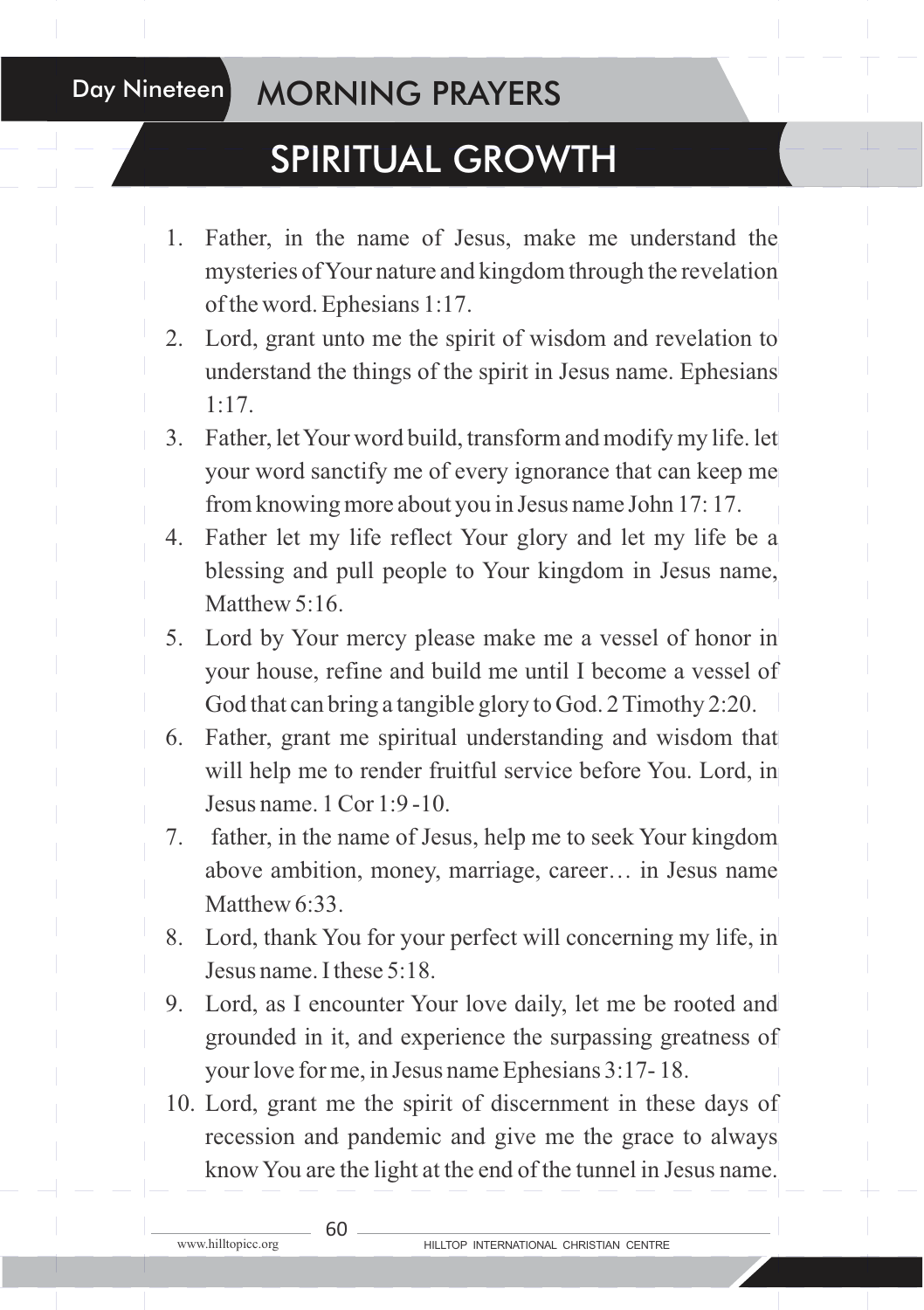#### Day Nineteen MORNING PRAYERS

### SPIRITUAL GROWTH

Ephesians 3:11-13.

- 11. father, in the name of Jesus, let the nature of flesh in me die daily in Your love always, in Jesus name1 Corinthians 15:31.
- 12. father, let the grace to adore You according to the knowledge of Your Spirit in me be with me to give you that acceptable worship you deserve, in Jesus name John 4: 24.
- 13. Lord, I am no longer moved by the desire of the past. I receive freedom from every guilt of my old life because I am now a carrier of a new Life, I am controlled by the new Life —eternal life. Thank you, Jesus. Amen. 2 Cor 5:17.
- 14. Father, let Your word accomplish its purpose for my weary soul. Let my soul blossom in your word, let Your word come to manifestation in my life, in Jesus name Isaiah 55: 11
- 15. My Lord, let me by the power of your resurrection and strength defeat the power of the activities of the flesh nature in me. Luke 22:32.
- 16. father, Let my soul chant the language of heaven. Make intercessions for me lord through Your eternal Spirit. Help me to utter words of prayer that my intellect and emotion can't generate. In Jesus name. Rom 8:26.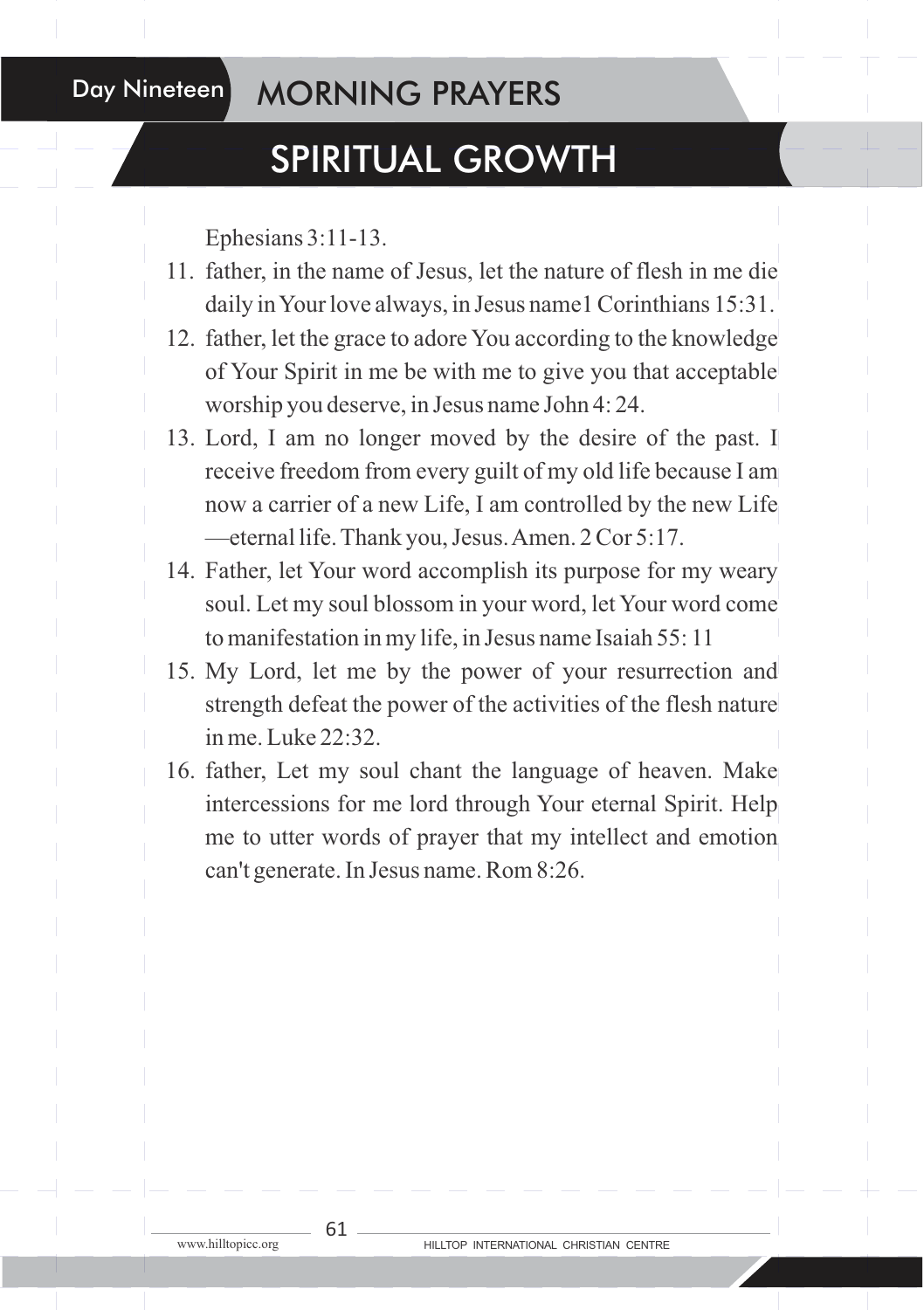Day Nineteen

#### EVENING PRAYERS

## EMPOWERMENT FOR PURITY

#### 1John 3:3

- 1. Father, in the name of Jesus, thank you for empowering every member of this church to live a holy and sanctified life thereby attracting others to Christ. 1 Pet. 1 :16
- 2. Father in the name of Jesus and by the operation of the Holy Spirit empower me to keep my camp Holy so as to retain your presence. Deut 23:14
- 3. Father in the name of Jesus sanctify me spirit, soul, and body so I can operate blamelessly before you. 1Thess 5:23
- 4. Father in the name of Jesus Christ supernaturally engrace me to present my body as a living sacrifice unto you thereby experiencing total transformation in my walk with you. Rom 12:1
- 5. Father in the name of Jesus and by divine enablement let Holiness become my watch word in my everyday life so as to please you. Heb 12:14
	- 6. My father in the name of Jesus help me to purify myself so I can fit into your divine programme for my life on the earth.  $1$  In  $3.3$
- 7. My father and my owner, empower me to glorify you in my spirit and in my body, which are yours in the name of Jesus. 1Cor 6:20
- 8. My father and my helper cause me to walk in Holiness and righteousness before you all the days of my life in the name of Jesus. Lk 1:74:75
- 9. My father and my God help me to purge myself so I can be a vessel of honor before you and enjoy relevance in the name of Jesus. 2 Tim 2:21
- 10. My father and my God help me to live holily and unblameably in my walk with you in the name of Jesus. 1Thess 2:10
- 11. My father and my God let my light so shine before men that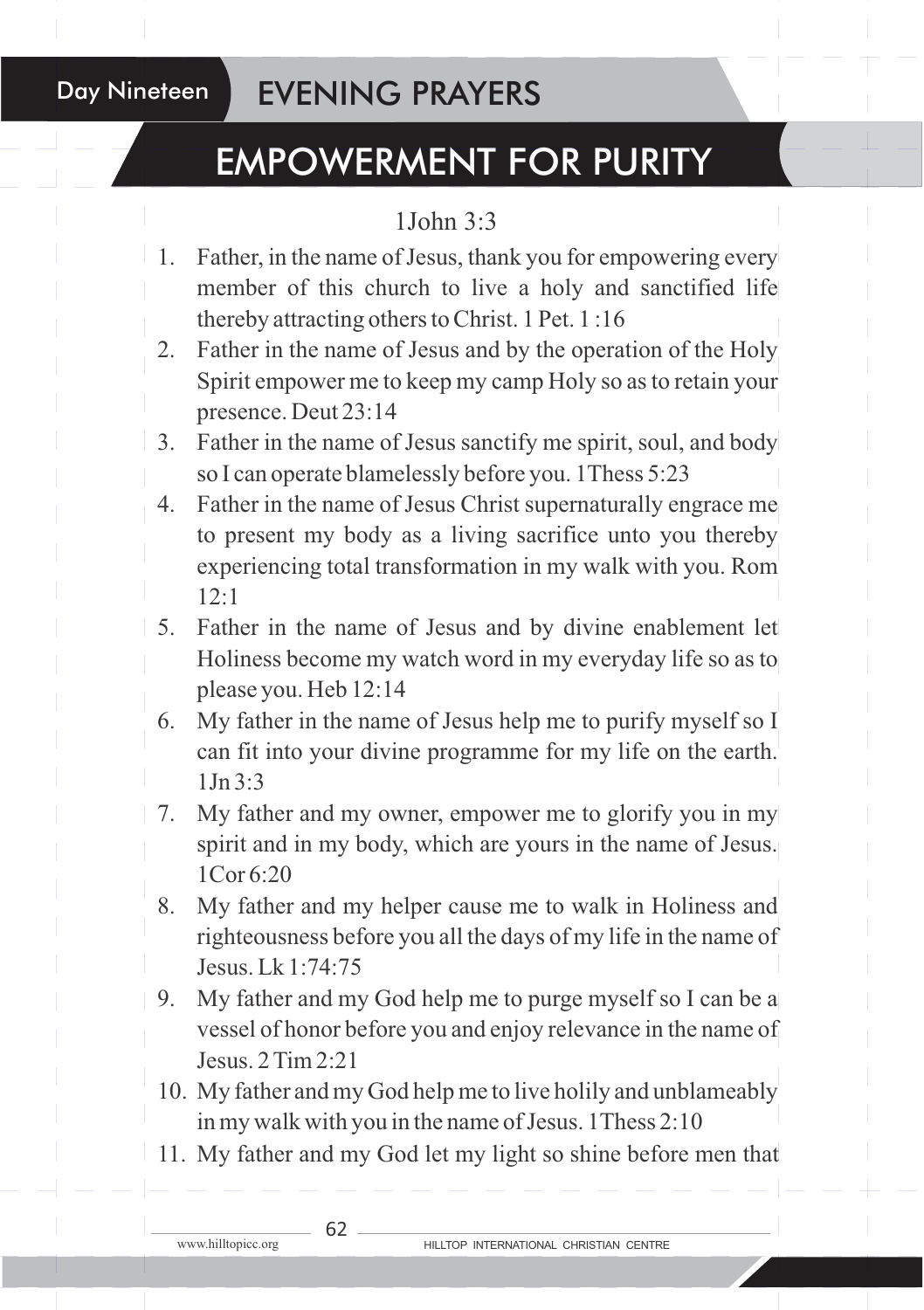Day Nineteen

#### EVENING PRAYERS

## EMPOWERMENT FOR PURITY

they may see my good works and give glory to you in the name of Jesus. Matt 5:16

- 12. Father in the name of Jesus and by the operation of Grace let not sin have Dominion over me. Rom 6:14
- 13. My father and my creator engrace me to be holy even as you are holy in the name of Jesus. 1Pt 1:16
- 14. Father in the name of Jesus Christ let purity become my practical companion in my walk with you in the name of Jesus. Mal 3:3
- 15. My father and my deliverer deliver me from the shackles of iniquity in the name of Jesus. Obed 17
- 16. My father and my maker by your spirit command liberty for me from the stronghold of immorality and all forms of impurity in the name of Jesus. 2 Cor 3:17
- 17. My father and my helper deliver me from the plague of fornication in the name of Jesus. 1Thess 4:3
- 18. Father in the name of Jesus let every evil spirit of lust loose its grip and hold over my life now and forever. Jms 1:14
- 19. Father by your mighty power let every pollution of lust be destroyed from off my life in the name of Jesus. Matt 5:28
- 20. Father let every evil emotion remote controlling my life be terminated now and forever in the name of Jesus. Isa 59:19
- 21. Father by your mercy deliver me from the cruel hand of adultery and let this bondage become history in my life in the name of Jesus. Prov 6: 32-33

22. My father and my maker help me to supernaturally love righteousness and hate iniquity so that my life can be full of joy and peace in the name of Jesus. Heb 1:9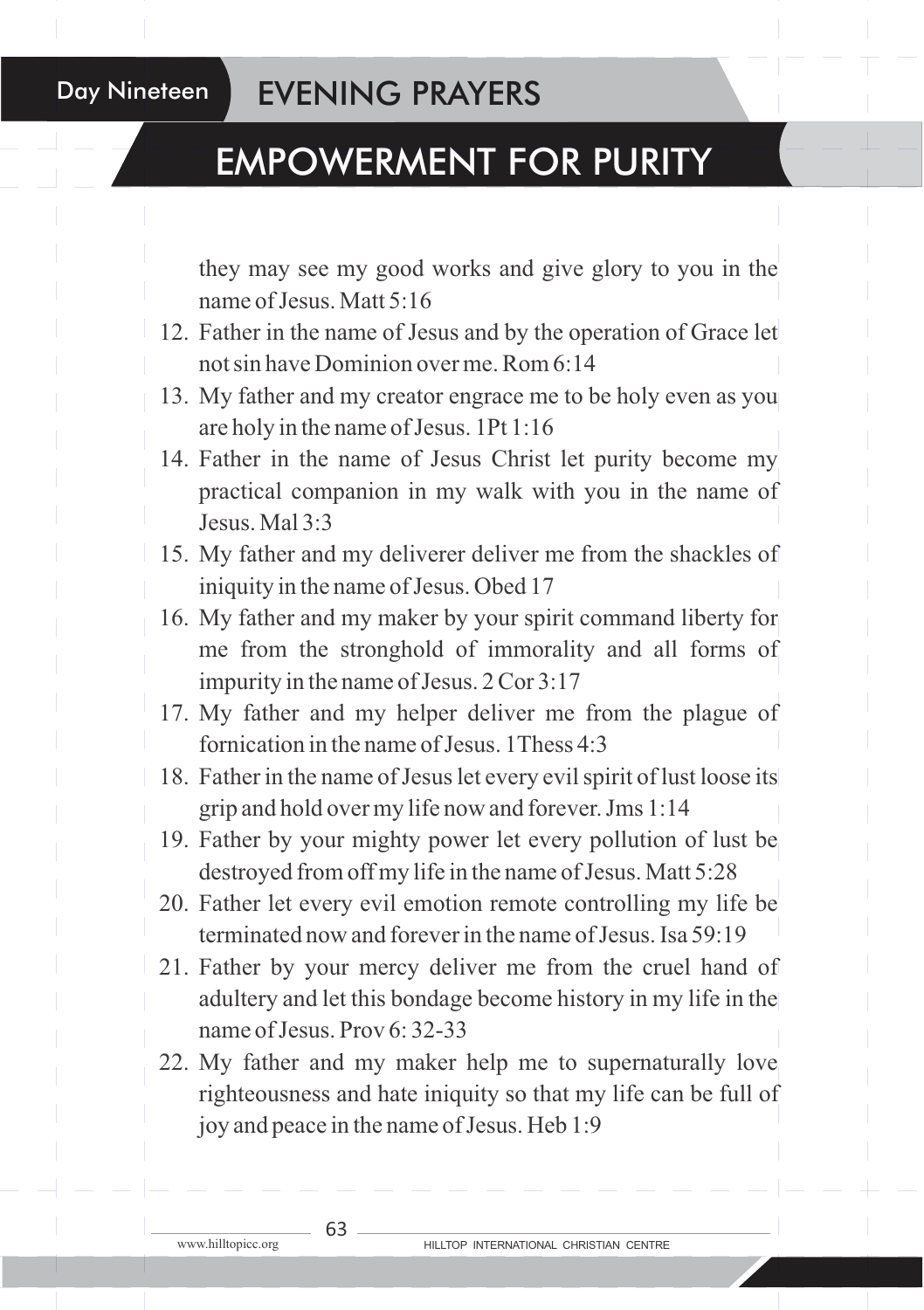#### Day Twenty MORNING PRAYERS

## VICTORY OVER BONDAGE

- 1. Father, in the name of Jesus and by the finished work of the cross, I declare I am no more under any bondage, in Jesus name. Gal 4:3
- 2. In the name of Jesus, I choose the covenant of life and freedom over the covenant of death and bondage, in Jesus name. Gal 4:24-26
- 3. Lord, on this mountain of prayers and fasting, turn us away from the weak and beggarly elements of bondage, in Jesus name. Gal 4:9
- 4. Let every desire and appetite for bondage be expunged from our lives, in Jesus name. Gal 4:9
- 5. Father, in the name of Jesus, I stand fast in the liberty wherewith Christ had made me free and I declare no more entanglement with the yoke of bondage. Gal 5:1
- 6. Lord, on this mountain of prayers let everyone that has been subjected to a lifelong bondage through the fear of death be released, in Jesus name. Heb 2:15
- 7. Every spirit of fear subjecting me to slavery and poverty, be broken from my life, in Jesus name. Heb 2:15
- 8. Father, in the name of Jesus, deliver your church and this nation from the spirit of error and from the hands of the servants of corruption, in Jesus name. 2 Pt 2:18-19
- 9. Let every servant of corruption be removed and replaced by servant of righteousness, in Jesus name. 2 Pt 2:19
- 10. Father, thank you for the Spirit of adoption that has delivered me from every spirit of bondage and fear in Jesus name. Roms 8:15
- 11. Father, judge and persecute every power sponsoring bondage in the name of Jesus. Acts 7-7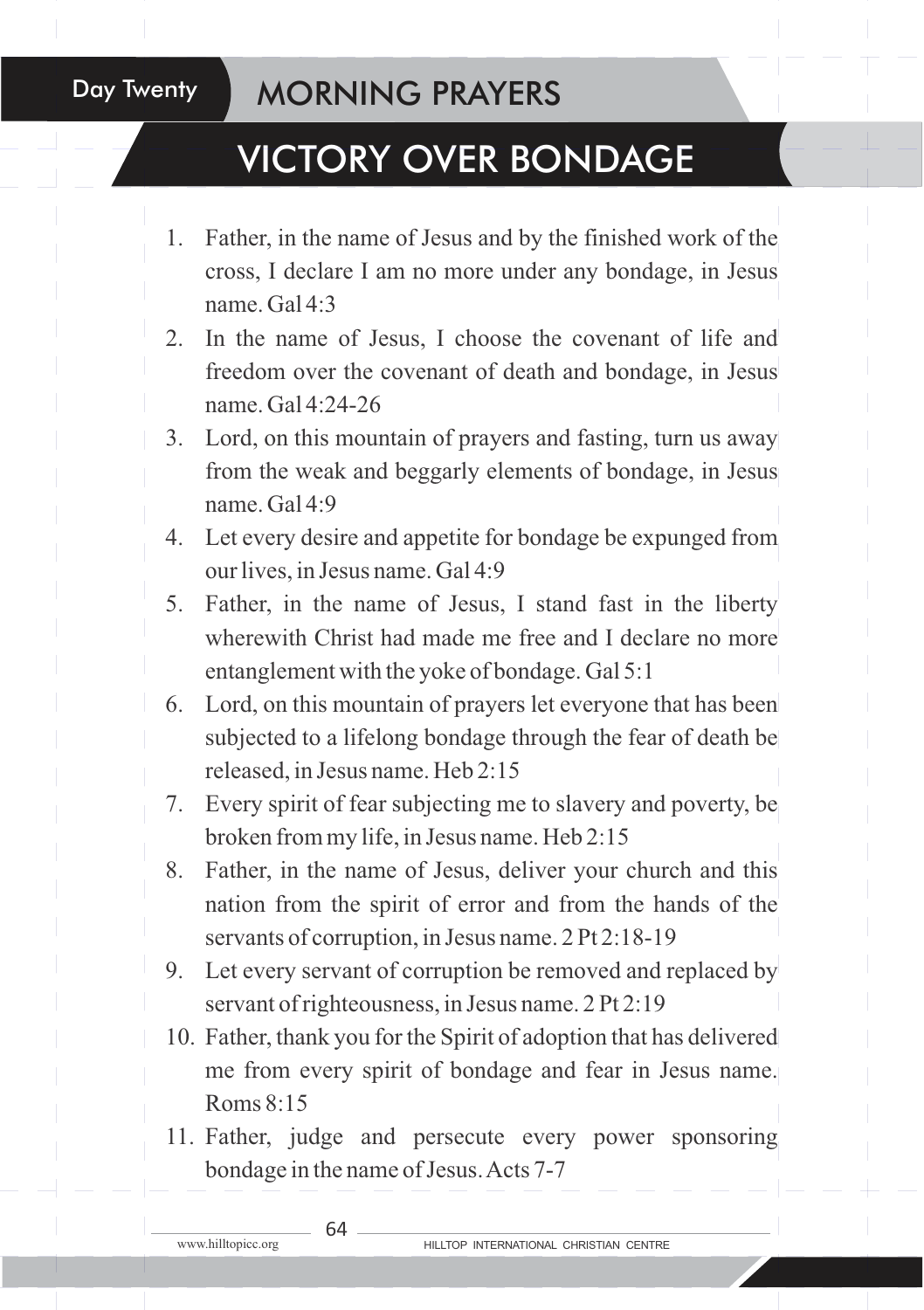#### Day Twenty | MORNING PRAYERS

## VICTORY OVER BONDAGE

- 12. Lord, as a covenant child and a seed of Abraham, I declare I am not under any bondage in Jesus name. John 8:33
- 13. Lord, deliver me from every evil bondage and preserve me, in Jesus name. 2 Tim 4:18
- 14. Lord, by your anointing let every satanic burden and yoke of bondage be taken away and be destroyed, in Jesus name. Isa 10:27
- 15. Thank you, Lord, for answering us by terrible things in righteousness, in Jesus name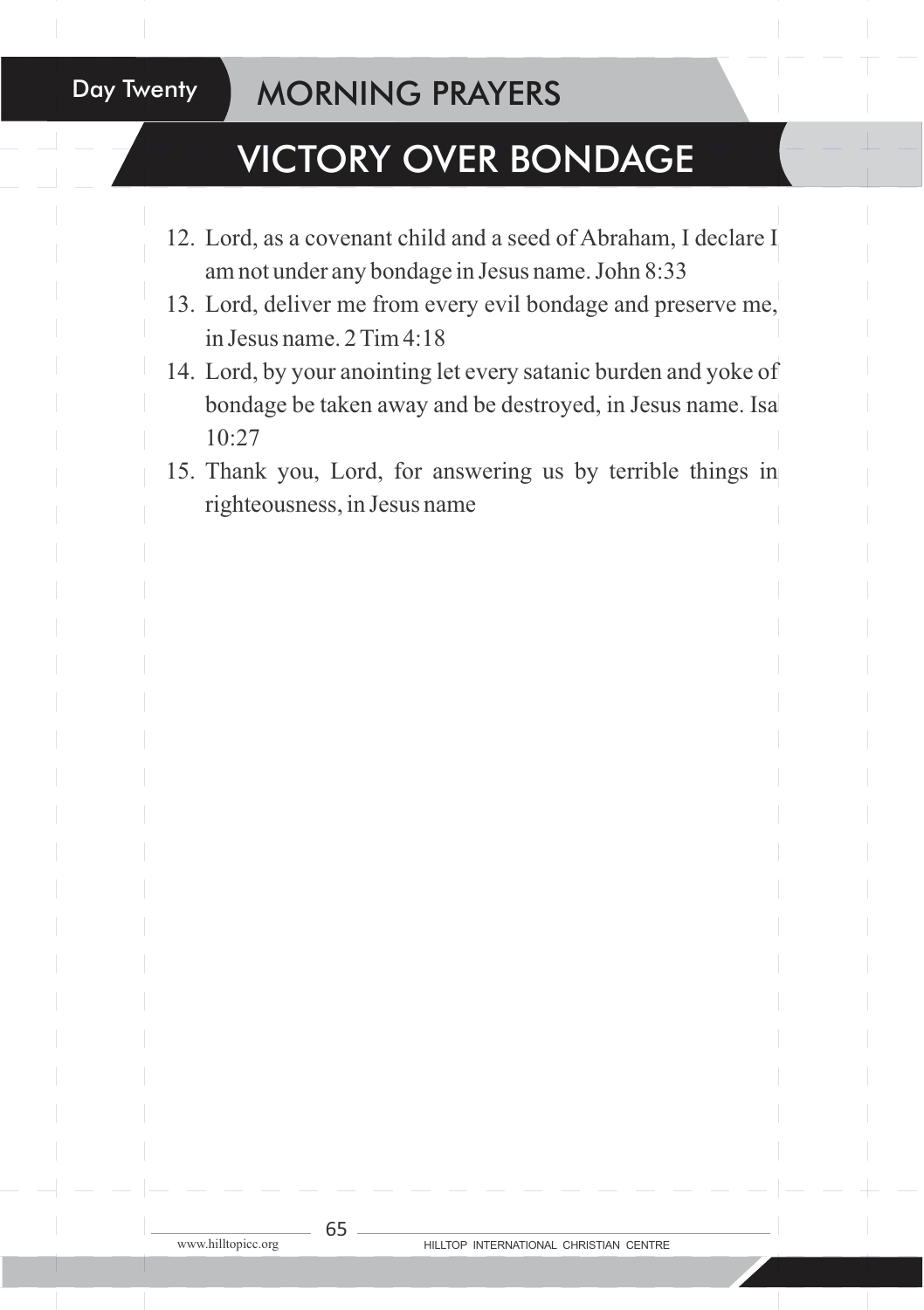#### Day Twenty **EVENING PRAYERS**

## SATANIC WICKEDNESS

- 1. Father, thank you for protecting us from unknown enemies in the name of Jesus. Ps 92:8
- 2. My father, and my God, let the wickedness of the wicked come to an end in my life in the name of Jesus. Ps7:9
- 3. Father, let every spell and enchantment over my life and family be destroyed in the name of Jesus. Num 23:23
- 4. Father, in the name of Jesus, let every divination influencing my life for evil be destroyed in the name of Jesus. Num 23:23
- 5. Father, in the name of Jesus, let every witchcraft affliction and oppression come to an end. Ex 22:18
- 6. Father, let the invisible hand of the enemy over my life be destroyed in the name of Jesus.
- 7. Father, let every activity of the wicked come to a stop finally and permanently in the name of Jesus Christ. Ps 7:9
- 8. Father, let every imagination of the enemy against my life be brought down now in the name of Jesus. 2 Cor 10:5
- 9. Father, in the name of Jesus, feed everyone that oppress with their own flesh, and let them be drunken with their own blood as with a sweet wine. Is  $49.26$
- 10. Father, by your mighty hand, turn every captivity of the wicked over my life. Ps 126:1
- 11. Father, in the name of Jesus, let the reign of terror of the wicked in my life be over forever. Ps 41:5
- 12. Father, by the power of the Holy Ghost I cast out the wicked activities of the devil in my life in the name of Jesus. Mk 16:17
- 13. Father, in the name of Jesus, cut off the evil hand of the wicked over my life, and family. Let destruction be their portion. Ps 37:38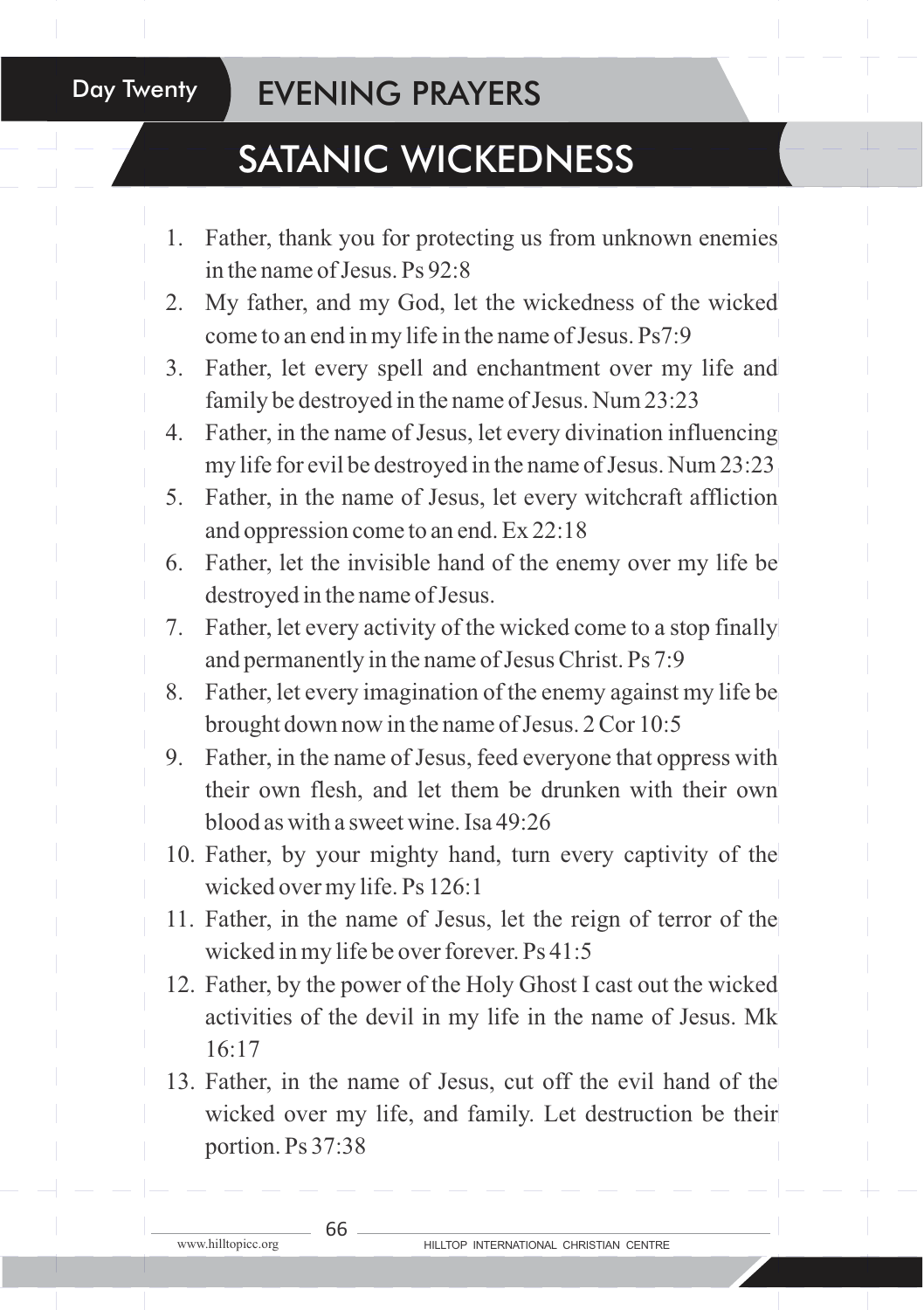## SOUL RESCUE PRAYER

#### PSALM 35:7, 17

You can only prosper as much as your soul prosper.

Whatever aids your soul prosperity will enhance your total life prosperity. The devil is determined to bind the mind of men (part of the soul, 2nd Cor. 4:4) because he is aware of the connection.

Therefore, we must be determined to stop him so as to ensure our prosperity. Alot happens in the soul of a man. Man is a spirit; he has a soul and lives in a body. No believer is bound in the spirit, bondages and oppressions operate in the soul. When the mind, a major component of the soul is transformed, life becomes transformed. (Romans 12:2)

The book of James 1:25 says that the engrafted word is able to save the soul. This means that if the soul needs to be saved then there is something to save it from.

Through the power of God's word in study and prayer, the souls of men can be saved and also be converted (Psalm 19:7)

When a person's soul is saved, his destiny is saved. That person can then flourish.

Pray these prayers for yourself and for anyone who is a victim of unwanted results and manifestations. You need these prayers if you are always prone to mistakes, accidents, failures in spite of efforts and hard works; if your spouse is not faithful but always breaking his vows through in fidelity. People who have no sexual control, victims of bad thoughts, sexual perversion and fear of death.

#### **Prayers**

1. Father, we thank you, for all souls belong to you, o lord. Ezek  $18.4$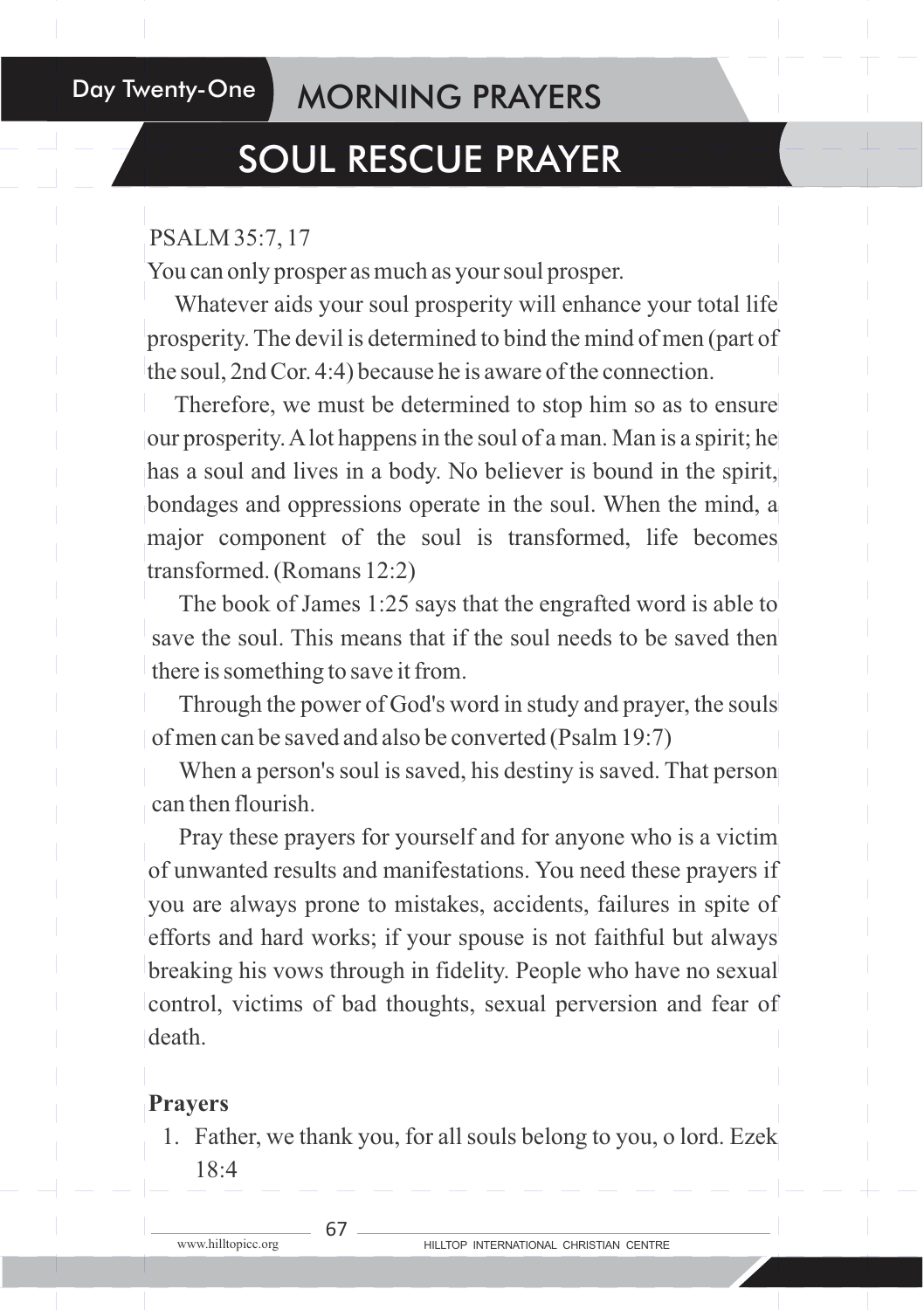## Day Twenty-One MORNING PRAYERS

## SOUL RESCUE PRAYER

- 2. Father, you are the shepherd and bishop of my soul, watch over my soul and keep it, in Jesus name. 1st Pt 2:25
- 3. Lord, I receive with meekness the engrafted word that is able to save my soul, in Jesus name. James 1:21
- 4. Father, In the name of Jesus, let the power of the resurrection enter into the region of darkness and liberate every bound spirit and souls of men/women in Jesus name. Phi 3:10
- 5. Father, Let the souls of men be free from the dominion of satan, in Jesus name Isa 49:29
- 6. Father, Let broken hearts be healed in Jesus name. for you came to heal the broken hearted. Lk  $4.18$
- 7. Father, in the name of Jesus, we declare total soul rescue in Jesus name. Ps 35:7, 17 amp
	- 8. Father, in the name of Jesus, I open the prison doors with the keys of the kingdom. Matt1 6:19
	- 9. In the name of Jesus, I take/liberate every captive out of the prison/dungeon. Lk 4:18
- 10. In the name of Jesus, I reunite their souls with the rest of their souls and spirits and declare total wholeness and coming together of every fragment of the broken pieces of their souls.
- 11. In the name of Jesus, I reintegrate their souls with their bodies, I declare be made whole in Jesus name.
- 12. Let every satanic pillows and handkerchiefs design from the pit of hell to hunt the souls of men be destroyed by fire in Jesus name. Ez 13:18
- 13. Father, in the name of Jesus, let every designer of evil be exposed and disgraced in Jesus name. Ez 13:18
	- 14. Father, in the name of Jesus, every spiritual transaction against innocent souls, be terminated, in Jesus name. Ezek 13:19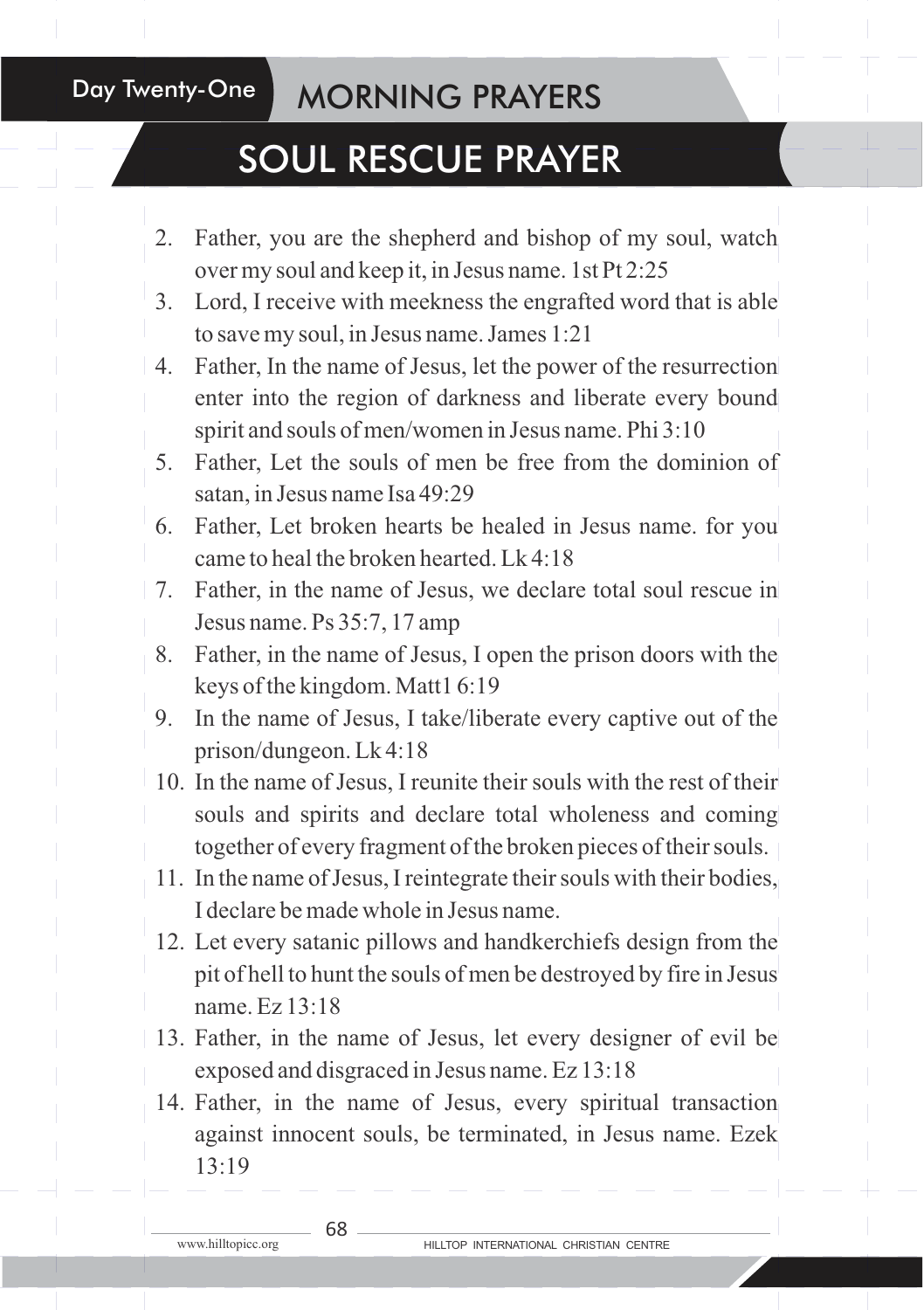## Day Twenty-One MORNING PRAYERS

## SOUL RESCUE PRAYER

- 15. Every spiritual and physical pollution, sponsored by lies and deceit from the pit of hell be destroyed, in Jesus name. Ez  $13.19$
- 16. Father, in the name of Jesus, let every satanic comfort and lifestyle that is making the souls of men to fly away, be terminated, in Jesus name. Ezek 13:20
- 17. Lord, I bind and tear off every veil used to hunt souls and make them fly, in Jesus name. Ezek. 13:20
- 18. Lord, I command the souls that are hunted and imprisoned to be set free now, in Jesus name. Ezek 13:20
- 19. Lord, I release the souls from divinations and witchcraft, in Jesus name. Ezek 13:23
- 20. Lord, I thank for in patience I possess my soul, in Jesus mighty name. amen. (Luke 21:19)

6C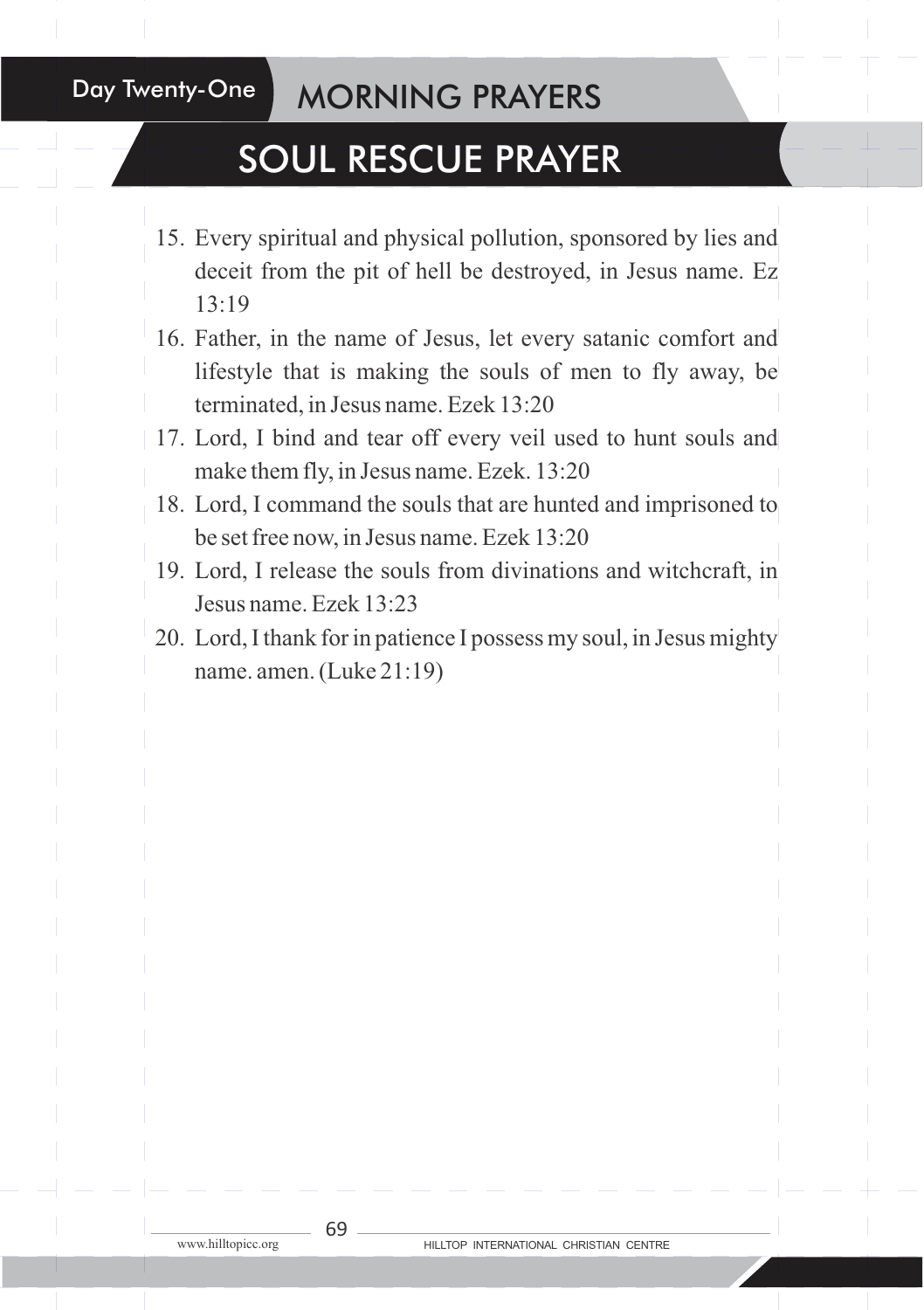## Day Twenty-One **EVENING PRAYERS**

## DIVINE DESTINY

- 1. Father, thank you for the gift of divine destiny. Rom 8:30 2. Father, let every coup of the devil against my destiny toppled right now in the name of Jesus. Isa 59:19 3. Father, in the name of Jesus, deliver my destiny from shame
	- and reproach. Zeph 3:19
- 4. Father, in the name of Jesus rescue my destiny from every satanic pollution. Zech 3:1-3
- 5. Father, let the glory of my destiny come alive in the name of Jesus. Ps  $8.5$
- 6. Father, in the name of Jesus, let every demonic gang up against my life fall and fail. Isa 54:15
- 7. Father, let my destiny come alive and begin to find expression in the name of Jesus. Rom 8:30
- 8. Father, in the name of Jesus, let everything I have been ordained and sanctified for begin to find expression. Jer 1: 5
- 9. Father, in the name of Jesus, rescue my destiny from hijackers and kidnappers. Isa 30:2
- 10. Father, rescue my destiny from satanic invasion in the name of Jesus. 1 Sam 30:2
- 11. Lord by your power let my destiny gain motion. 1Kings 18: 46
- 12. Father, in the name of Jesus, set my destiny free from every satanic stagnation. Prov 4:18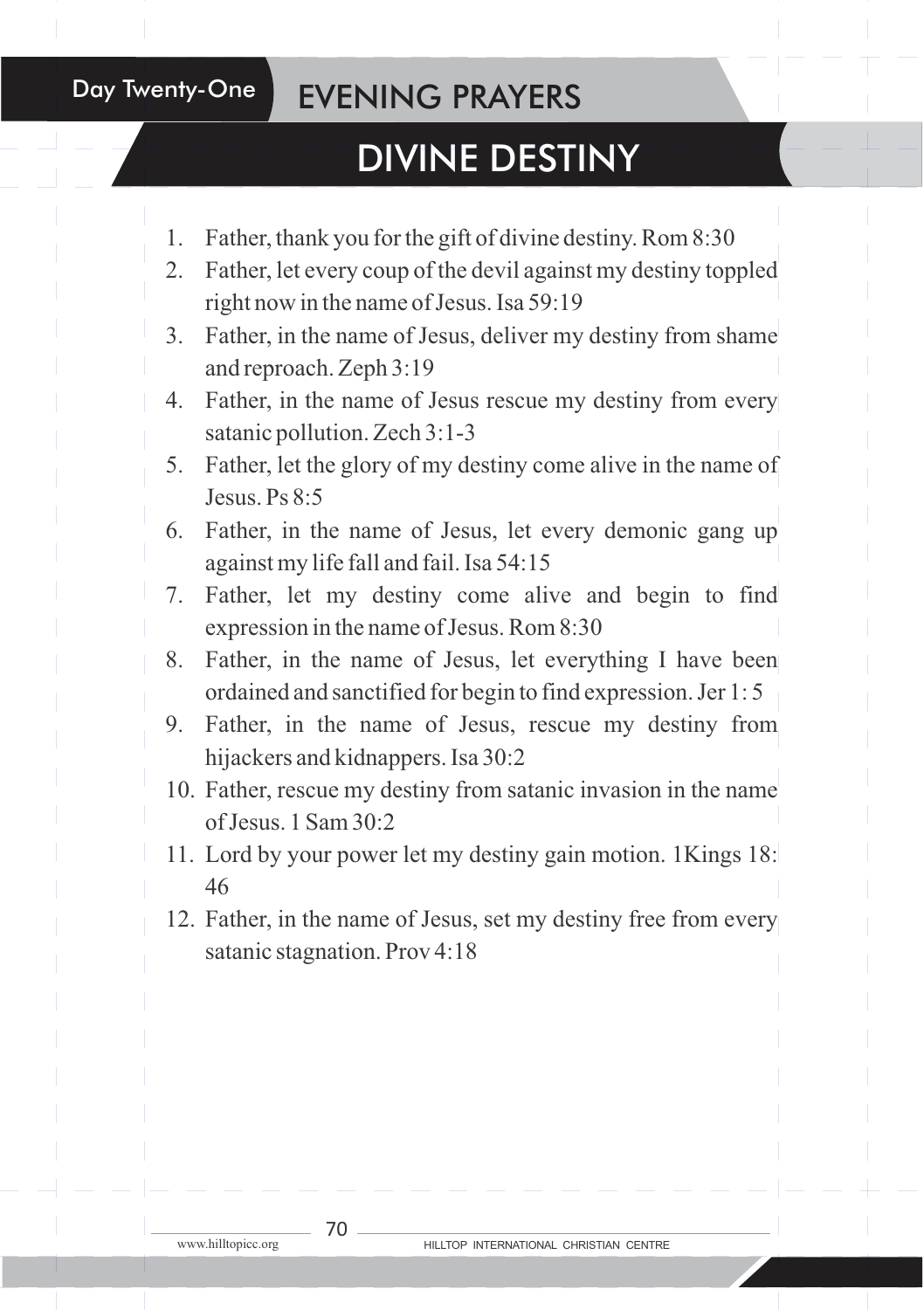## FINANCIAL BREAKTHROUGH

- Father, open the windows of heaven concerning enterprise, bless my seasons of harvest with Your Spirit of prosperity, in Jesus name. mal 3:10
- 2. Father, in the name of Jesus, open unto me the good treasures of heaven and rain down prosperity this season, in this Jesus name. duet 28:12a
- 3. Father, in the name of Jesus, bless the works of my hand remove my name from the list of debtors and make me a lender to nations. Deuteronomy 28: 12b
- 4. Father, in the name of Jesus, bless my little effort to yield great profit this season and beyond and bless me beyond human comprehension. Proverbs 10:22.
- 5. Father, I declare that all my needs are met according to your riches in glory by Christ Jesus. Philippians 4:19.
- 6. Father, in the name of Jesus, open your hand and satisfy my every desire, in Jesus name. Psalm 145:16.
- 7. Father, continually multiply and increase me all round in this land, in Jesus name. Amen. Deuteronomy 28: 11.
- 8. Father, as I call upon you in prayers and in fasting, let me experience great and mighty things like never before, in Jesus name. Jeremiah 33:3.
- 9. Father, I decree that I will be a tree planted by the waterside. I will not be stagnant but I will blossom and prosper in Jesus. name. Psalm 1
- 10. Father, cause Your face to shine on me, may every area of my life find favor in Your sight and be fruitful in every area of my life in Jesus name. Amen Numbers 6:24-26.
- 11. Lord, let Your blood cancel any form of dryness in my financial life. In Jesus name Romans 8:32.
- 12. Father, in the name of Jesus, increase my greatness and comfort me on all sides, in Jesus name. Psalm 71:21.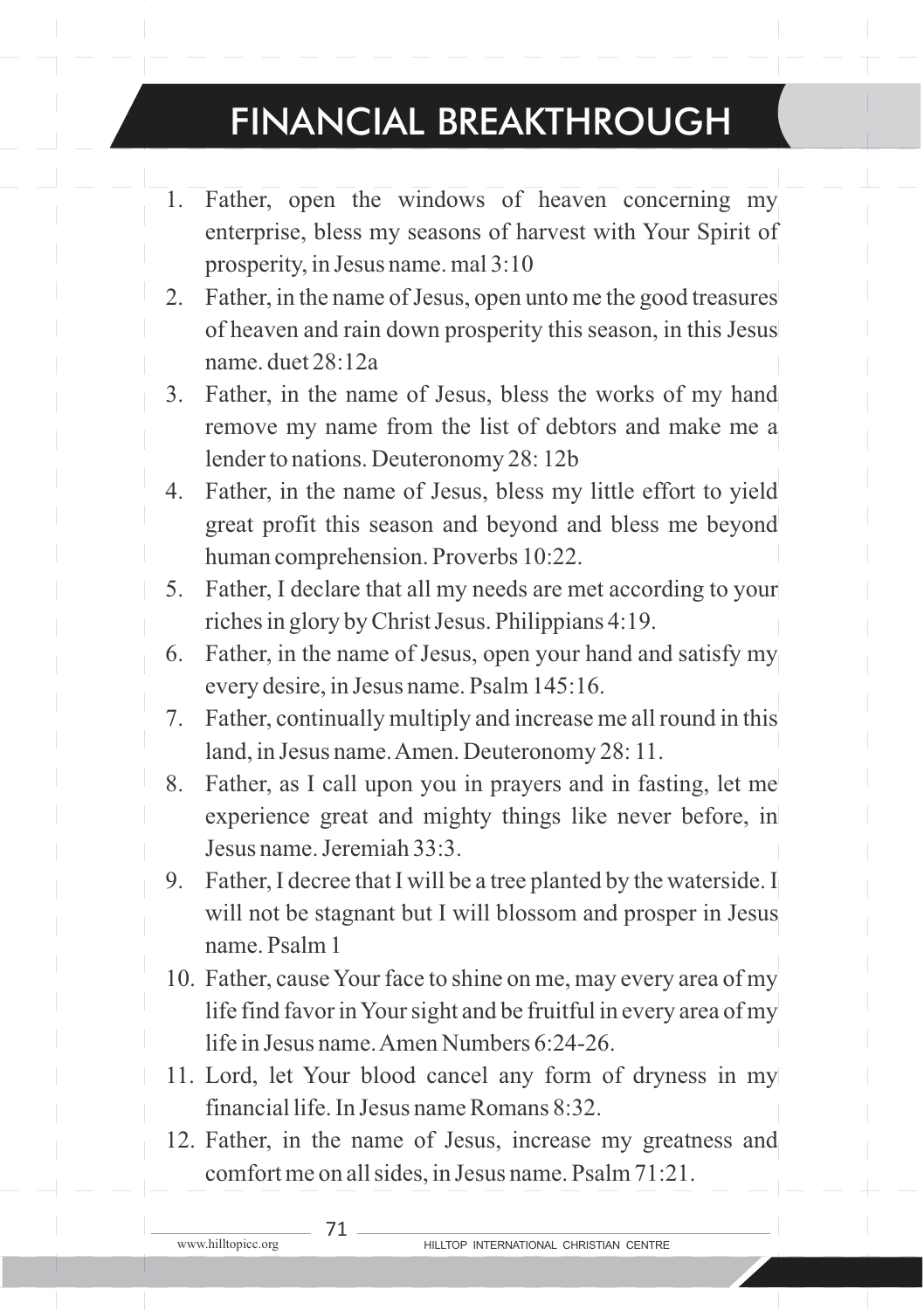## FINANCIAL BREAKTHROUGH

- 13. Father, deliver the keys of financial breakthroughs into my hand, in Jesus name. Matt 16:19
- 14. Father, let every financial involvement connected to me produce 100% profit, in Jesus name. Prov. 24:14
- 15. Father, thank you granting us financial freedom this season and beyond, in Jesus name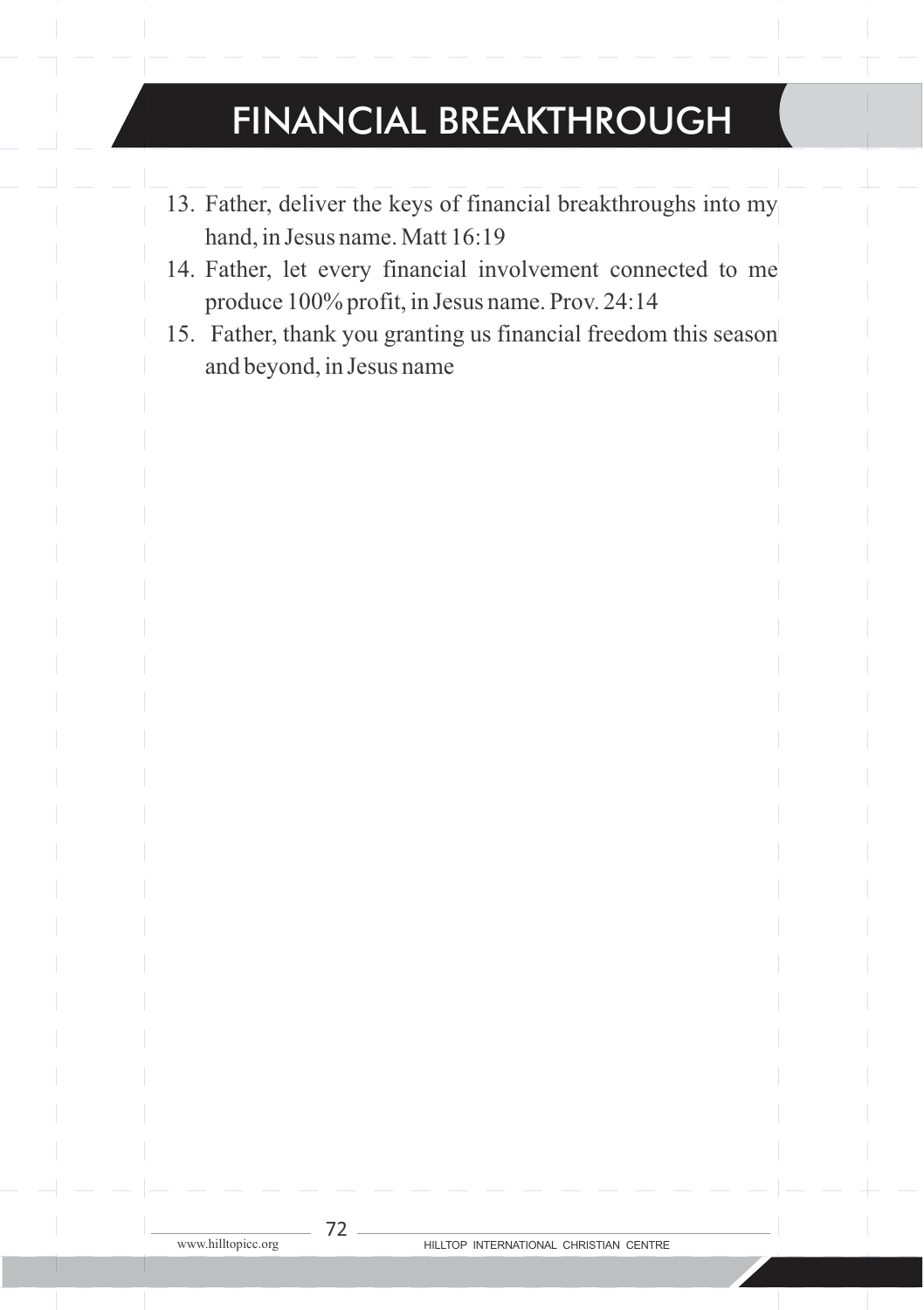# OPEN HEAVENS

- $\overline{\phantom{a}}$  Father in the name of Jesus, thank for open heavens over our lives as individual and as a church Matt. 3: 16.
- 2. Father, in the name of Jesus, let your heavens be opened over my destiny for supernatural speed. Gen 24:12
- 3. My father and my God let your heavens be open over my finances for accelerated financial breakthrough. Hag 2:8
- 4. Father, in the name of Jesus your heavens be opened over my vision accelerated progress and accomplishment. Hab 2:2-3
- 5. Father, let your heavens be open over my career for supernatural success. Ps 1:3
- 6. Father, let your heaven be open over my business for supernatural breakthrough in the name of Jesus. Isa 54:3
- 7. Father let every area of my life that your heavens have been closed be opened now in the name of Jesus. 2 Chron 7:14
- 8. Lord let your heavens be opened over the life of my children thereby fulfilling their glorious destiny in the name of Jesus. Ps 112:2
- 9. Father in the name of Jesus let your heavens be opened over my ministry thereby commanding exploits. 1Thess 5:24
- 10. Father let your heavens be opened over my heart desires thereby bringing them to pass. Mk 11:24
- 11. Lord by your opened heavens let everything about my life take shape in the name of Jesus. Ezek 37:7
- 12. Father in the name of Jesus let your heavens be opened over every area of my life for perfection. Ps 138:8
- 13. Father in the name of Jesus let your heavens be opened over your purpose and plan for my life. Ps 33:11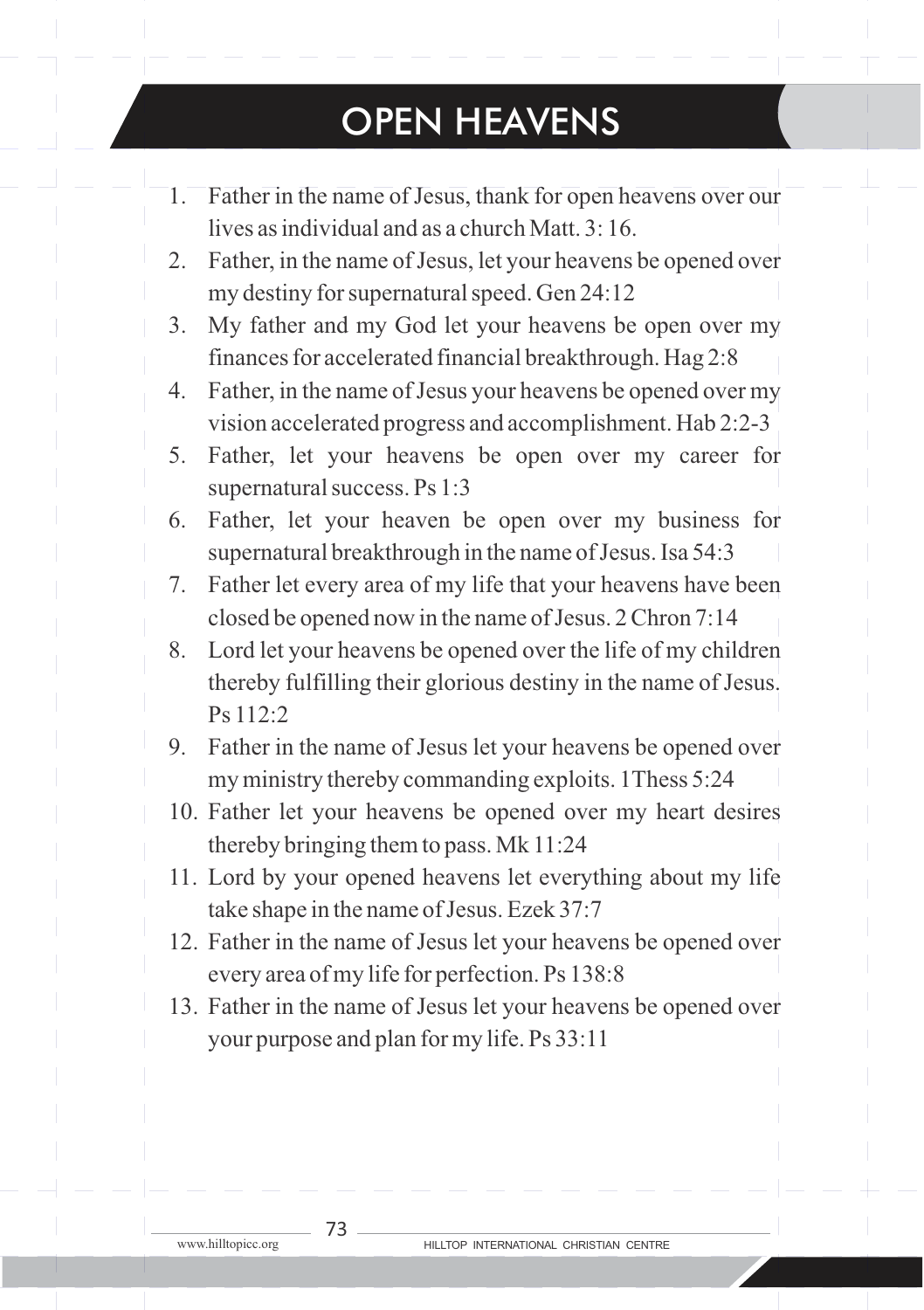# POWER TO GIVE AND RECEIVE

- Thank you, Lord, for your provisions that comes with daily benefits!
- 2. Lord, let the blessing that maketh rich without sorrows rest upon us corporately and individually, in Jesus name. Prov, 10:22
- 3. Let there be supernatural multiplication of our income corporately and individually. in Jesus name Hag 2:8
- 4. Lord, Let the Power for sowing and the power for harvesting be activated in my life and ministry, in Jesus name. Jon 10:18
- 5. Lord, break the impasse that is resisting and restricting the harvests that is due to givers in the church. in Jesus name
- 6. Father, let every power opposing givers from receiving their bountiful harvests, be neutralized, in Jesus Name. Prov. 22:9
- 7. Lord, I receive a shaking together, press down good measures in overflowing quantities, as I give this season and beyond, in Jesus name. Lk 6:38
- 8. Father, in the name of Jesus, let spiritual embargoes against people harvesting from their Tithing and giving, be lifted In Jesus name. Mal 3:10
- 9. Father, Let the weight of disillusionment and discouragement that emanates from delayed manifestations be lifted in Jesus name.
- 10. Lord, let the anointing for super diligence and abundance rest upon us, individually and corporately, in Jesus name. Prov.10:4
- 11. Father, every spirit or attitude sponsoring slackness that leads to lack be ejected now, in Jesus name. Prov.10:4
- 12. Father, let our diligent labors always produce copious abundant harvest in Jesus name.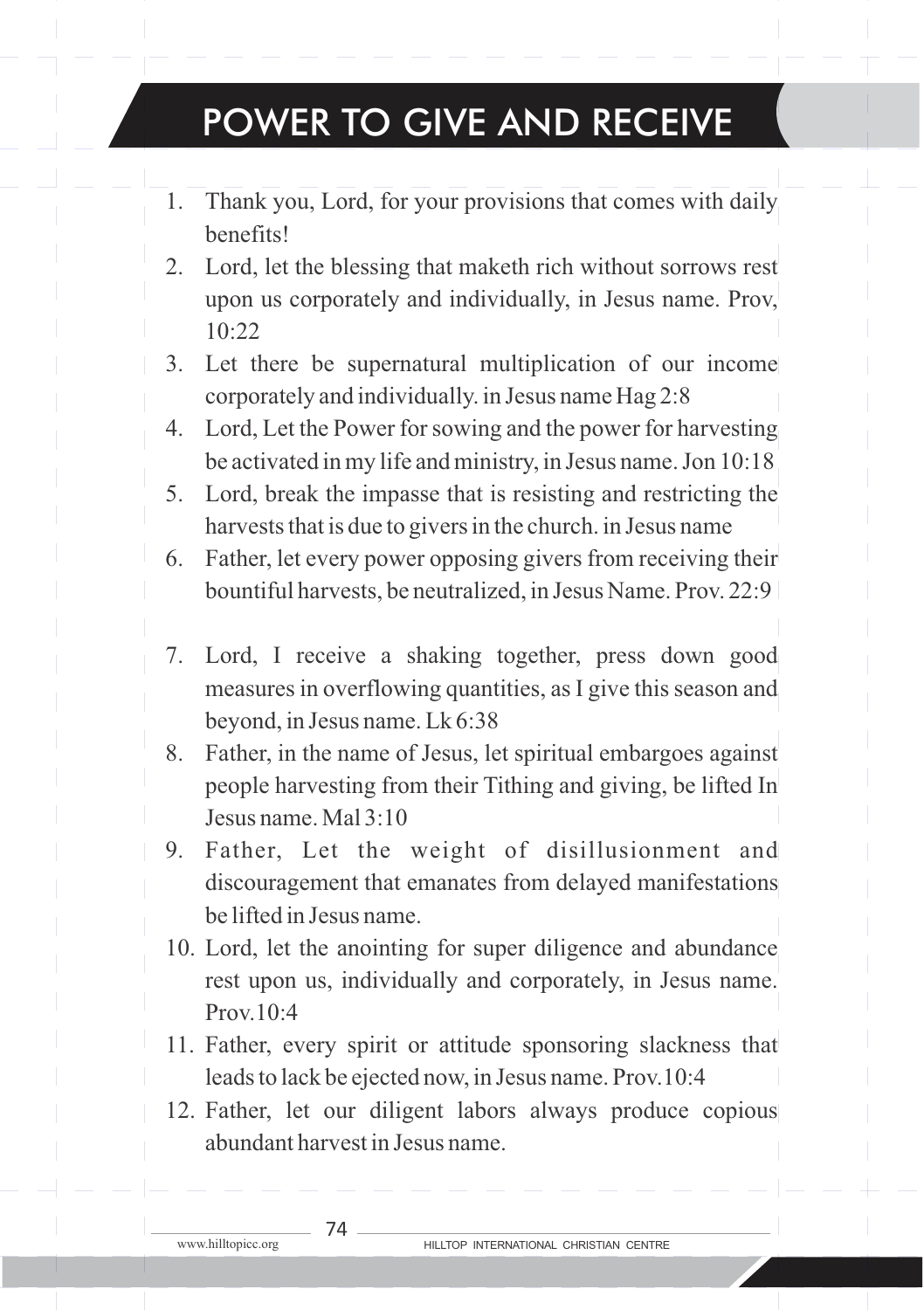## POWER TO GIVE AND RECEIVE

- 13. Father, I refuse the spirit of harvest time slumber that wants to rob us of anticipated harvest and causes shame and poverty, in Jesus name. Proverbs 10:4-5
- 14. Father, by your anointing we bind the spirit of poverty and lift the burdens and weights that accompany it, in Jesus name. Isa 10:27
- 15. Father, let every activity of the tempter, tempting people to not Tithe fail woefully and every such influence over the people break in Jesus Name. 1 Cor.10:13
- 16. Lord, we take authority over the spirit of fear and timidity that hinders people from Tithing and giving for their breakthrough, in Jesus name. 2 Tim 1:7
- 17. Father, let the grace for sufficiency be activated in our mist as we give cheerfully in faith, and in love, in Jesus name, 2 Cor  $9.8$
- 18. Thank you for the power to get and to make wealth that is at work in me!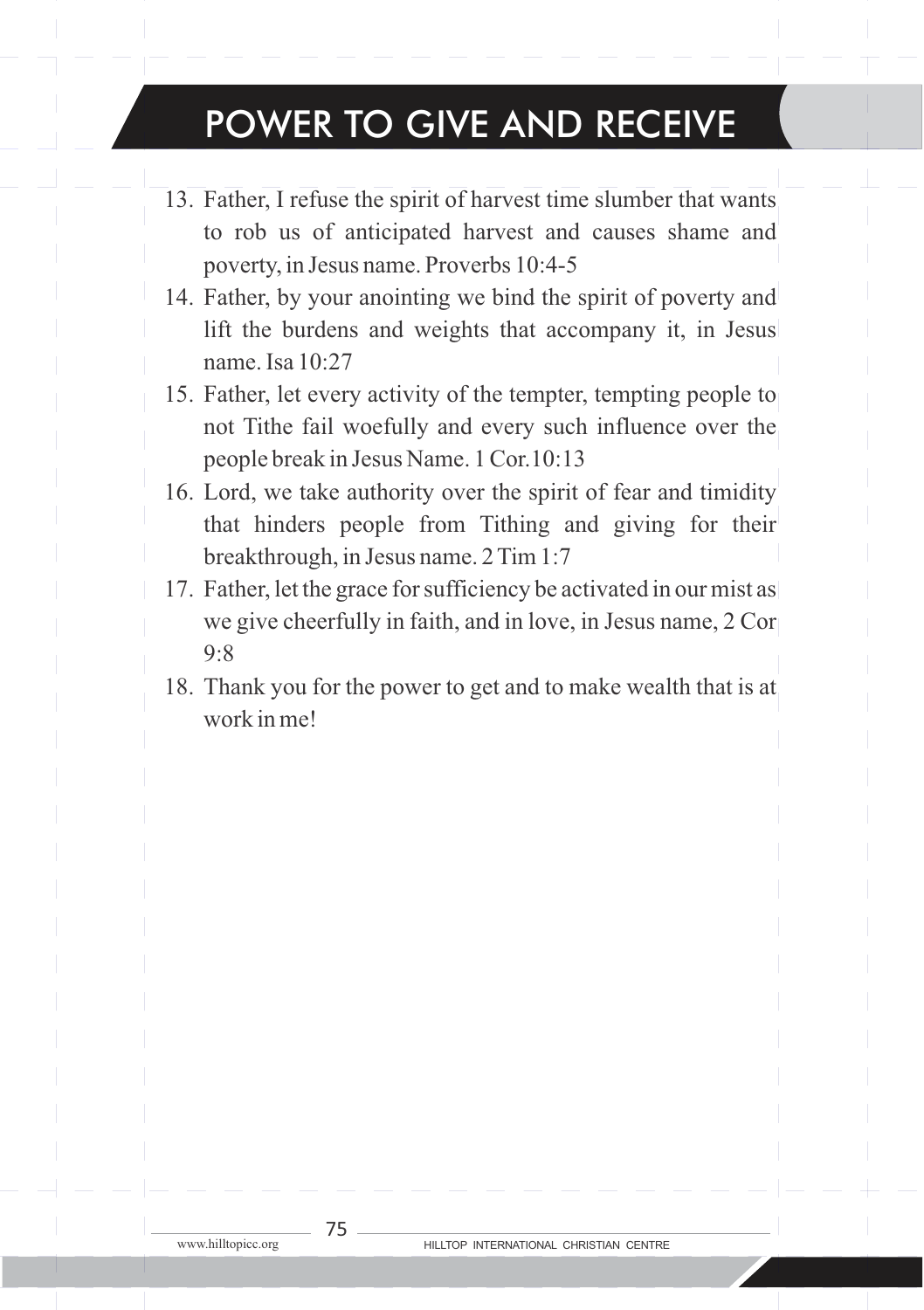#### DIVINE POWER

- Father in the name of Jesus thank you for the measure of power we have enjoyed as a church and as an individual in the course of the year Jn 1: 12
- 2. Father in the name of Jesus let your power be made feasible and visible in this church like never before. Heb 4: 12
- 3. Father in the name of Jesus let your power be made available in every service in this church. Lk 5:17
- 4. Father in the name of Jesus let every member of this church walk literally in raw power for the remaining days of this year. Ps 66:7
- 5. Father in the name of Jesus let the prophetic word "I've got the power" answer to every member of the Hilltop Family Worldwide. Lk 10: 19
- 6. Father in the name of Jesus let there be unusual demonstration of the power of God in our midst as a commission like never before. 1 Cor 4: 20
- 7. Father in the name of Jesus let the power of God in our midst silence the manifestation of every evil power. Ps 62: 11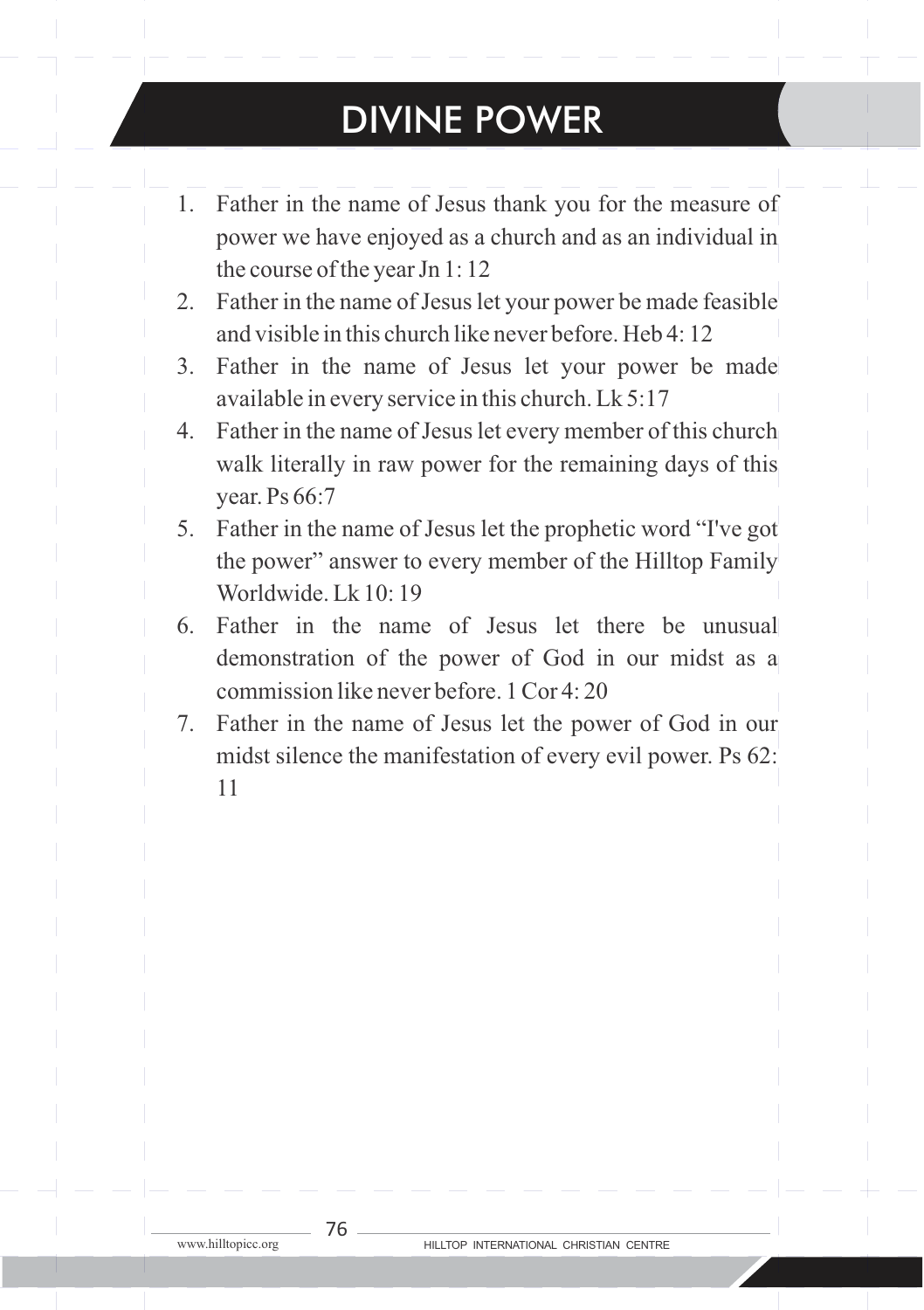# SUPERNATURAL SUCCESS

- 1. Father, thank you for causing every member of this church to succeed in their various endeavors in the name of Jesus.  $Ps 1:3$
- 2. Father, let every shame, reproach and disgrace of my life be terminated finally and permanently in the name of Jesus<sup>1</sup>  $Isa 61:7.$
- 3. Father, let the beauty of our God be visible and feasible upon us in the Hilltop Family in the name of Jesus Christ Ps 90:17.
- 4. Father, by your word let every member of this Hilltop Family succeed by supernatural advantage Josh 1:8.
- 5. Father in the name of Jesus let the works of our hands in the Hilltop Family to prosper, boom, and flourish like it has never been in spite of the devil Ps 1: 3.
- 6. Father in the name of Jesus where others are failing cause them to succeed there Mal 3:18.
- 7. Father by the power of the Holy Ghost let every satanic projection against our success come to nought in the name of Jesus Isa 8: 10.
- 8. Father let every mountain opposing our success in life be leveled in the name of Jesus Isa  $40.4$ .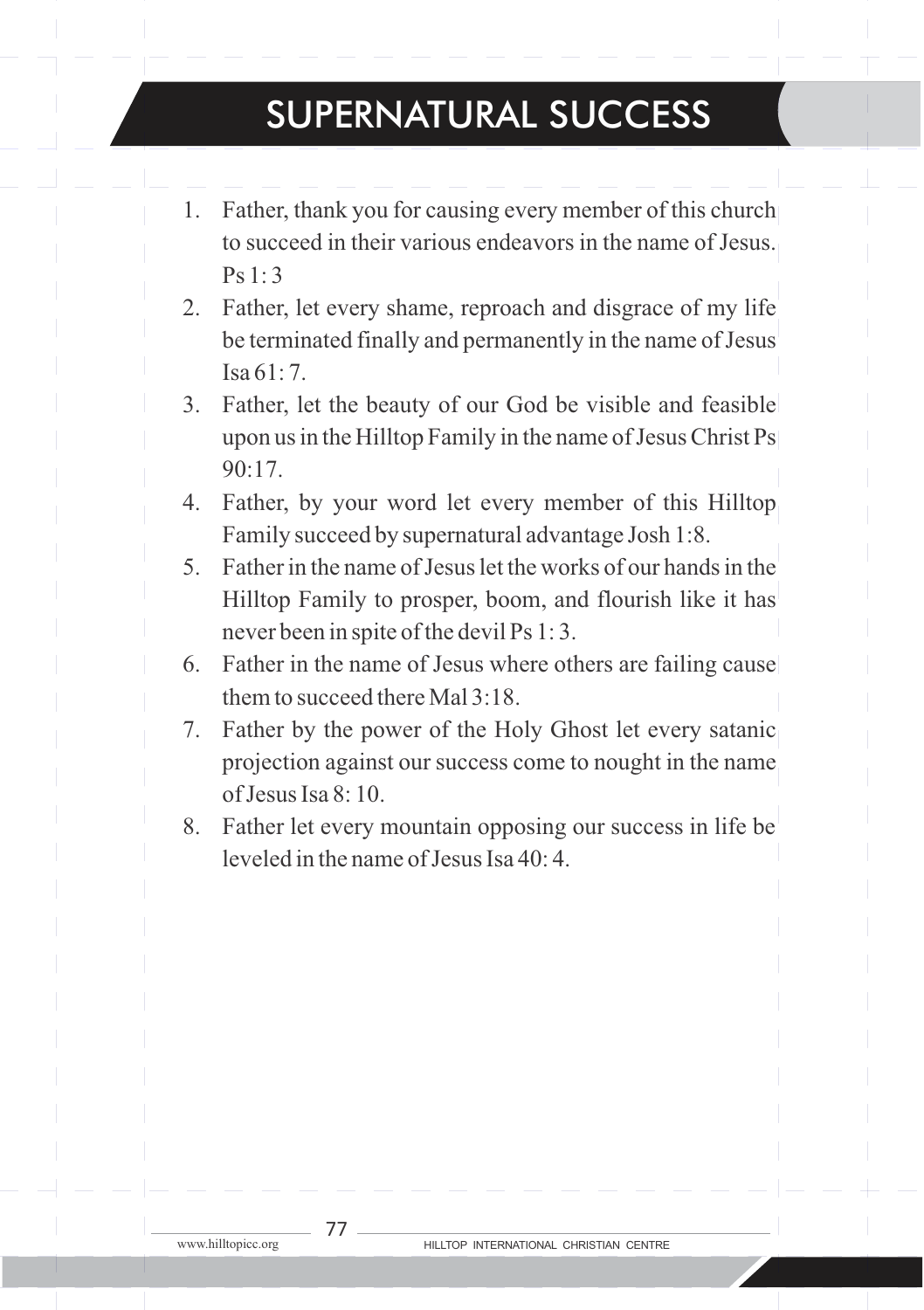# SATANIC YOKES AND BONDAGES

1. Father, in the name of Jesus, thank you for bantizing everyone with the spirit of warfare in prayers thereby prevailing over every invisible barriers  $2$  Cor  $10:3-5$ . 2. My father and my creator let every satanic yoke over my life be destroyed in the name of Jesus. Isa 10:27 3. Lord, let every burden over my shoulders be lifted in the name of Jesus. Isa 10:27 4. Father, in the name of Jesus, every burden you have not assigned me to carry goes off me now. Matt 11:29-30 5. Father, in the name of Jesus, let every yoke you have not put on my neck be broken from off me. Matt 11:29-30 6. My father and my fighter let every Egyptian bondage of my life be over forever. Ex 8:1 7. Father by the blood of Jesus let every death sentence hanging over my life be terminated. Ps 118:17 8. Father in the name of Jesus let every witchcraft related bondage and affliction be over in my life. Ex 22:18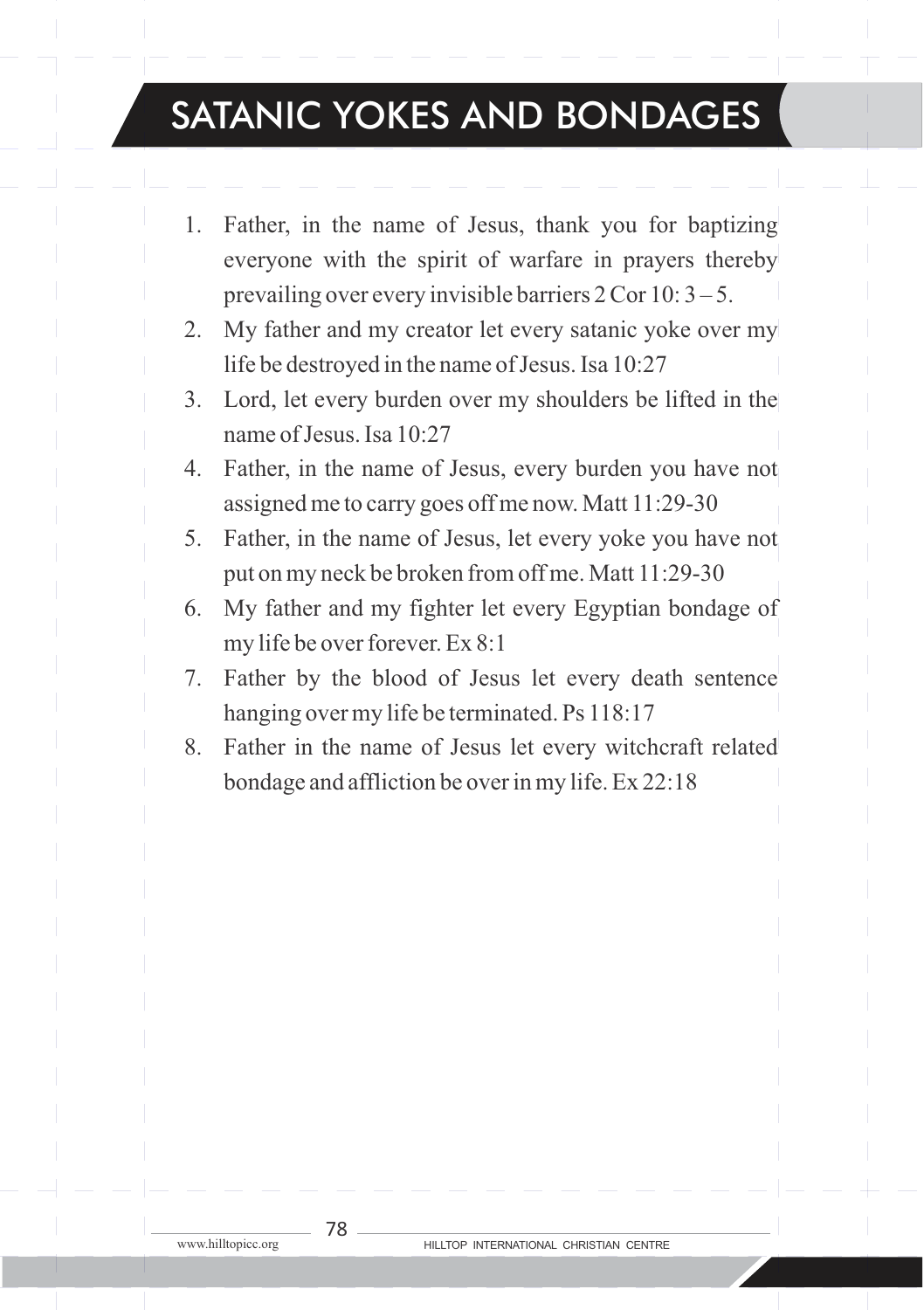## ARROWS OF THE WICKED

- 1. Father in the name of Jesus, thank you for shielding us from the arrows of the wicked all through the year. Ps 91: 1  $-2$
- 2. Father, in the name of Jesus, let every satanic arrow fired against me be returned back to sender. Prov 26:27
- 3. Father, let every arrow of sickness and disease projected against me return back to sender in the name of Jesus. Job  $5.12$
- 4. Father, let every arrow of accident fired against me back fire in the name of Jesus. Ps 109:6
- 5. My father and my fighter let every arrow of death intended for me back fire in the name of Jesus. Ps 7:13
- 6. My father and my maker let every arrow of poverty and penury intended for me return back to sender in the name of Jesus. 2 Cor 8:9
- 7. Father, let every arrow of insanity intended for me boomerang in the name of Jesus. Prov 11:21
- 8. Father, let every occultic arrow missile against suffer frustration in the name of Jesus. Isa 54:17
- 9. Lord let the arrow of misfortune return back to sender in the name of Jesus.  $Ps 34.21$
- 10. Father, in the name of Jesus, let every arrow of shame and reproach orchestrated against me be destroyed forever Ps  $35.26$
- 11. Every arrow of business failure and bankruptcy intended for me dissolve into the thin air in the name of Jesus. Ps  $40.14$
- 12. Lord let every arrow fashioned against me lose its potency and suffer devastation in the name of Jesus. Ps  $92.7$
- 13. Lord, in the name of Jesus let every arrow projected against my family suffer frustration. Ps 10:15